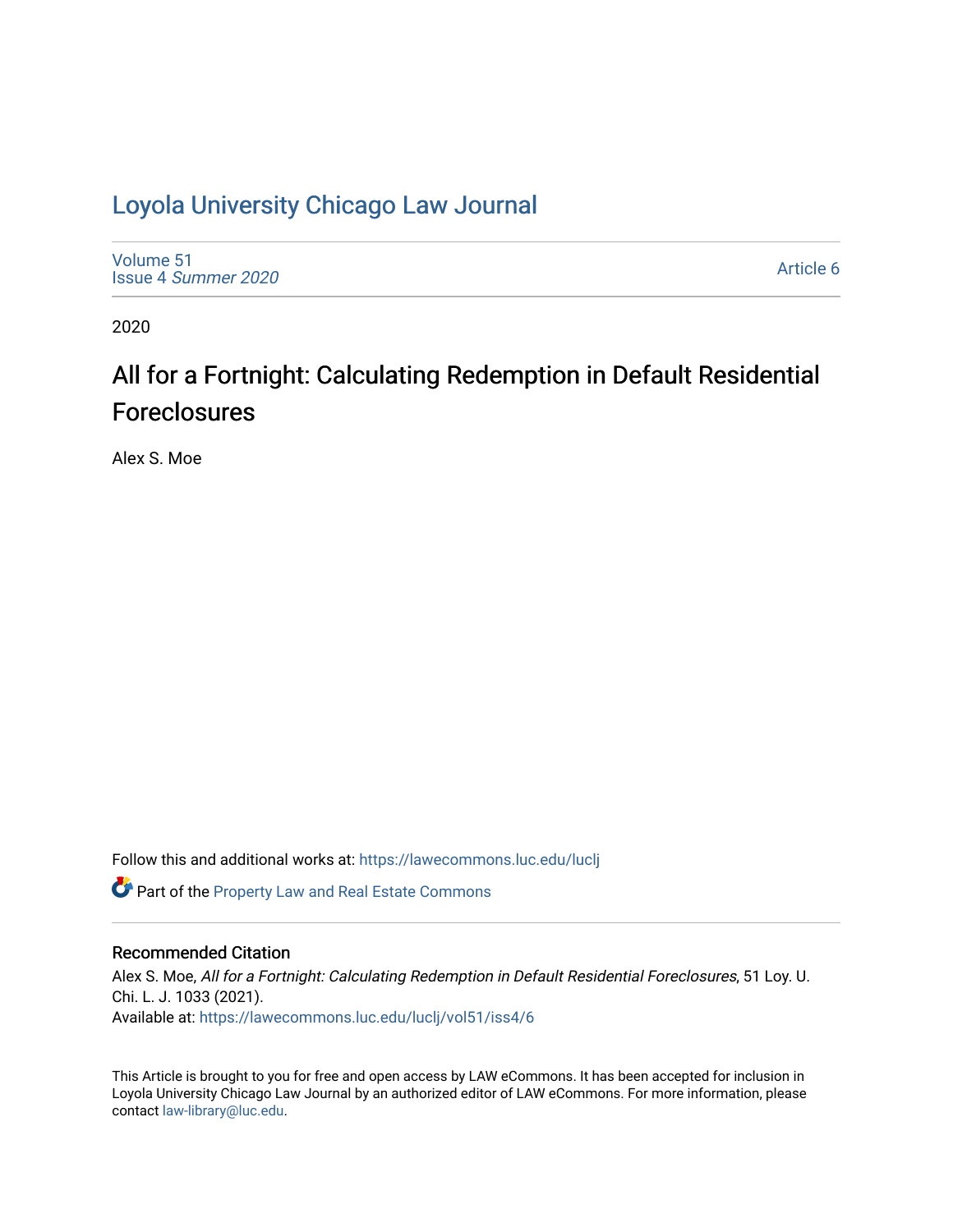## All for a Fortnight: Calculating Redemption in Default Residential Foreclosures

### *Alex S. Moe\**

*The Illinois Mortgage Foreclosure Law (IMFL) is a comprehensive statute laying out a single procedure for the entire foreclosure process. Residential foreclosures are dominated by statutory redemption, a sevenmonth period during which the borrower can pay off the entire loan balance and retain their property. Few borrowers do so, but the redemption period is independently important, for until it expires, a sale of the property cornerstone of the foreclosure process—cannot occur.*

*The statutory redemption period starts to run when the borrower has been served. Normally, service occurs at a point certain in time. If service occurs by publication, however, the publication runs for three consecutive weeks. In that scenario, redemption should be calculated based on the third date of publication. This conclusion comports with the plain language of the statute, its lengthy history, and all available records of legislative intent.*

*New evidence suggests that more than four hundred residential foreclosures per year in Cook County alone have redemption periods miscalculated from the first date of publication. This is especially problematic because these are almost always cases where borrowers have not participated in the judicial process, and are unaware that their statutory rights have been infringed.*

*Fortunately, this issue permits a straightforward resolution. Plaintiff's firms can adjust their calculations to use the third date of publication. The judiciary can enforce compliance on a case-by-case basis, or systemically through an appropriate general order. Uniformly calculating redemption based on the last publication is not only consistent with the law and in accord with the broader statutory scheme, but also ensures that all borrowers in foreclosure benefit from the full measure of the IMFL's statutory protections.*

<sup>\*</sup> The author is a judicial law clerk with the Circuit Court of Cook County, and has clerked in both the Mortgage Foreclosure/Mechanics Lien and General Chancery sections. The views expressed in this Article are the author's and his alone, and should not be construed as endorsed either by the Judge whom he serves or the court. Special thanks to attorneys David Griffin, Jenna M. Rogers, and Arthur C. Czaja for their insights; and to Talar A. Khosdeghian, Nicole Collins, Suzanne McFate, and Dr. Lawrence Moe for their assistance in this process. A particular thanks to the (often necessarily) anonymous practitioners, judges, and clerks who shared their time and personal experiences to inform this Article.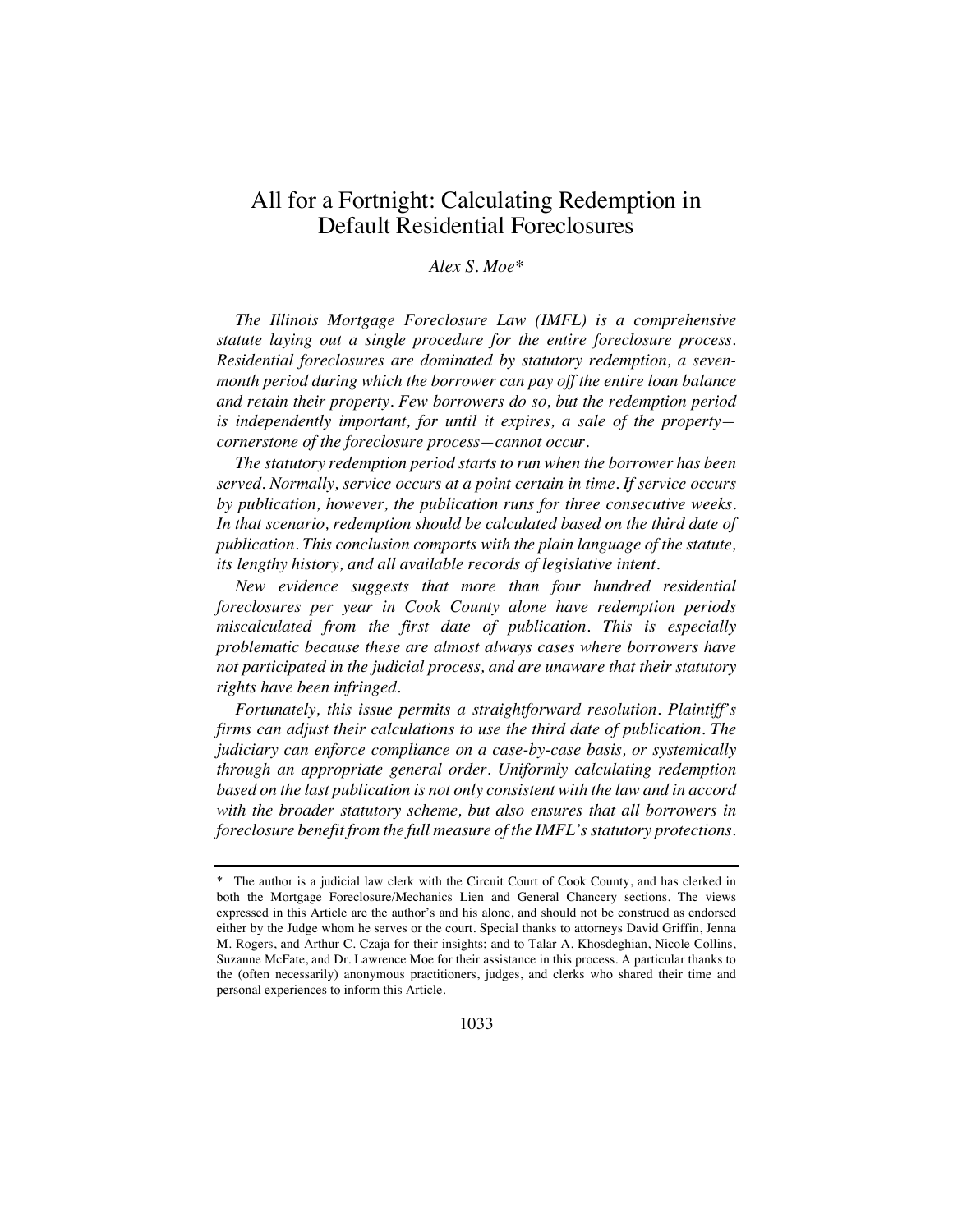| I. MORTGAGE, FORECLOSURE, AND REDEMPTION  1038          |  |
|---------------------------------------------------------|--|
|                                                         |  |
| B. A Question of Scope: Residential Borrowers and Other |  |
|                                                         |  |
|                                                         |  |
|                                                         |  |
| C. Reinstatement, Redemption, and More  1044            |  |
|                                                         |  |
|                                                         |  |
|                                                         |  |
| ii. The Modern Redemption Statute 1052                  |  |
| 3. Special Right of Redemption  1057                    |  |
|                                                         |  |
|                                                         |  |
|                                                         |  |
| 1. Redemption from a Judgment of Foreclosure  1063      |  |
| 2. Redemption from Service by Publication  1065         |  |
| B. Completing Service by Publication 1066               |  |
| 1. Section 1603 Requires Completed Service  1066        |  |
| i. Plain Language of Section 1603  1067                 |  |
| ii. Publication Requires Three Full Weeks  1068         |  |
| 2. Section 1603's Other Service Provisions  1069        |  |
| 3. Default Judgments by Publication 1070                |  |
| C. Redemption by Way of Reinstatement  1073             |  |
| 1. Different Statutes, Common Calculation  1073         |  |
| 2. The "First Publication" Exception  1075              |  |
| 3. A Meaningful Exception Requires a Rule 1078          |  |
|                                                         |  |
|                                                         |  |
| A. Pervasiveness of Issue in Plaintiff's Bar  1083      |  |
| B. Redemption Evades Judicial Review  1085              |  |
| 1. Raising a Challenge Delays Redemption  1085          |  |
| 2. The IMFL Offers Alternate Relief  1086               |  |
|                                                         |  |
|                                                         |  |
| 1. Case-by-Case Correction is Possible 1089             |  |
| 2. A General Order Is Warranted  1090                   |  |
|                                                         |  |
|                                                         |  |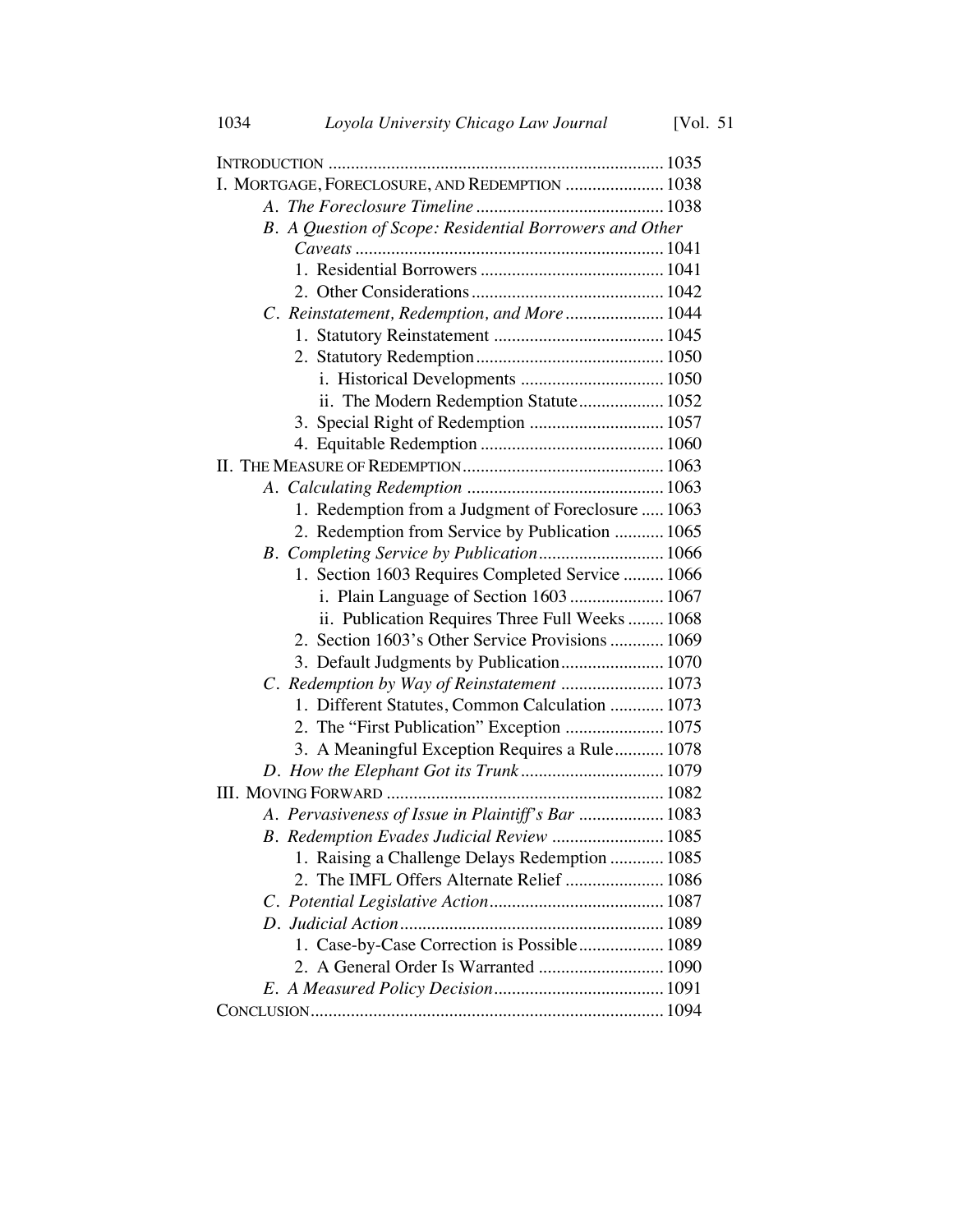#### **INTRODUCTION**

Foreclosure of a residential mortgage in Illinois is a tightly controlled process. From beginning to end, the Illinois Mortgage Foreclosure Law (IMFL) establishes a series of minimum requirements for every step of the foreclosure, from first filing to an eventual eviction. The statute strikes a balance: lenders benefit from clearly defined obligations and largely form-based litigation, while borrowers benefit from generous waiting periods. Central to this balance is statutory redemption, a sevenmonth window during which borrowers can essentially pay off the loan and rescue their property.

The primary purpose of redemption is not, as the definition suggests, an actual redemption. Relatively few borrowers have the means to formally exercise their redemption rights; if a borrower can pay off their loan, chances are they would have done so before the foreclosure was filed. Rather, the redemption period provides time: time for a borrower to get back on their feet, time for the parties to negotiate another form of settlement, and—as a matter of public policy—time for the borrower to stay in their home.

The IMFL accomplishes this by using redemption to establish a simple waiting period. A lender may seek and receive a judgment of foreclosure early on in the process. But they cannot hold a judicial sale of the subject property until the redemption period expires. The timing of redemption is of critical importance to determine when and how the case can move forward.

Redemption is calculated from the date of service on the borrower.1 Personal service occurs on a specific date, so this is a simple calculation.2 Service by publication, however, occurs over a three-week period, so redemption could be calculated from the first or the third publication date.3 If redemption should be calculated from the third date, but is actually being calculated from the first, the entire foreclosure process is accelerated by two weeks, and the IMFL's central balance would be disrupted.

New research demonstrates that it is common practice to calculate redemption from the *first* publication. In approximately 3.9 percent of residential foreclosure cases, service occurred by publication, redemption was calculated from the first of the three publications rather than the third,

<sup>1.</sup> 735 ILL. COMP. STAT. 5/15-1603(b) (2020).

<sup>2.</sup> Relatively. *See infra* Section II.A (appropriate mode of calculation).

<sup>3.</sup> § 15-1603(b)(1).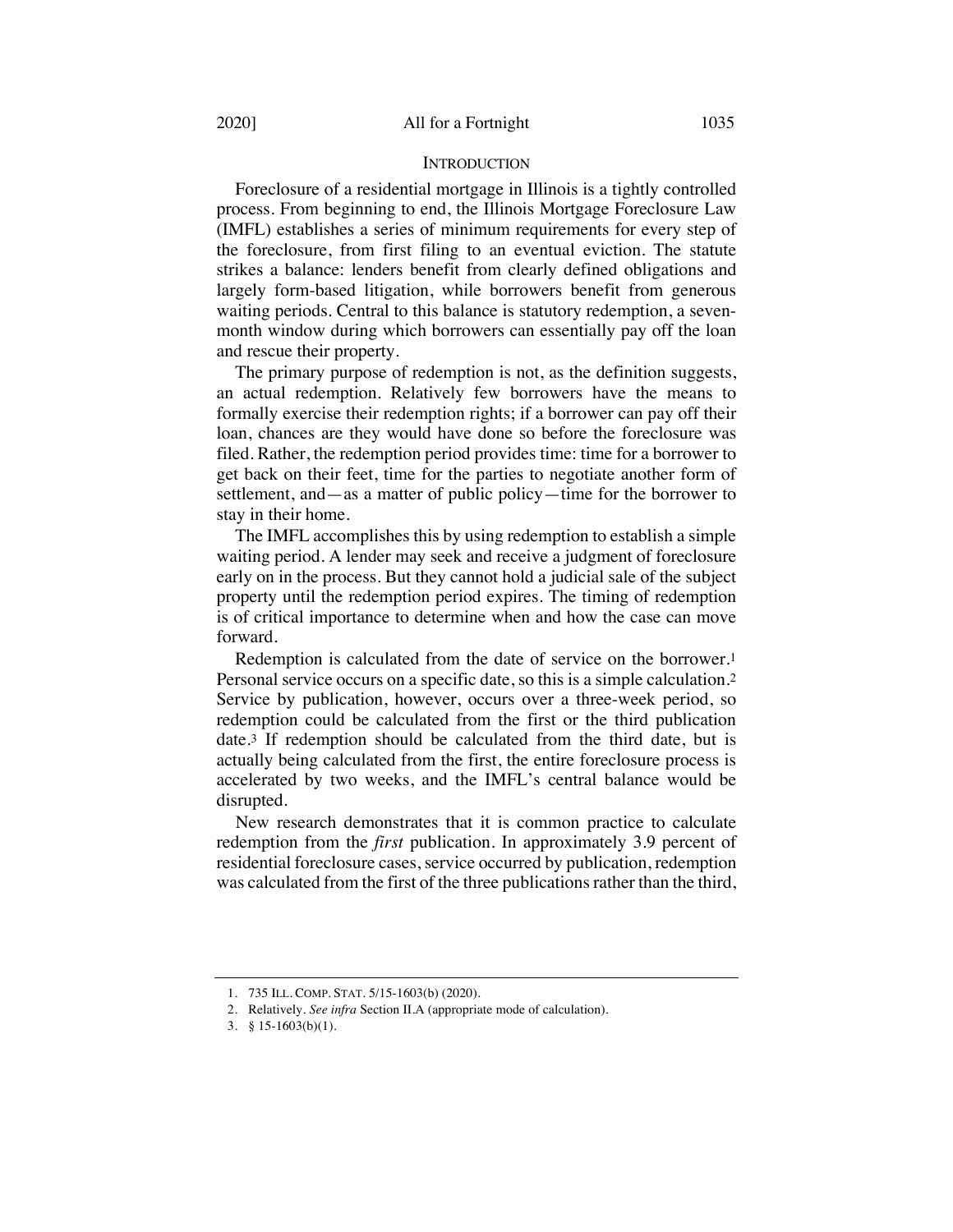and the foreclosure sale occurred immediately after redemption expired. This extrapolates to approximately 430 cases yearly.4

Foreclosure is a volume business; the IMFL has likely seen a million residential foreclosures,5 and any systemic issue can only be coherently described as a matter of statistics. To reach these conclusions, more than three hundred foreclosure filings were randomly sampled to generate some basic conclusions about residential foreclosure practice.6 The data derives from Cook County residential foreclosures filed in 2018, and as such is an imperfect proxy for an issue of statewide concern, but it is robust enough to sustain general conclusions.7

<sup>4.</sup> This conclusion can be reached by two different analyses: through court records, and through external sources. First, the 3.9 percent figure is for cases filed as Owner Occupied Single Family Home or Condominium (OOSFHC) foreclosures. Such cases represent about 90 percent of all foreclosure filings generally. Audit Report, Circuit Court of Cook County, Chancery Division, 2019 (Jan. 8, 2020) (on file with author). Furthermore, the Institute for Housing Studies at DePaul University maintains a database of residential foreclosure filings. *Housing Market Indicators Data Portal: Total Foreclosure Filings Activity – All Residential Properties*, INST. FOR HOUSING STUD. DEPAUL UNIV. [hereinafter *Residential Foreclosure Filings Database*], https://www.housingstudies.org/data-portal/browse/?indicator=total-foreclosure-

activity&view\_as=view-table (last visited May 4, 2020) (choose "All Residential Properties" from the "Property Type" dropdown, then click "Submit"). Court records look to foreclosure filings at the front end; the IHS database cross-checks land and title records to identify residential cases "on the ground," as it were. Though they stem from different sources, both datasets indicate that approximately 11,000 residential foreclosures are filed yearly. This suggests a final figure of 433 cases yearly. Given that limiting the analysis to OOSFHC cases *omits* other, smaller, types of cases (e.g. owner-occupied buildings of six units or less, which may still count as residential property, *see infra* notes 34–35), the 3.9 percent figure is likely an underestimate. And, given the approximate margins of error of this analysis, two significant figures are indicated; thus the final estimate of 430.

<sup>5.</sup> Between 2005 and 2018, Cook County alone saw 378,000 residential foreclosure filings. *Residential Foreclosure Filings Database*, *supra* note 4. Add to that figure all filings between 1987 and 2004, and filings in the rest of the state during both time periods, and a million is a decent enough estimate.

<sup>6.</sup> Cases filed in Cook County are assigned sequential case numbers based on the date of filing. In 2018, 16,195 chancery cases were filed. All foreclosures are chancery cases, but not all chancery cases are foreclosures. Cases were sampled sequentially, starting with 18 CH 00001, until ten cases coded as OOSFHC were recorded. Then, sampling jumped to the next five hundred cases (e.g., 18 CH 00500), and another ten cases were recorded. This procedure was repeated for all 2018 cases, for a total of 330 cases evenly distributed over the course of the year. For each case, information was collected by reviewing scanned copies of affidavits, orders, and other documents of public record. Specific information recorded included the dates of publication, of judgment, and of sale, if any; the case's ultimate disposition; whether it was contested; and other information. Thus, though the purpose of the sampling was to identify publication dates, the dataset is broad enough to reveal other first-order conclusions, referenced elsewhere in this Article. The data is available upon request, and the author would be happy to share it with any interested parties. Accessing case files is a time-consuming procedure, and to the author's knowledge, no one else has been daft enough to do something like this before.

<sup>7.</sup> Limitations of the above described analysis are legion: it only samples 2018 data; it is restricted to Cook County; and the sampling methodology, while necessary to preserve the author's sanity, introduces potential clumping artifacts; among many others. It is nevertheless sufficiently robust for these purposes. External data indicates that 11,000 OOSFHC cases—far and away the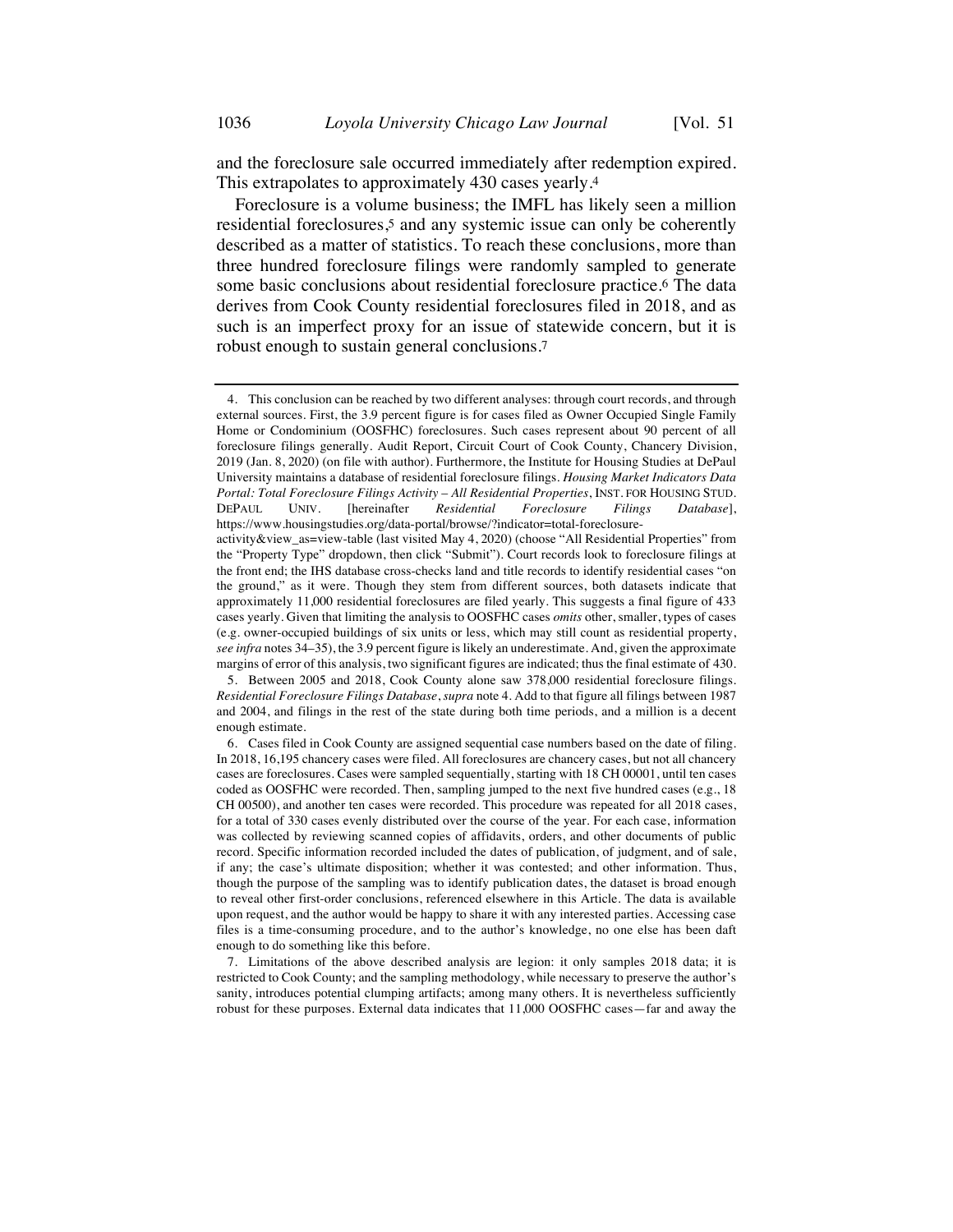#### 2020] All for a Fortnight 1037

If, as this Article argues, redemption must be calculated from the third publication, then this systemic miscalculation is significant. Where redemption ends two weeks early, the entire timeline is accelerated, and the foreclosure sale, confirmation, and eventual eviction happen two weeks *before* they should have. And, crucially, this occurs where the borrowers were unaware that such miscalculation was taking place, and that the full measure of redemption entitled them to more.

To fully address the origin of this issue, Part I of this Article starts with a general overview of the IMFL, discussing the four mechanisms that permit a borrower to force a lender's hand and accept a form of settlement: statutory reinstatement, statutory redemption, the special right of redemption, and equitable redemption. These four redemptive mechanisms work in concert to offer borrowers windows of opportunity to save their properties. Their histories are intertwined, and understanding where each came from is necessary to untangle the conflict surrounding redemption.

Part II addresses the proper measure of redemption. The time period is supposed to run from the date of service, but service by publication does not occur on a single date. This Article proposes that, where a borrower is served by publication, the redemption period must run from the third and final publication, rather than the first. This conclusion is evident from the plain language of the redemption statute, the operation of the publication statute, and the history of both.

Part III turns to the problem at hand: calculating redemption from the first publication is incorrect, and yet it still occurs. There are a number of institutional pressures that explain the miscalculation's frequency. The problem is exacerbated by the fact that it will only ever affect cases where the borrower has *not* participated—for if a borrower shows up and contests their case, the resulting delay would moot the question of publication.

Fortunately for borrowers and the redemption statute alike, addressing this issue is relatively straightforward: once plaintiff's attorneys and

most common type, and a good proxy for conventionally "residential" foreclosures, *see infra* Section I.B.1—were filed in 2018. Cochran's formula suggests, for a 95 percent confidence interval and 0.5 standard deviation, an ideal population size is in the 385 range. The margin of error here is difficult to calculate, both because the methodology is not ideal and there are a number of extrapolations between stages of the calculation. To the extent possible, the data itself was calculated with a standard 95 percent confidence interval, suggesting the 3.9 percent figure is ±0.175. Accounting for extrapolations—e.g. potential miscoding of OOSFHC cases, and foreclosure filing frequency—the actual error is more likely  $\pm 1.0$ . Plugging this into the statistical analysis, *supra* note 4, yields a final Cook County estimate of 320–540 cases yearly. A more statistically rigorous study would be more precise, but this analysis is sufficiently accurate for these purposes; even on the most skeptical of assumptions, it is clear that redemption is miscalculated in hundreds of cases every year.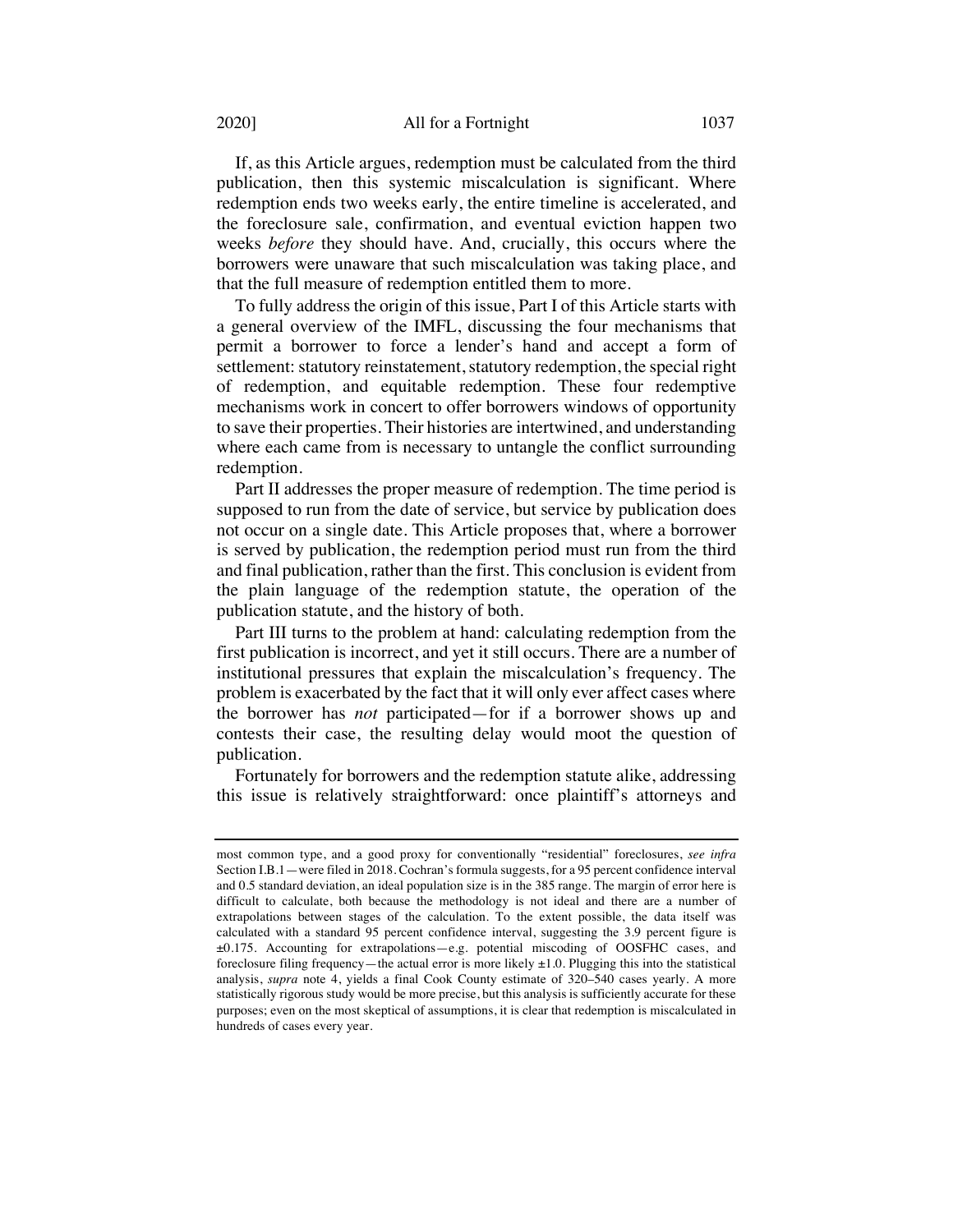judges are aware of the potential for a miscalculated redemption period, it is easily corrected. Furthermore, judicial action by way of a general order directing that the proper calculation be followed would provide the cleanest solution. Regardless of how it is eventually addressed, calculating redemption from the third publication not only comports with the letter of the law but also ensures that the IMFL's careful balances are maintained, to all parties' benefit.

#### I. MORTGAGE, FORECLOSURE, AND REDEMPTION

The IMFL is a complex statute, but it is entirely self-contained. Within its confines, the redemption procedure both fundamentally defines the foreclosure timeline while also largely standing apart from the rest of the foreclosure process. Thus, while redemption drives every single case, it is very rarely litigated, and does not often get dragged into other foreclosure litigation.

This Part first discusses the foreclosure timeline generally to provide context. Second, it addresses certain caveats of scope: this Article's discussion is limited to residential borrowers only, as redemptive rights are limited to a much greater degree in other cases. Third, it describes the four primary redemptive mechanisms of the IMFL: statutory reinstatement, statutory redemption, the special right of redemption, and equitable redemption.

### *A. The Foreclosure Timeline*

The IMFL sets out a unified foreclosure procedure that strikes a careful balance between the interests of a lending mortgagee and the borrowing mortgagors.8 Lenders benefit from a streamlined procedure, form complaints and standardized affidavits, and limitations on the types of defenses that may be litigated in the course of a foreclosure.9 Borrowers, in turn, benefit from the IMFL's generous timeline and many windows of opportunity through which they may rescue their properties.10

<sup>8.</sup> Wells Fargo Bank v. Simpson, 2015 IL App (1st) 142925,  $J$  45.

<sup>9.</sup> Wells Fargo Bank v. McCluskey, 2013 IL 115469, J 24 (basic statutory framework); 735 ILL. COMP. STAT. 5/15-1504 (2020) (form complaint); ILL. SUP. CT. R. 113(c) (form prove-up affidavit); Parkway Bank & Tr. Co. v. Korzen, 2013 IL App (1st) 130380, ¶¶ 2, 20–78 (rejecting a number of common, unfounded defenses).

<sup>10.</sup> Chief among these is the redemption statute, the subject of this Article. 735 ILL. COMP. STAT. 5/15-1603(b)(1) (2020).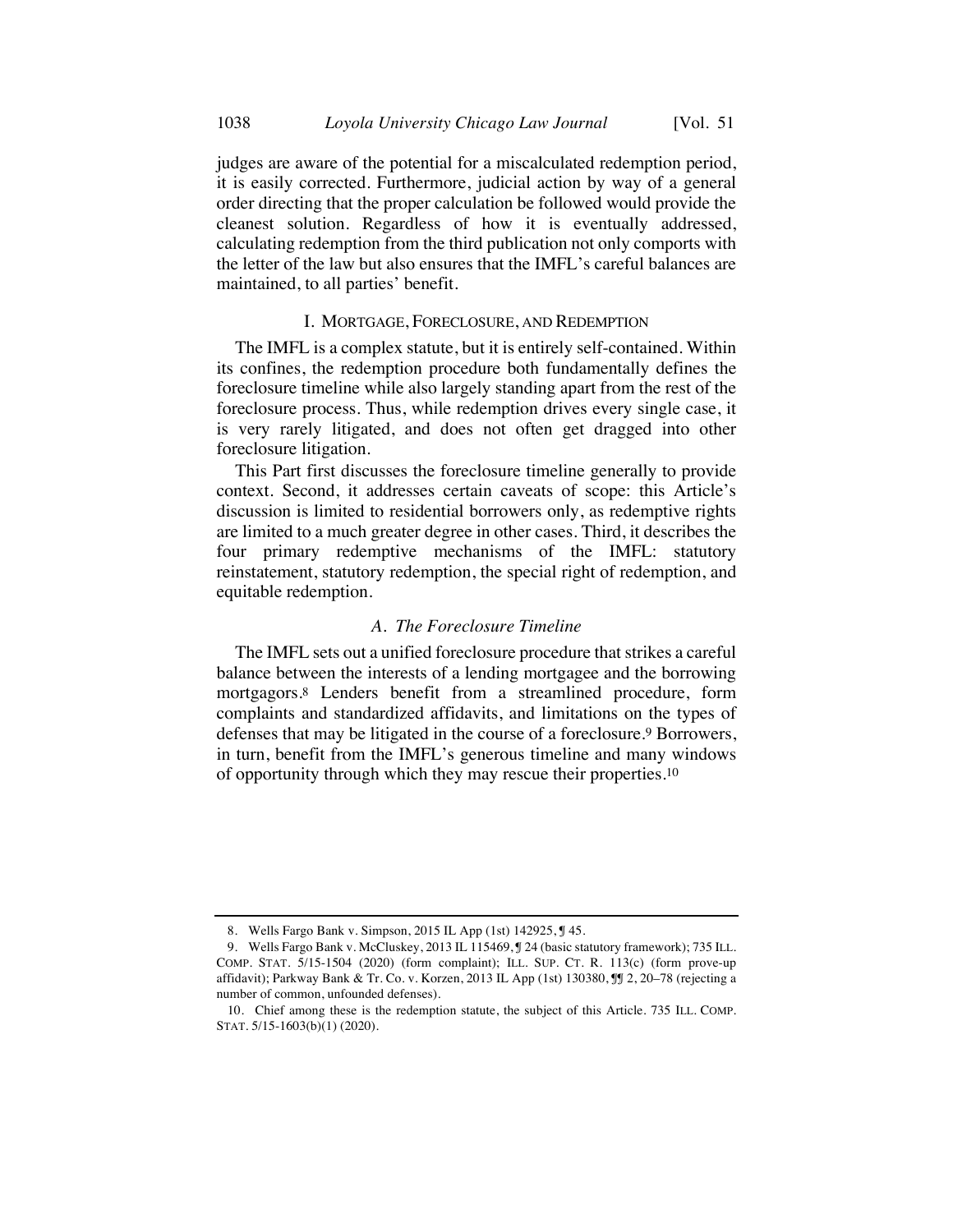The foreclosure itself follows a single sequential procedure.11 Every foreclosure will start when the mortgagor defaults,12 usually by failing to pay the monthly mortgage payment when due.13 The mortgagee must then send a number of pre-foreclosure notices, offering an opportunity to cure.14 If no action is taken, the mortgagee may file its suit thereafter.15 If the mortgagee chooses to proceed,16 it will then seek and almost certainly receive a judgment of foreclosure.17

15. The IMFL once contained a Grace Period Notice (GPN) requirement, since repealed. 735 ILL. COMP. STAT 5/15-1502.5 (2009) (repealed 2016). Effective between 2009 and 2016, the GPN required mortgagees to send the eponymous grace period notice at least thirty days prior to filing their case. *Id.* § 15-1502(d). Even though there is no IMFL requirement, however, there may still be other statutory notice regimes under applicable federal law, including a federal delinquency notice, 12 C.F.R. § 1024.39(b)(1) (2020), federal pre-foreclosure review periods, *id.* § 1024.41(f), and the face-to-face counseling requirement, 24 C.F.R. § 203.604 (2020). The interaction of federal standards with Illinois foreclosures is poorly understood. *See* Moe, *supra* note 14, at 967–75 (discussing federal notice requirements).

16. Most of the time, the parties will settle short of a formal foreclosure sale. Around 70 percent of all residential foreclosure cases end in a voluntary dismissal, for one of various reasons. *See supra* note 4 (statistical analysis).

17. 735 ILL. COMP. STAT. 5/15-1506 (2020). Judgments are obtained in the usual ways as any other civil case. 735 ILL. COMP. STAT. 5/2-1301 (2020) (default judgment); id. § 2-1005 (summary judgment).

<sup>11.</sup> In this respect the modern IMFL differs from the prior foreclosure statute, which permitted post-sale redemption and thus allowed for property to remain in a limbo of seisin for a time after the foreclosure itself terminated. *See* ILL. REV. STAT. ch. 95, ¶ 57 (1975). Indeed, one of the major changes in the modern IMFL was to mandate that the sale occur *after* redemption, thus ensuring that all windows of opportunity expire prior to the sale. 735 ILL. COMP. STAT. 5/15-1507(b) (2020). For an excellent discussion of redemption and reinstatement under the IMFL as compared to the prior foreclosure statute, see generally Catherine A. Gnatek, *The New Mortgage Foreclosure Law: Redemption and Reinstatement*, 1989 U. ILL. L. REV. 471, 483.

<sup>12.</sup> To assuage those of my friends in the defense bar: *allegedly* defaults.

<sup>13.</sup> Payment default is far and away the most common, but defaults can occur for other reasons: nonpayment of taxes, failure to carry insurance, changing residence, failing to maintain the property, and so forth. Pan Am. Bank v. Martino, 2018 IL App (1st) 172199-U,  $\overline{J}$  26–28 (property taxes); Wells Fargo Bank v. Balachia-Zapalik, 2018 IL App (2d) 170915, ¶¶ 26–27 (hazard insurance); U.S. Bank v. Sierra, 2015 IL App (1st) 142809-U, ¶ 3 (occupying property as principal residence); CF SBC Pledgor 1 2012-1 Tr. v. Clark/Sch., LLC, 2016 IL App (4th) 150568, ¶¶ 20, 31 (failure to maintain property and failure of LLC to remain incorporated).

<sup>14.</sup> The most salient of these is the Notice of Acceleration (NOA), a contractual requirement present in virtually every mortgage. CitiMortgage, Inc. v. Hoeft, 2015 IL App (1st) 150459, ¶ 1. *Accord, e.g.*, RESTATEMENT (THIRD) OF PROP. (MORTG.) § 8.1 cmt. a (1997) ("Virtually all mortgages today contain acceleration clauses."). The NOA requires a lender to notify a delinquent borrower of the default amount and give them thirty days to cure the default. *See, e.g.*, *Hoeft*, 2015 IL App (1st) 150459, ¶ 2. Upon expiration of the thirty-day period, the lender may accelerate the entire debt and, barring any other procedural requirements, file its foreclosure action. Cathay Bank v. Accetturo, 2016 IL App (1st) 152783, ¶ 37. The pre-foreclosure notice regime is a complex one with far reaching ramifications, most of which are beyond the scope of this Article. For more information, see generally Alex S. Moe, *Against* Accetturo *and Beyond* Bukowski*: Litigating Notices in Illinois Foreclosures*, 48 LOY. U. CHI. L.J. 949 (2017).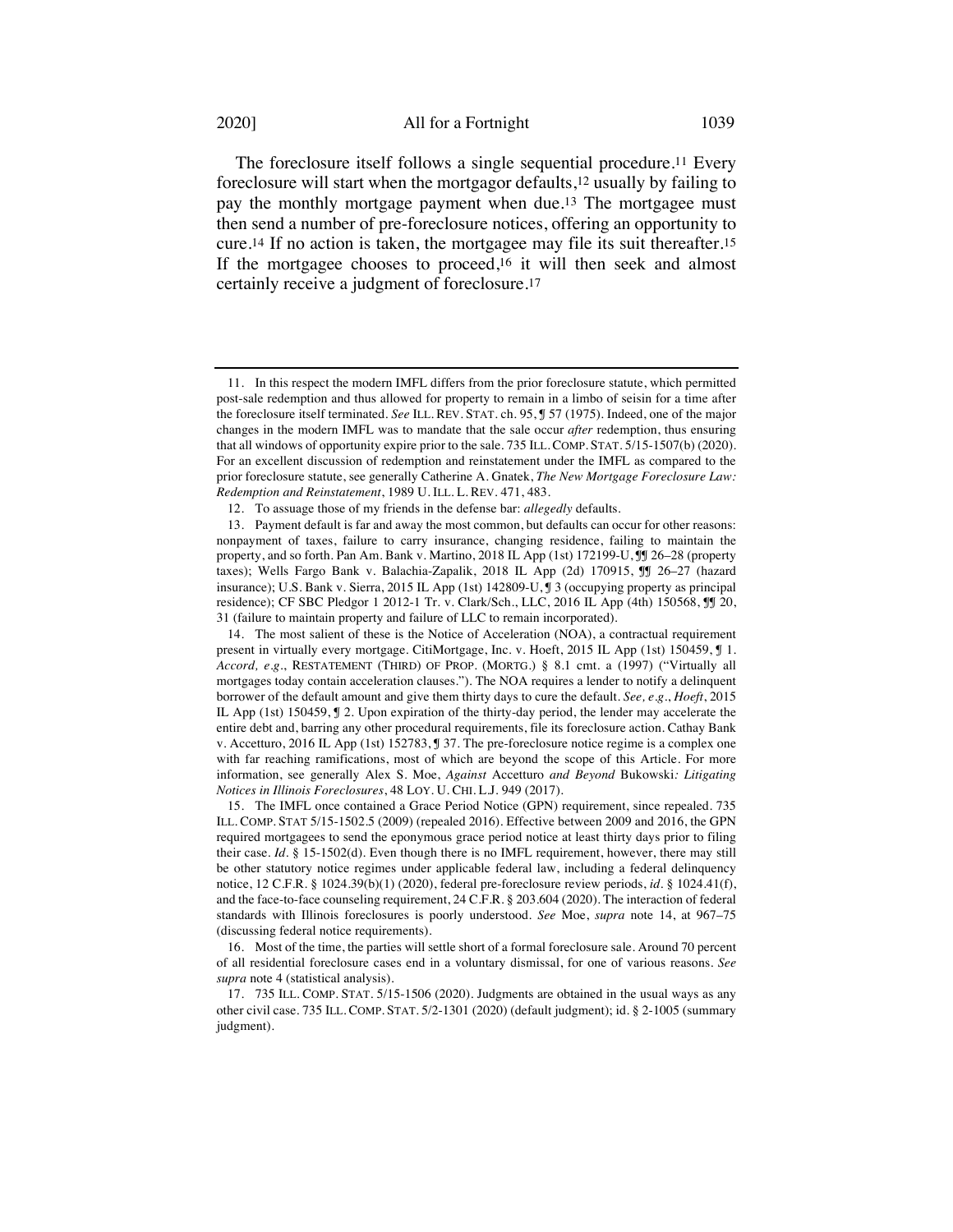The judgment of foreclosure disposes of virtually every issue in the case; for all intents and purposes, the mortgagor has then lost their case.18 But the case is not over: the mortgagee must wait the longer of seven months from the date of service or three months from the date of judgment, at which point the redemption period expires.19 Only then can the property be sold.20 Once sold, the mortgagee must present the sale documents to the judge for confirmation of the judicial sale.21 Assuming all is in order, the confirmation of sale order will approve the sale, disburse sale proceeds, transfer title, and otherwise wrap up the foreclosure.22 It will also contain an eviction order as to the mortgagors23—and, relevant here, *stay* that eviction thirty days, for the mortgagors have one more chance to redeem with the special right of redemption, which also runs thirty days from confirmation.24 Only then do a mortgagor's various redemptive rights finally expire, and only then can the new property owner move forward.25

From this alone it is apparent that the right of redemption is significant: in establishing that the sale cannot occur until a minimum of seven months from the date of service, it sets a minimum timeline for the bulk of the foreclosure process.26

<sup>18.</sup> Parkway Bank & Tr. Co. v. Korzen, 2013 IL App (1st) 130380, ¶ 60.

<sup>19.</sup> 735 ILL. COMP. STAT. 5/15-1603(b)(1) (2020).

<sup>20.</sup> *Id.* § 15-1507(b).

<sup>21.</sup> *Id.* § 15-1508(b). Because the sale is an extrajudicial action, technically speaking no case needs to be pending at the time of the sale itself. Theoretically, one could seek a judgment of foreclosure, cause the case to be terminated, execute the judgment by holding a sale, and file a *separate* case solely to confirm the sale—though that would probably be a waste of time. Plaza Bank v. Kappel*,* 779 N.E.2d 359, 363–64 (Ill. App. 1st Dist. 2002) (featuring a case dismissed with prejudice at time of sale, but reinstated prior to confirmation of sale). *Accord* Robinson v. Maghee, 85 Ill. 545, 545–46 (1877) (holding if foreclosure judgment entered, and case dismissed, case may be instated and sale approved, but only upon notice to defendant).

<sup>22.</sup> 735 ILL. COMP. STAT. 5/15-1508(b), (e) (2020).

<sup>23.</sup> *Id.* § 15-1508(g). The order approving sale can only evict named mortgagors. Evictions of other occupants can be secured as part of the foreclosure case by filing a supplemental eviction petition (formerly known as a supplemental petition for possession) under section 1701, *id.* § 15- 1701(d), (h); *accord id.* § 15-1508(g), or by filing a separate action under the Forcible Entry and Detainer Act, 735 ILL. COMP. STAT. 5/9-101–121 (2020). Eviction through a supplemental eviction petition is usually faster and always cheaper, because it does not incur additional filing fees. 735 ILL. COMP. STAT. 5/15-1701(h)(4) (2020).

<sup>24.</sup> 735 ILL. COMP. STAT. 5/15-1604(a) (2020).

<sup>25.</sup> The thirty-day marker is significant. It marks the end of the trial court's primary jurisdiction, 735 ILL. COMP. STAT. 5/2-1401(a) (2020), the end of the appellate period, ILL. SUP. CT. R. 303(a)(1), and the IMFL's own deed-vesting provisions bar most claims beyond that point, 735 ILL. COMP. STAT. 5/15-1509(c) (2020).

<sup>26.</sup> Redemption can be shortened in cases of abandonment, among others. 735 ILL. COMP. STAT. 5/15-1603(b) (2020). By and large, this Article does not address such exceptions, focusing instead on the most likely path forward: the full residential redemption period.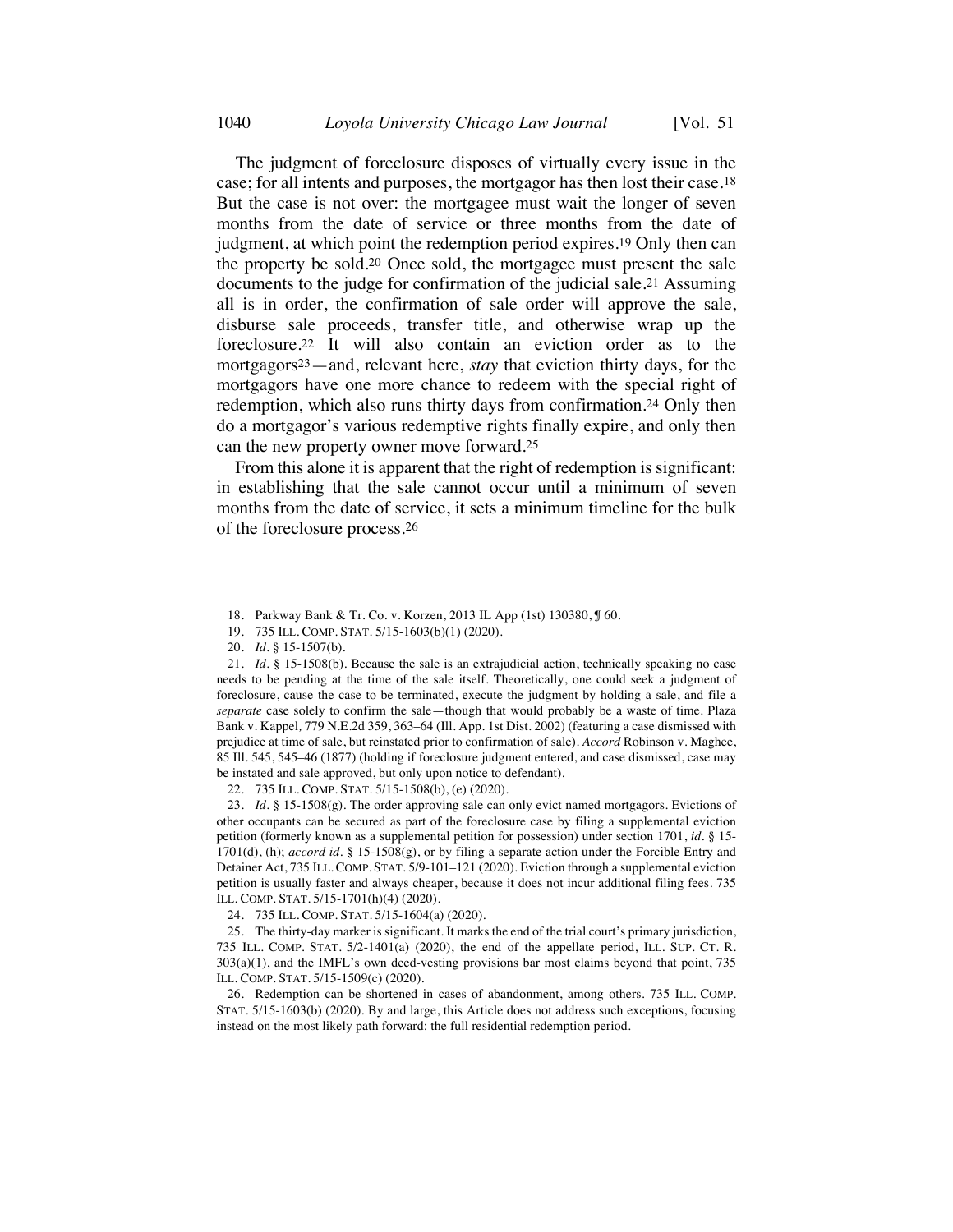### *B. A Question of Scope: Residential Borrowers and Other Caveats*

The IMFL tracks longstanding public policy, extending its strongest protections to residential borrowers.27 The four redemptive mechanisms track this, and all are curtailed, to a greater or lesser degree, for nonresidential borrowers. This Article focuses exclusively on typical residential borrowers, and therefore explicitly excludes from its scope both nonresidential borrowers and certain other special circumstances.

### 1. Residential Borrowers

The first, and arguably most important, procedural question in any foreclosure is whether the subject property is residential. Most of the time, the answer is intuitive: a single-family suburban home with a white picket fence is residential, and a shopping mall is not. The IMFL, unlike some other statutes, provides an explicit definition, *most* of which is intuitive.28 At its core, section 1219 requires that residential property be occupied by the mortgagor.29

Occupation is straightforward: a mortgagor must live at the subject property, using it as their primary residence.30 That mortgagor must either be the individual who executed the mortgage, or—if the property is owned by a land trust—the trust beneficiaries.31 The definition is written broadly, covering mortgagors and their heirs or descendants.32 If the subject property has between one and six separate units, it can still be considered residential so long as the mortgagor resides in one of them.33

<sup>27.</sup> First Bank of Highland Park v. Sklarov, 2019 IL App (2d) 190210, ¶ 29 (providing overview of statutory scheme's heightened protections for homeowners). *See also, e.g.*, Schuck v. Gerlach, 101 Ill. 338, 342–43 (1882) (explaining redemptions favored in the law).

<sup>28.</sup> *Compare,* 735 ILL. COMP. STAT. 5/15-1219 (2020), *with, e.g.*, Peterson Plaza Pres. v. City of Chi. Dep't of Fin., 2019 IL App (1st) 181502 (use-based classification of property as commercial when used for residential purposes to claim tax credit).

<sup>29.</sup> *See* 735 ILL. COMP. STAT. 5/15-1219 (2020). There are plenty of other exceptions—farms larger than forty acres are excluded—but the bulk of the definition boils down to two prongs. Note that occupation alone is not enough to make property residential; if the property is not zoned for residence, occupancy would be illegal, so actual residence is irrelevant. *See* Order of Nov. 13, 2014, First Nations Bank v. Arabshian, 14 CH 05199 (Cir. Ct. Cook Co. Nov. 13, 2014) (finding illegal occupancy does not affect status of property as nonresidential under IMFL definitions because court cannot enforce illegal use of property).

<sup>30.</sup> 735 ILL. COMP. STAT. 5/15-1219 (2020). Thus, a mortgagor may own multiple properties, but only one of them can be "residential."

<sup>31.</sup> *Id.* Note that this expands on the definition of "mortgagor" for the purposes of the rest of the IMFL. *Id.* § 15-1209 (defining "mortgagor").

<sup>32.</sup> *Id.* § 15-1219. Indeed, the "mortgagor" requirement is so broad that property could still considered residential if occupied by the mortgagor's *spouse*, but not the mortgagor themselves. *Id.* This ensures that residential protections would still inure if the spouse who actually signed the documents abandoned the residential spouse.

<sup>33.</sup> *Id.*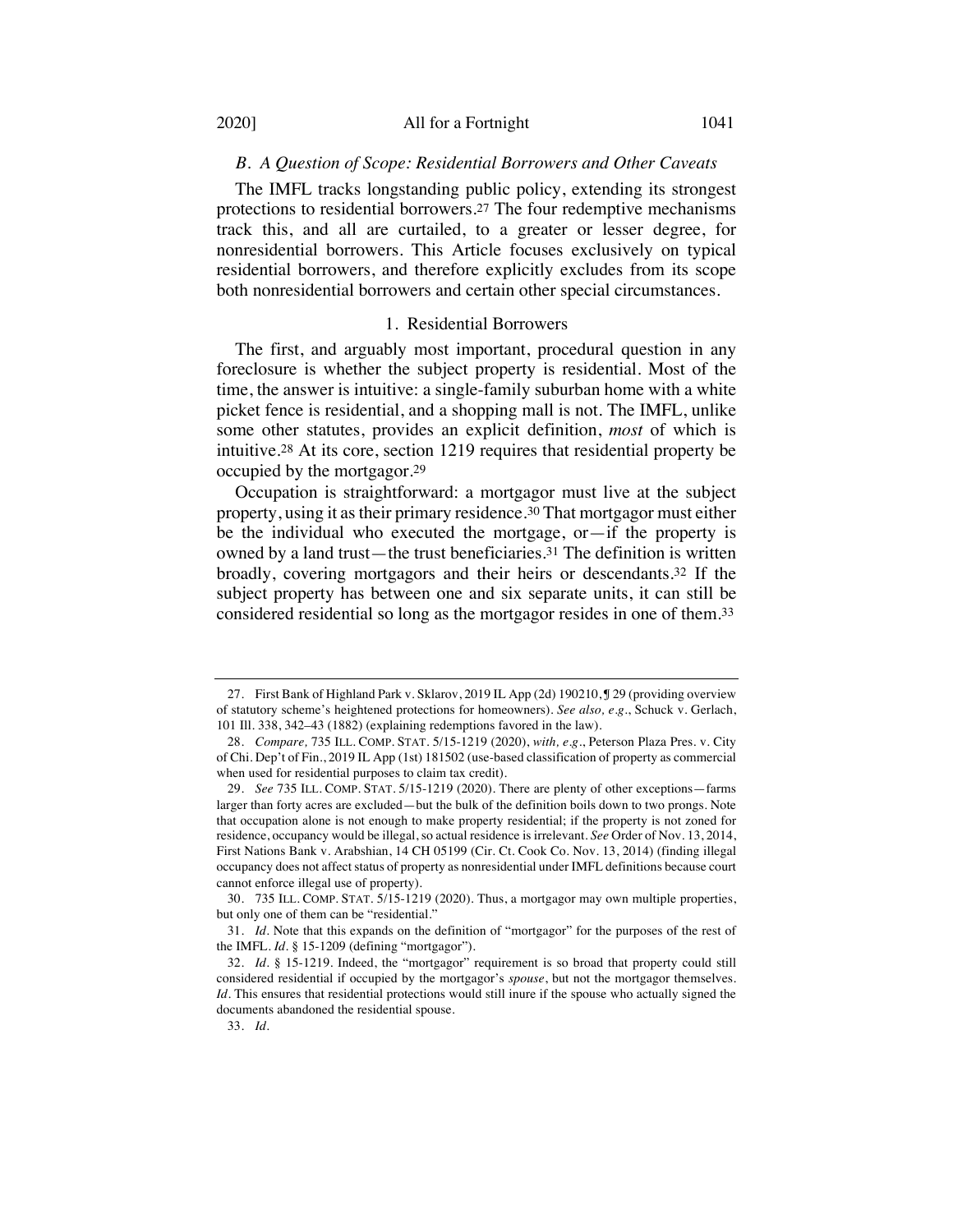Most of the time, the definition leads to logical conclusions, though there are some seeming contradictions. If a tenant occupies a condo unit, it's not "residential real estate"—for the mortgagor does not live there.34 Yet if a six-flat has a live-in landlord, the entire building is considered residential.35

The classification as residential is important for the redemptive mechanisms, because nonresidential property—often synonymous with "commercial" property, though the IMFL does not use that term—does not benefit from as many protections. Waivers of reinstatement or redemption are void with respect to residential property, but perfectly enforceable with nonresidential property.36 Statutory redemption is seven months for residential property, but only six months for nonresidential property.37 And if the property has been abandoned, regardless of its residency status, redemption can be shortened to thirty days.38 Lastly, the special right of redemption is *only* available to residential borrowers.39

### 2. Other Considerations

Other aspects of a mortgage foreclosure are as varied as the human imagination; institutional lenders have a strong incentive to complicate the process, and canny defense attorneys are always testing the strength of foreclosure cases.40 It would be impossible to investigate or disclaim all potential circumstances, so this section focuses on two: bankruptcy and lender consent.

Bankruptcy is an extraordinarily powerful process by design, and it unsurprisingly has substantial ramifications on the redemptive mechanisms of the IMFL. Depending on when the bankruptcy is filed, what type of bankruptcy it is, whether the borrower chooses to reaffirm

<sup>34.</sup> *See, e.g.*, Urban P'ship Bank v. Winchester-Wolcott, 2014 IL App (1st) 133556, ¶ 14.

<sup>35.</sup> Banco Popular N. Am. v. Gizynski, 2015 IL App (1st) 142871, ¶ 51. Note, however, that in such a scenario the other five tenants would be entitled to other tenant protections. *See, e.g.*, 735 ILL. COMP. STAT. 5/15-1508(h) (2020) (former landlord mortgagor must account for security deposits). And the mortgagor could not rely solely on the "residential" classification to defeat appointment of a receiver over the other five units. *See id.* § 15-1701(b)(1) (presumptive rights to possession parsed out by unit). *See also* BMO Harris v. Kautz, 2014 IL App (2d) 140399 (discussing interaction of two statutes, albeit in case where subject property only contained one unit).

<sup>36.</sup> 735 ILL. COMP. STAT. 5/15-1601(a) (2020).

<sup>37.</sup> *Id.* § 15-1603(b)(1)–(2).

<sup>38.</sup> *Id.* § 15-1603(b)(4). This is a factual finding, usually satisfied with an affidavit from the lender as to the property's status. *See, e.g.*, United States v. Starkey, No. 18-CV-02164, 2019 WL 1749523, at \*6 (C.D. Ill. Apr. 19, 2019) (explaining affidavits of abandonment).

<sup>39.</sup> 735 ILL. COMP. STAT. 5/5-1604(a) (2020).

<sup>40.</sup> *See, e.g.*, Harold L. Levine, *A Real Estate Focus: A Day in the Life of a Residential Mortgage Defendant*, 36 J. MARSHALL L. REV. 687 (2003) (providing comprehensive overview of defense strategies and recommendations as of 2003, years before the 2008 recession and ensuing proliferation of caselaw).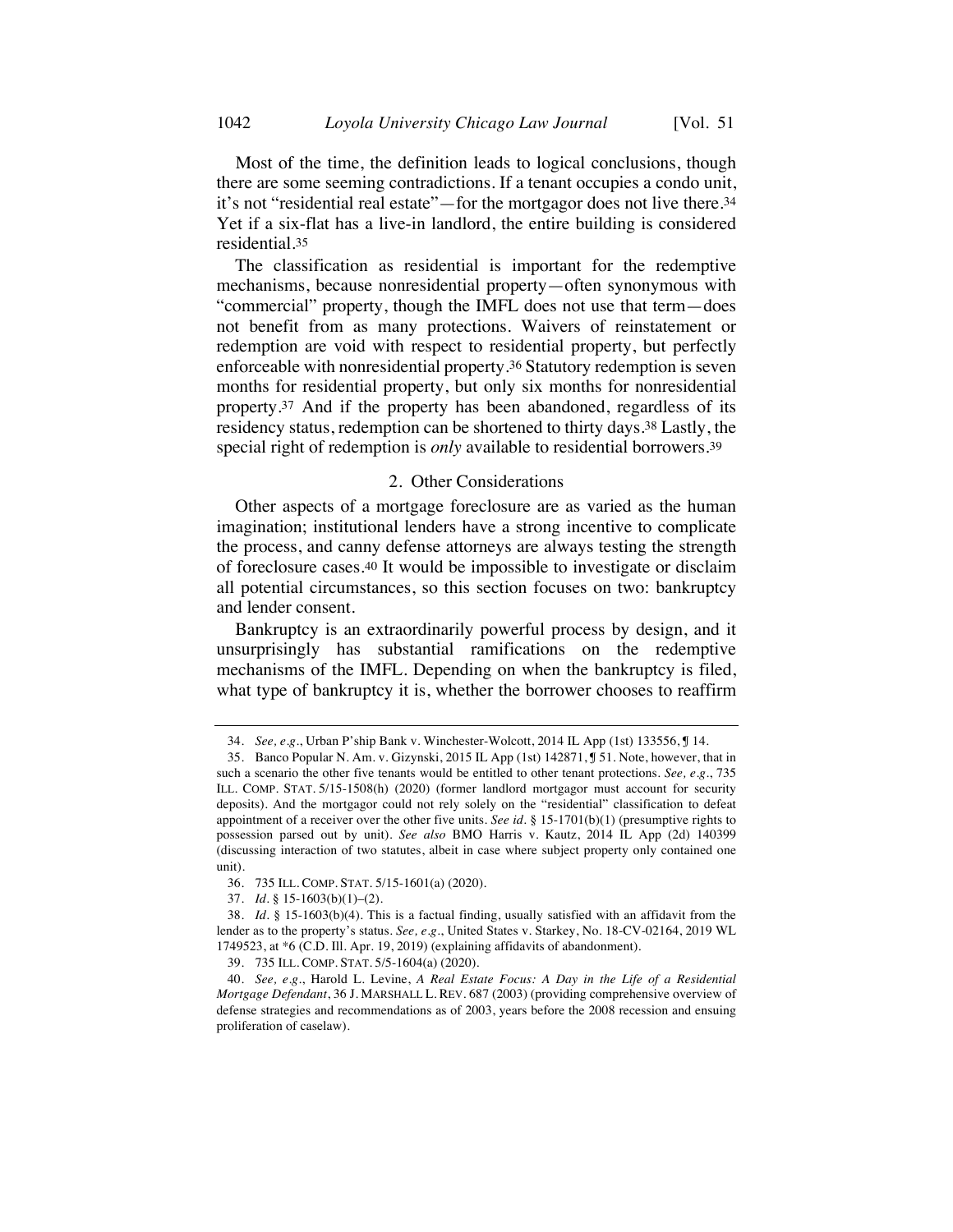the debt, and what (if any) actions are taken during the bankruptcy with respect to the property, a pending bankruptcy can have many effects. Bankruptcy can extend some statutory periods,<sup>41</sup> has no effect on others,42 and has other effects as yet unsettled in the law.43

Likewise, the lender's consent is equally powerful. As in any other civil case, the lender and borrower can settle a foreclosure; due to the nature of a mortgage, many of those settlements look an awful lot like a reinstatement or a redemption.<sup>44</sup> Not all settlements will trigger the various statutory redemptive mechanisms.45 But, if the parties should choose to use a statutory mechanism, they can generally do so at any time.46 Because the *limitations* on reinstatement and redemption exist to benefit the lender, the lender can choose to waive those deadlines and accept late redemptions.47 The principal advantage to the borrower through the redemptive mechanisms is to force the lender to accept a reinstatement or redemption, which usually entails the lender not wanting to do so.48

44. The most common type is a nonstatutory reinstatement. A borrower asks for reinstatement figures, and the lender generates a reinstatement document, which functions as a contract: if the borrower pays such-and-such amount by a date certain, the loan will be reinstated. Assuming they do so, the loan is validly reinstated, though not through the statutory mechanism.

45. For instance, statutory reinstatement requires the payment of all lender costs and expenses required to be paid under the mortgage. 735 ILL. COMP. STAT. 5/15-1602 (2020). A reinstatement without payment of those costs may function as a valid settlement, but it would not be a statutory reinstatement pursuant to section 1602. PNC Bank v. Stepney, 2014 IL App (4th) 140078-U, J 31.

46. *See, e.g.*, Van Vlissingen v. Lenz, 49 N.E. 422, 423–24 (Ill. 1897) (noting that, where the mortgagee accelerates debt, "upon such default having been removed, or for any other reason satisfactory to himself, [he may] waive his election and permit the contract of indebtedness to continue under its original terms").

47. *See, e.g.*, *id.* (acknowledging lender's right to permit borrower to reinstate); Household Bank v. Lewis, 890 N.E.2d 934, 940 (Ill. 2008) (accepting post-sale redemption); *In re* Scheldt, 220 B.R. 362, 363 (Bankr. C.D. Ill. 1998) (acknowledging that lender extended special redemption).

48. By and large, whether a lender will accept a settlement short of foreclosure is a purely business decision.

<sup>41.</sup> *See, e.g.*, *In re* Snowden, 345 B.R. 607, 611 (Bankr. N.D. Ill. 2006) (citing 11 U.S.C. § 108(b) (2020)) (acknowledging Chapter 13 bankruptcy can extend special right of redemption by 60 days).

<sup>42.</sup> Bank of Am. v. Z Fin. Ill. G Props., 2016 IL App (1st) 150371-U, ¶ 29 (explaining bankruptcy stay will not affect expiry of redemption; the stay prohibits only *affirmative* acts against an estate).

<sup>43.</sup> The unknown is infinite, but one case stands out here: *PNC Bank v. Wilson*, a Second District decision from 2017 that held that a discharge in bankruptcy without reaffirmation "nullifies" the mortgage contract. 2017 IL App (2d) 151189, ¶ 26. The *Wilson* court clearly could not mean what it said; if a Chapter 7 discharge "nullifies" the mortgage, what basis does the mortgagee have to recover its attorney's fees, or appoint a receiver, or in fact foreclose on the suddenly "nullified" document at all? Taking *Wilson* to its logical extreme, if a borrower does not reaffirm the mortgage, redemptive mechanisms simply don't make sense; are they all therefore extinguished? *Wilson* has many ramifications, and a full examination is both warranted and far beyond the scope of this Article.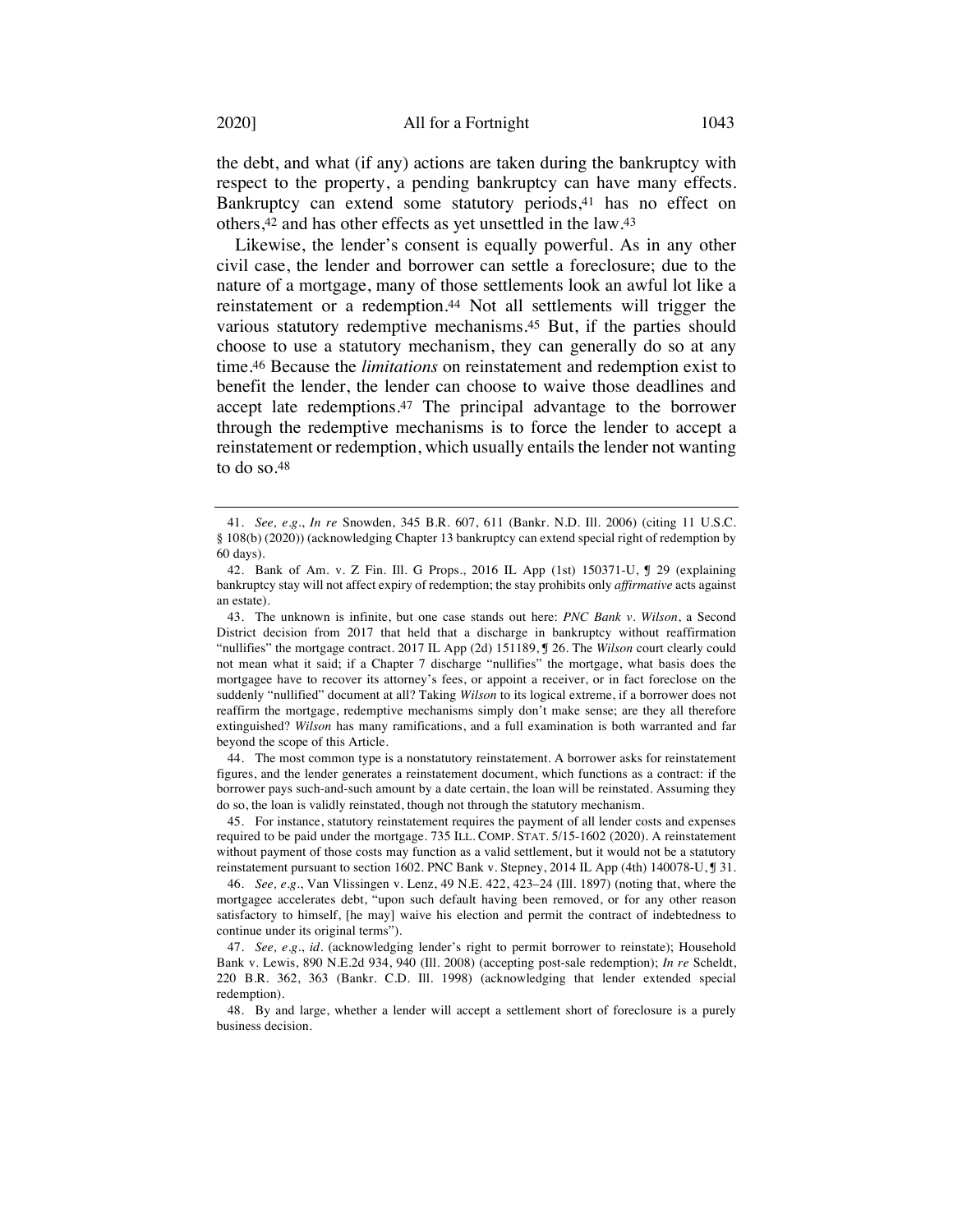The remainder of this Article assumes that the borrower is the mortgagor of residential property as defined under section 1219, has not sought bankruptcy relief, and has not otherwise engaged in conduct intended to frustrate the foreclosure process.49 The Article likewise assumes that the lender refuses to accept any other form of settlement,50 has no obligation to do so,<sup>51</sup> and has not engaged in fraud or other misconduct.52 In other words—no funny business.

#### *C. Reinstatement, Redemption, and More*

The IMFL offers four redemptive mechanisms, statutory procedures through which a borrower can force the lender to relinquish rights it would otherwise hold under the mortgage.53 Generally speaking, all four require the borrower to pay specified outstanding amounts through specified procedures, which grow larger and more onerous, respectively, the longer the borrower waits. These mechanisms are powerful tools, as they provide borrowers the only practical means under the IMFL to *force* lenders to terminate a foreclosure.54

In order of availability, the IMFL grants borrowers the statutory right of reinstatement under section 1602, the statutory right of redemption under section 1603, the statutory special right of redemption under section 1604, and acknowledges that borrowers may still access equitable

<sup>49.</sup> This last category is hard to define, but you often know it when you see it. *See infra* note 113 (discussing sovereign citizens).

<sup>50.</sup> Whatever that reason may be; it need not be nefarious. *See infra* note 127 (indicating differently tranched securities can create counterintuitive incentives for lenders).

<sup>51.</sup> A lender may be obligated to accept some form of settlement for reasons external to the IMFL. This usually comes by way of federal law, which often imposes a stunning array of loss mitigation requirements. These often impact either the foreclosure process, the range of potential outcomes, or both. *See, e.g.*, Loss Mitigation Procedures, 12 C.F.R. § 1024.41(g) (2020) (restraining lender from seeking foreclosure judgment if borrower timely submits loss mitigation application); HUD HANDBOOK: ADMINISTRATION OF INSURED HOME MORTGAGES (4330.1) REV-5, ch. 13, § 29(A), *available at* https://www.hud.gov/sites/documents/43301C13HSGH.PDF [https://perma.cc/6GWF-GTVY] (stating reverse mortgagor, or their estate, may sell at any time for lesser of outstanding debt or appraised value at time of sale).

<sup>52.</sup> This last assumption effectively negates equitable redemption. *See infra* Section I.C.4 (explaining equitable redemption mostly parallels statutory redemption, and generally would only be invoked in cases of fraud, misrepresentation, or other lender misconduct).

<sup>53.</sup> While in effect, the GPN requirement did not provide for redemption or reinstatement as such. It did, however, provide a mechanism for a borrower to delay a foreclosure for up to sixty days, and force a lender to at least consider a proposed loan workout plan. 735 ILL. COMP. STAT 5/15-1502.5 (2009) (repealed 2016). Thus, while it was in effect, the GPN joined the ranks of the redemptive mechanisms proper as a way for a borrower to affirmatively force action in their case. *See also supra* note 15 (discussing GPN).

<sup>54.</sup> As noted above, many lenders will gladly negotiate a settlement, even if it doesn't technically comply with the reinstatement or redemption requirements. *See supra* Section I.B. Often, lenders will be obligated under federal law to do so. But if properly followed, these mechanisms mandate an outcome in the borrower's favor—something rare indeed in the foreclosure business.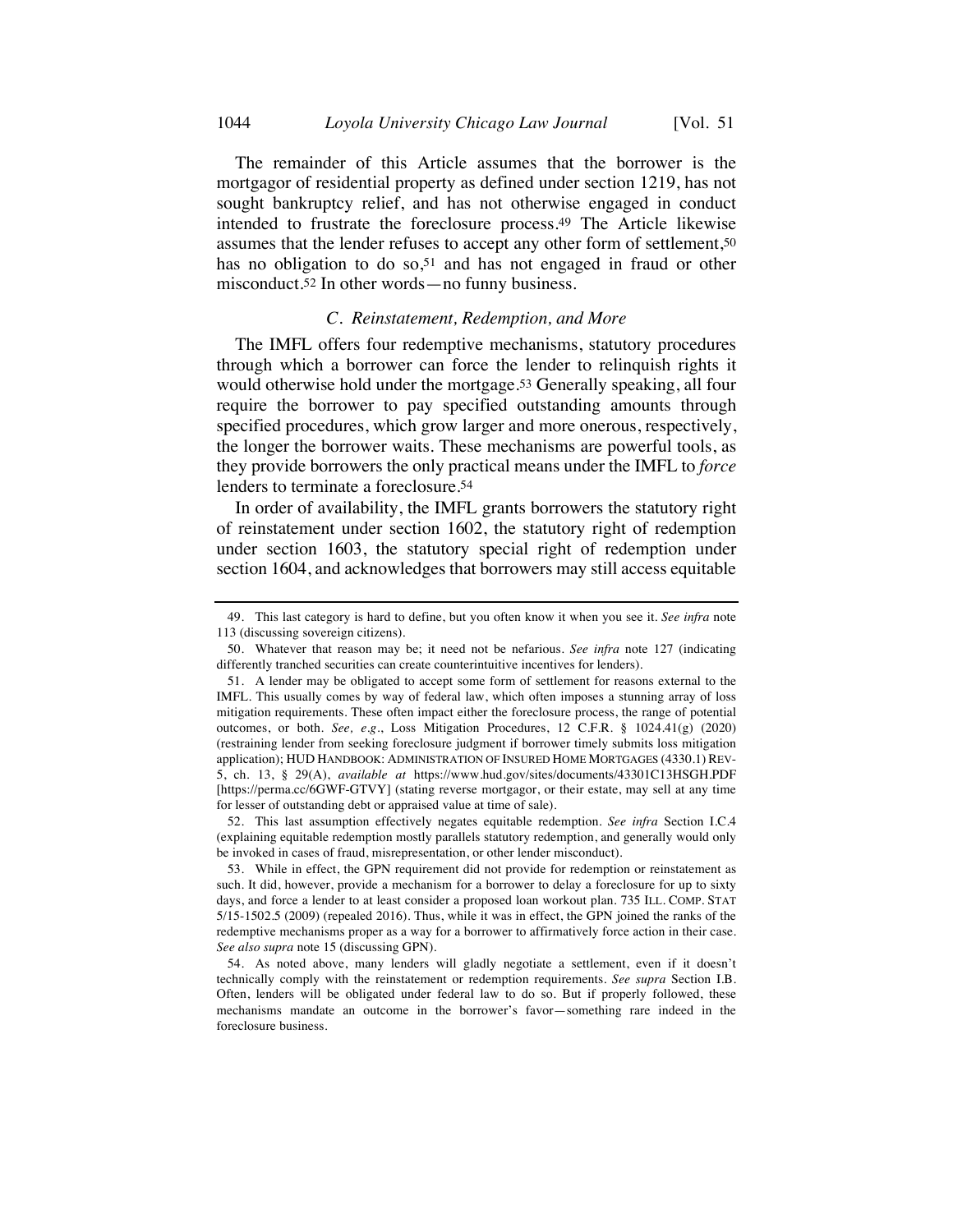redemption under section 1605.55 Though this Article focuses on statutory redemption, all four redemptive mechanisms bear comment to establish context for how redemption operates.

#### 1. Statutory Reinstatement

The statutory right of reinstatement under section 1602 offers "limited relief to temporarily distressed mortgagors prior to a foreclosure sale."56 If the mortgagor pays all outstanding amounts due, save for accelerated principal, the statute will cure defaults, unwind acceleration, and reinstate the loan as it was prior to default. It is essentially statutory backsies. And, just like schoolyard backsies, reinstatement must be executed quickly: within ninety days of service of process on the mortgagor.

The right of reinstatement was unknown at common law.57 To the extent courts granted mortgagors equitable relief in the nature of reinstatement—and Illinois courts did not—they did so either through equitable redemption or through other inchoate relief at equity.58 The IMFL's reinstatement statute dates to 1961.59 It remains largely unchanged today, save for its integration into the IMFL.60

As do many statutes of a certain age, the current reinstatement statute, section 1602, is presented in the codebooks as a single block paragraph

<sup>55.</sup> 735 ILL. COMP. STAT. 5/15-1602–1605 (2020).

<sup>56.</sup> First Fed. Sav. & Loan Ass'n v. Walker, 437 N.E.2d 644, 646–47 (Ill. 1982).

<sup>57.</sup> Jim Blanco & David Crumbaugh, *Illinois Legislative Review: Foreclosures, Redemptions, and Homeowners*, 1975 U. ILL. L.F. 335, 337–38. *See also Walker*, 437 N.E.2d at 646–47 (reviewing statute's history and collecting citations); State Farm Life Ins. Co. v. Town & Country Assocs., 406 N.E.2d 923, 926 (Ill. App. 4th Dist. 1980) (same).

<sup>58.</sup> Carol M. Rose, *Crystals and Mud in Property Law*, 40 STAN. L. REV. 577, 584–85 (1988) (discussing forms of equitable relief used to sidestep draconian results in installment land contracts). *See, e.g.*, Macfadden v. Walker, 488 P.2d 1353, 1356–57 (Cal. 1971) (recasting installment land contract as mortgage and offering "carefully hedged" equitable remedy). The practice of using the power of chancery to get around an unjust statutory scheme in the foreclosure context is not new. Emanuel Coll. v. Evans, 21 Eng. Rep. 494 (1625) (ordering mortgagee to accept payment when, notwithstanding foreclosure procedure, mortgagor was unable to pay debt when due but tendered funds thereafter).

<sup>59.</sup> ILL. REV. STAT. ch. 95, § 57 (1963); Act Relating to Mortgages of Real Property of Nov. 14, 1961, § 7, 1961 Ill. Laws 1st Spec. Sess. (eff. July 1, 1962). The statute was implemented alongside other procedural changes that accompanied Illinois' adoption of the Uniform Commercial Code; other contemporary mortgage legislation explicitly mentions the UCC as a motivating factor. *See* Act to Amend the Act Concerning Mortgages of March 26, 1874, at pmbl., 1961 Ill. Laws 1st Spec. Sess. (Nov. 14, 1961) (amending mortgage statute).

<sup>60.</sup> The exhaustive legislative history is relatively brief. In 1973 and 1976 certain procedural language was updated to modernize it under the 1970 Constitution. P.A. 78-263 (eff. Oct. 1, 1973) (adding language clarifying submission to jurisdiction); P.A. 79-1358 (eff. Oct. 1, 1976) (conforming language to Constitution). In 1986 it was shifted into the IMFL, with a minor clarification to wording. P.A. 84-1462 (eff. July 1, 1987) (creating IMFL and updating wording generally); P.A. 85-907 (eff. Nov. 23, 1987) (breaking out jurisdictional language into two-point list). And in 1989, the "first date of publication" language was added. P.A. 86-974 (eff. July 1, 1990).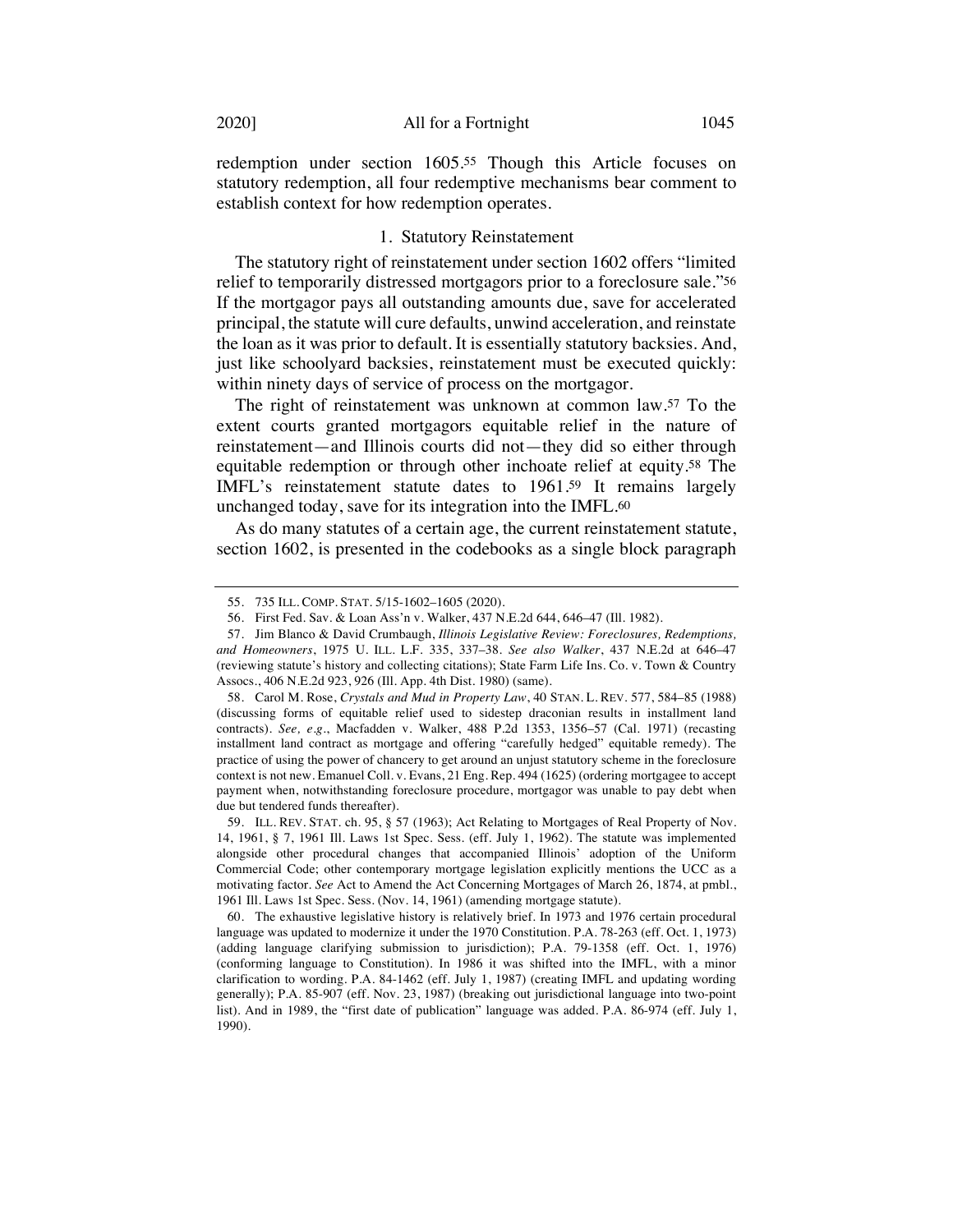of text. Yet each sentence of the whole functions as a discrete subsection, and is useful for parsing through the statute's function.

Starting with the opening sentence: "In any foreclosure of a mortgage executed after July 21, 1959, which has become due prior to the maturity date . . . through acceleration because of a default under the mortgage, a mortgagor may reinstate the mortgage as provided herein."61 Aside from framing the remainder of the statute, this section identifies when the right of reinstatement accrues. Reinstatement may be had after an acceleration occurs because of a default. This dovetails neatly with the notice of acceleration: when the thirty-day cure period expires, the right to reinstatement becomes available.62 Note, however, that this makes reinstatement unique among the redemptive provisions in that it is available to mortgagors *prior* to the initiation of judicial proceedings.63

Then comes the first of two principal requirements: "Reinstatement is effected by curing all defaults then existing, other than payment of such portion of the principal which would not have been due had no acceleration occurred, and by paying all costs and expenses required by the mortgage to be paid in the event of such defaults . . . ."64 Actual payment of the sums due is the "crucial act" for reinstatement, and this sentence is the meat of the section, specifying what *exactly* must be paid.65 The "defaults then existing" language is straightforward enough; the mortgagor must pay all outstanding regular payments, save for any accelerated amounts.66 These amounts are calculated under the loan documents as written; entering a payment plan, and then paying under that plan, is not reinstatement because it does not entail the full amounts due under the loan documents—though it may otherwise be a perfectly valid settlement.67

It is that second phrase which is more difficult: "all costs and expenses required by the mortgage to be paid."68 This logically includes any late

<sup>61.</sup> 735 ILL. COMP. STAT. 5/15-1602 (2020).

<sup>62.</sup> *See supra* note 14 (discussing mechanics of the notice of acceleration).

<sup>63.</sup> For obvious reasons, judicial commentary on the availability of reinstatement *prior* to a lawsuit is rare, but not unknown. N. Cmty. Bank v. 17011 S. Park Ave., 2015 IL App (1st) 133672, ¶¶ 18–20 (accepting without comment that mortgagor *could* reinstate one month prior to filing, but rejecting the argument on other grounds). *But see* Fed. Nat'l Mortg. Ass'n v. Bryant, 378 N.E.2d 333, 335–36 (Ill. App. 5th Dist. 1978) (holding that, under prior foreclosure law, reinstatement only available *after* suit filed, but ordering reinstatement in equity instead).

<sup>64.</sup> 735 ILL. COMP. STAT. 5/15-1602 (2020).

<sup>65.</sup> State Farm Life Ins. Co. v. Town & Country Assocs., 406 N.E.2d 923, 925 (Ill. App. 4th Dist. 1980).

<sup>66.</sup> Evergreen Sav. & Loan Ass'n v. Barnard, 382 N.E.2d 467, 472–73 (Ill. App. 1st Dist. 1978).

<sup>67.</sup> PNC Bank v. Stepney, 2014 IL App (4th) 140078-U, ¶ 31.

<sup>68.</sup> 735 ILL. COMP. STAT. 5/15-1602 (2020).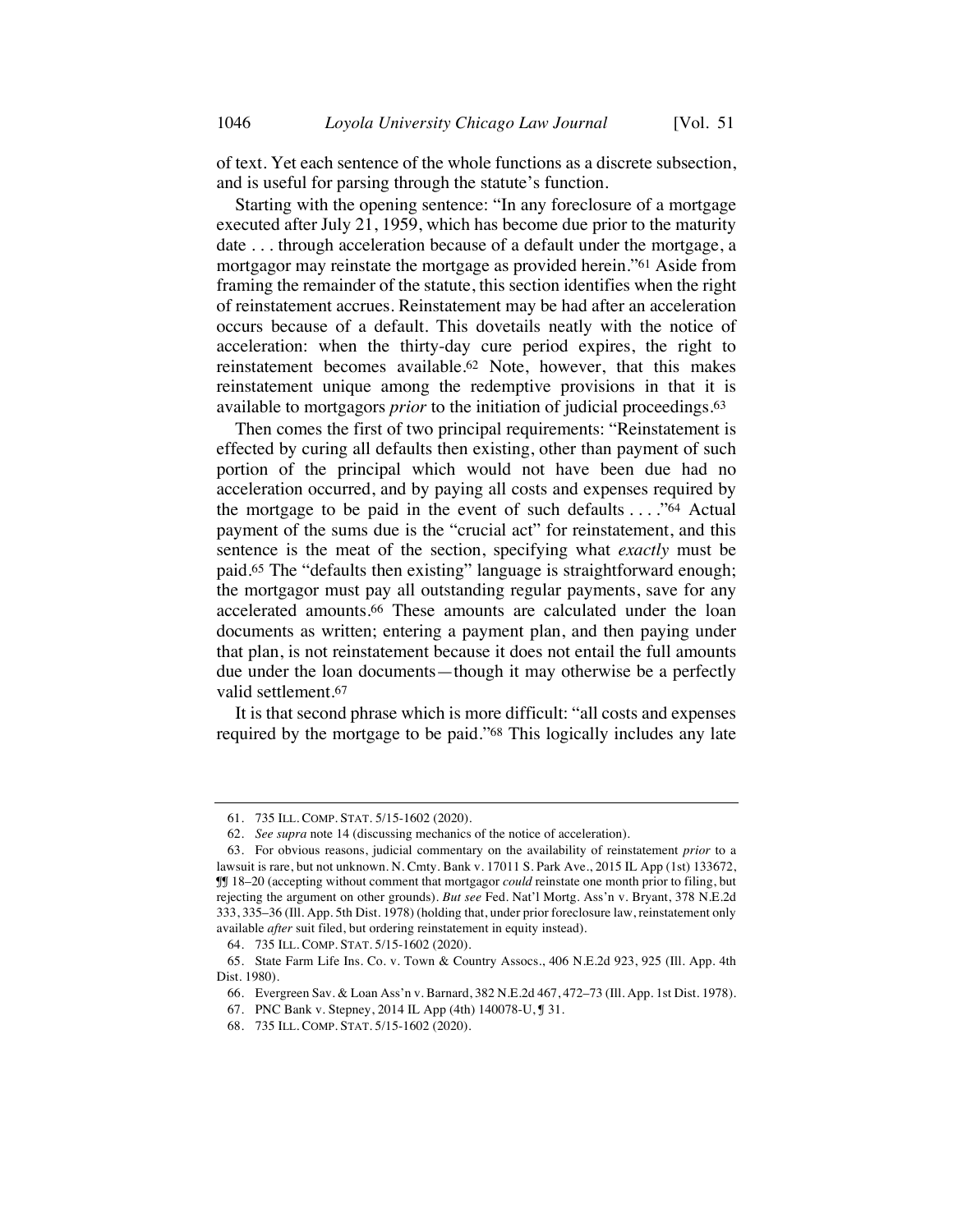fees on the missed payments, which are, of course, being made late.69 But it also includes any other expenses incurred for which the mortgage provides reimbursement—most saliently, attorney's fees.70 Under the mortgage, a lender may recover attorney's fees; to the extent any have been incurred, the borrower must pay them.71

Finally, reinstatement requires actual payment or tender of the reinstatement amount.72 Once made, reinstatement occurs automatically, without further action necessary from either party<sup>73</sup>:

[P]rovided that such cure and payment are made prior to the expiration of 90 days from the date the mortgagor or, if more than one, all the mortgagors

(i) have been served with summons or by publication or

(ii) have otherwise submitted to the jurisdiction of the court.

70. Though the only caselaw on this issue concerns attorney's fees, the language is broad enough to cover other costs. Consider a default predicated on failure to insure the property: a mortgagee could secure force-placed insurance, and then properly include that amount—a cost required to be paid in case of default—in any reinstatement figure.

71. *See, e.g.*, Harris N.A. v. Chhabria, No. 1-10-1580, 2011 WL 10069432, at \*4 (Ill. App. 1st Dist. June 28, 2011); HSBC Bank USA v. Townsend, 793 F.3d 771, 790 (7th Cir. 2015). Notably, the prior version of the reinstatement statute, predating the modern IMFL, explicitly provided for recovery of "reasonable attorney's fees." ILL. REV. STAT. ch. 95, § 57 (1963). The redrafting that accompanied the IMFL simplified the language, making section 1602 consistent with other provisions concerning fees. *See, e.g.*, 735 ILL. COMP. STAT. 5/15-1510(b) (2020) (permitting recovery of plaintiff's attorney's fees and other costs). This suggests a potential problem: how is a borrower to know of a lender's attorney's fees incurred prior to litigation? Equity suggests this is a problem for the lender; unless attorney's fees have been identified and claimed, a borrower would have no reason to know of them, and tender of all other amounts would discharge all the borrower's obligations under the statute, which would be sufficient. *See* Fed. Nat'l Mortg. Ass'n v. Bryant, 378 N.E.2d 333, 336 (Ill. App. 5th Dist. 1978) (attorney's fees can be recovered). Caselaw suggests the most prudent course of action for a borrower would be to pay all claimed amounts, and then dispute them thereafter. Lomas & Nettleton Co. v. Humphries, 703 F. Supp. 757, 759 (N.D. Ill. 1989).

72. N. Cmty. Bank v. 17011 S. Park Ave., 2015 IL App (1st) 133672, ¶¶ 19–20. *See also, e.g.*, State Farm Life Ins. Co. v. Town & Country Assocs., 406 N.E.2d 923, 925 (Ill. App. 4th Dist. 1980). Tender must be legally cognizable. *See infra* note 113 (discussing sufficiency of tender for reinstatement).

73. *Town & Country Assocs.*, 406 N.E.2d at 924; K Town, Inc. v. Metropolitan Bank & Trust Co., 171 B.R. 313, 318–19 (Bankr. N.D. Ill. 1994).

<sup>69.</sup> HSBC Bank USA v. Townsend, 793 F.3d 771, 790 (7th Cir. 2015). To the best of the author's knowledge, no state courts have addressed this issue, but the Seventh Circuit's rationale is clear and compelling. It is not, however, unanimous: at least one judge has proposed that, because a reinstatement puts the parties in the position they would have been in had no default occurred, that no default means no late payments, and therefore no late fees should be included in the cure amount. Rizzo v. Pierce & Assocs., 351 F.3d 791, 795 (7th Cir. 2003) (Williams, J., concurring). This analysis encounters a bootstrapping issue: the late payments are only deemed timely (and thus any late fees negated) *as a result of* reinstatement. Up until the point when reinstatement occurs, however, those payments are still late, and late fees properly assessed. Because the late fees have accrued, and they are "required to be paid" under the mortgage, they should be validly included in any reinstatement cure amount.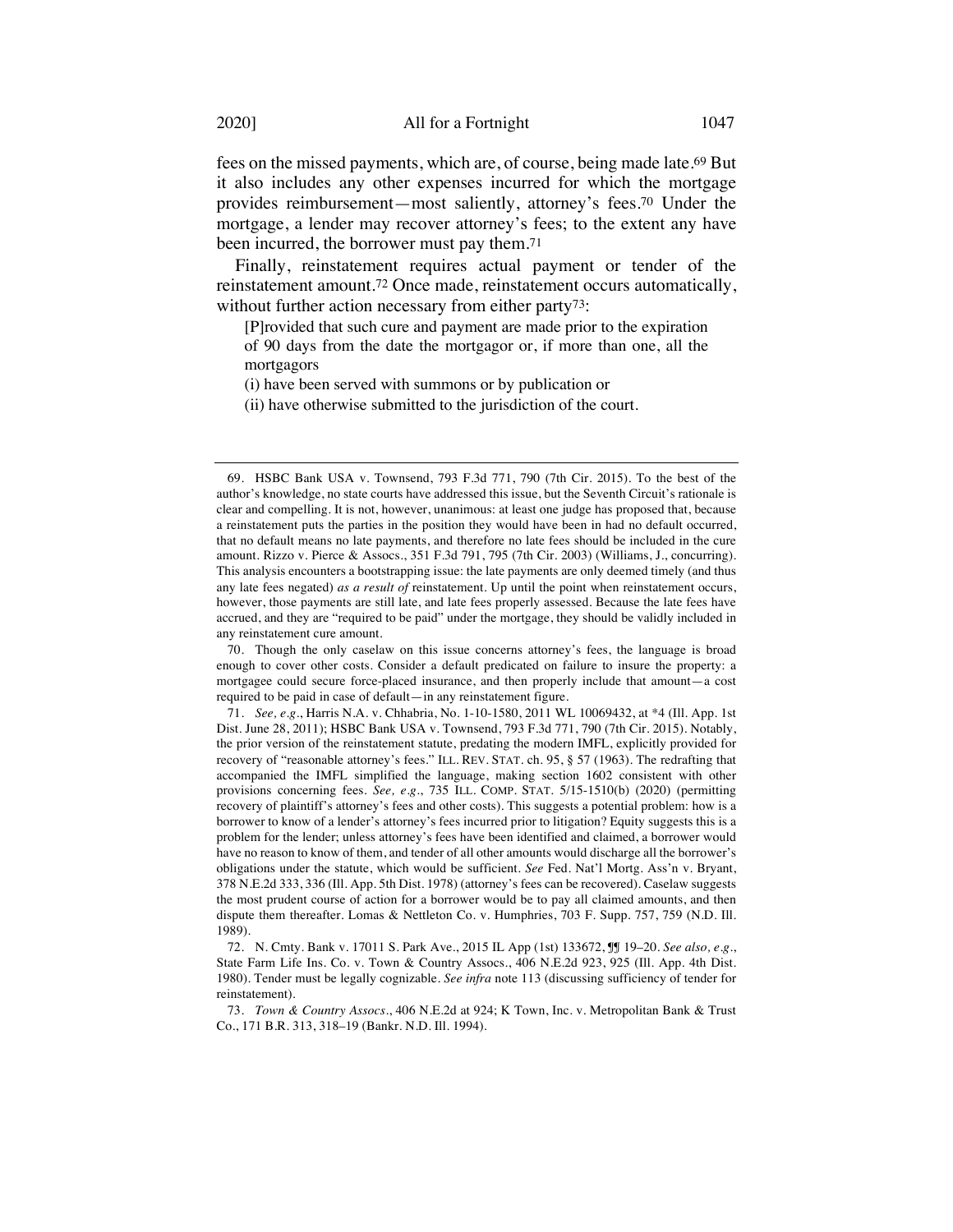When service is made by publication, the first date of publication shall be used for the calculation.74

This is the second of two principal requirements, setting forth the specific timeline for reinstatement: before ninety days after service occurs.75 This is a simple calculation, and serves to ensure that reinstatement occurs early on, if it is to happen at all. Reinstatement is intended to be useful to borrowers undergoing temporary financial difficulties, and ninety days from service—which is necessarily at least thirty days removed from the Notice of Acceleration, which itself may be well after the first event of default—is as reasonable a cutoff point as any.76

That last sentence, specifying that the *first* date of publication is to be used, is innocent enough, and its meaning is facially clear. It is, however, somewhat of an anomaly: it was not present in the 1987 revisions that created the IMFL, but was added thereafter in 1990.77 This makes it the most recent change to section 1602. And, though not particularly relevant to section 1602, it forms the basis for the misunderstanding of the *redemption* statute upon which this Article is predicated—but more on that later in Section II.D.

The last provision of the section gives the restatement payment legal effectivity: "Upon such reinstatement of the mortgage, the foreclosure and any other proceedings for the collection or enforcement of the obligation secured by the mortgage shall be dismissed and the mortgage documents shall remain in full force and effect as if no acceleration or default had occurred." Within the context of the IMFL, "shall" language is mandatory, and not permissive78: if reinstatement occurs, the case must be dismissed.79 But the statute is not quite done yet, as it has one final caveat to apply:

<sup>74.</sup> 735 ILL. COMP. STAT.-5/15-1602 (2020) (formatting for clarity).

<sup>75.</sup> Note that the statute does not say "*within* 90 days" or similar. Rather, it must happen before a date 90 days from service. This does not foreclose the possibility of reinstating prior to a foreclosure case being filed, for service is not a prerequisite, but simply an outer limit. *See supra* note 63 (discussing the permissibility of pre-suit reinstatement).

<sup>76.</sup> *See* First Fed. Sav. & Loan Ass'n v. Walker, 437 N.E.2d 644, 647 (Ill. 1982) (discussing motivation for ninety-day period, and finding that it meets rational basis review under special legislation challenge to constitutionality of reinstatement statute).

<sup>77.</sup> H.B. 1480, 86th Gen. Assemb., 1989 Sess. (Ill. 1990).

<sup>78.</sup> 735 ILL. COMP. STAT. 5/15-1105(b) (2020). *See* RBS Citizens v. Ladany, 2011 IL App (1st) 111966-U, ¶ 4 (usual practice is to dismiss upon reinstatement).

<sup>79.</sup> This provision is as yet unlitigated, but it is likely that, by analogy to the redemption statute, failure to dismiss a case or otherwise reinstate the loan in a reinstated mortgage may lead to tort or other liability. *See* Nelson v. Bayview Loan Servicing, 2014 IL App (5th) 120419-U, ¶ 87 (viable slander of title claim for failure to release mortgage). *See also infra* note 116 (failure to release redeemed mortgage).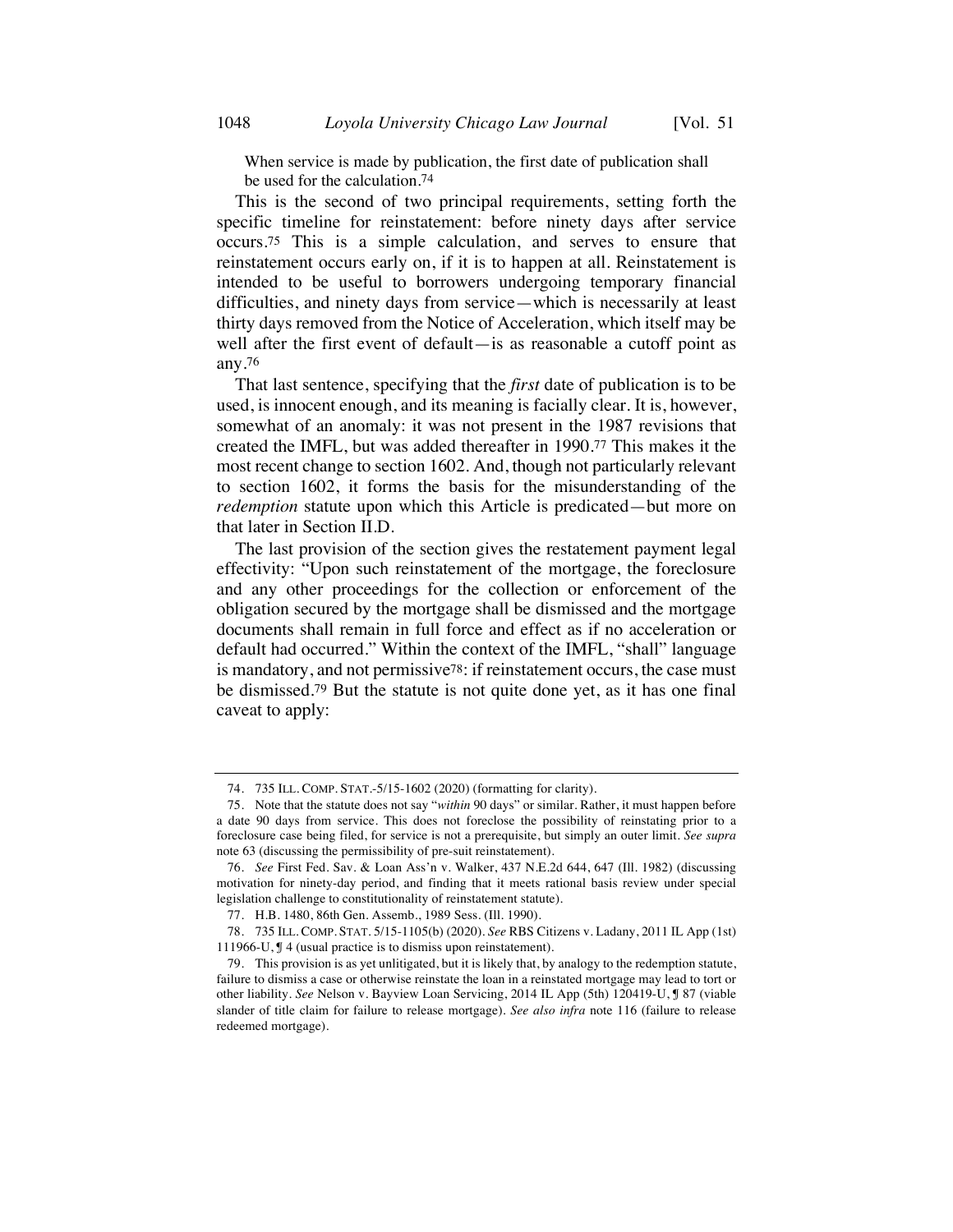The relief granted by this Section shall not be exhausted by a single use thereof, but if the court has made an express written finding that the mortgagor has exercised its right to reinstate pursuant to this Section, such relief shall not be again available to the mortgagor under the same mortgage for a period of five years from the date of the dismissal of such foreclosure . . . . 80

And therein lies the catch: reinstatement is only available once every five years. This limitation is conditioned on courts making an explicit finding that statutory reinstatement occurred.81 When lenders dismiss cases for reinstatement, language pursuant to section 1602 is generally included in the dismissal as a matter of course.82 If the nature of a reinstatement is disputed, whether the borrower's payment(s) to the lender constitute a reinstatement is a question of fact.83 Note, however, that the five-year period is firm; because the right to reinstate is purely statutory, courts have no discretion to circumvent the period and order a reinstatement be accepted anyway.84

82. Specifically, the case will be "dismissed pursuant to Section 1602," or similar. A quick search of the relevant caselaw reveals a spate of minute dismissal orders from Cook County with variants of that language. *See, e.g.*, Nation Star Mortg. v. Casimiro, 2019 Ill. Cir. LEXIS 2616 (Cir. Ct. Cook Co. Aug. 26, 2019). The author is without knowledge as to why electronic database providers select trivial trial orders for publication, of all things; in Cook County alone, dozens of similar orders get entered every day. Any reader with particular insight as to how seemingly random orders make their way to the world at large in this manner is urged to contact the author, as neither he nor his colleagues have the foggiest idea *why* it occurs.

84. *See* First Fed. Sav. & Loan Ass'n v. Walker, 437 N.E.2d 644, 648 (Ill. 1982) (five-year

<sup>80.</sup> 735 ILL. COMP. STAT. 5/15-1602 (2020) (formatting and omissions for clarity).

<sup>81.</sup> The five-year clock only runs from the date the prior case is dismissed, so if reinstatement occurs prior to a court case being filed, *see supra* note 63, then it would arguably not apply at all. There is a logic in this; after all, borrowers can cure under repeated Notices of Acceleration indefinitely, so permitting serial reinstatement would not be inconsistent with the broader foreclosure regime. The potential risks for abuse are low; a lender could cut short such a pingponging reinstatement simply by promptly filing suit the next time it happens—and, in the meantime, the lender is still getting its money.

<sup>83.</sup> PNC Bank v. Stepney, 2014 IL App (4th) 140078-U,  $\mathbb{J}$  30–31. It is admittedly not a difficult fact question, but it does require the factual finding that the necessary payments were made in the requisite timeframe. Early commentators on the IMFL's revisions to the reinstatement statute suggested that courts should jealously guard the ability to make such a finding, requiring *mortgagees* to show good cause to secure such a finding. *See, e.g.*, Eric Freyfogle, *The New Roles in Illinois Mortgage Foreclosure*, 19 LOY. U. CHI. L.J. 933, 947–48 (1988) ("Clearly, something more should be required, something that amounts in substance to a showing of good cause to bar the mortgagor from reinstating again for five years."); Gnatek, *supra* note 11, at 483–84 ("Moreover, a good-cause rule would be fair to all parties to the action because courts would consider a mortgagors' past behavior and ability to pay in the future, and because upon reinstatement courts would compensate mortgagees for their damages."). Courts have uniformly declined to do so. On the rare occasions they have been called upon to interpret the statute, strict interpretation has been the rule, entering a finding of reinstatement when the conditions are met, without further exercise of discretion. *See, e.g.*, *Stepney*, 2014 IL App (4th) 140078-U, ¶ 31 (noting that, if properly presented, the reinstatement question would only concern whether statutory conditions met).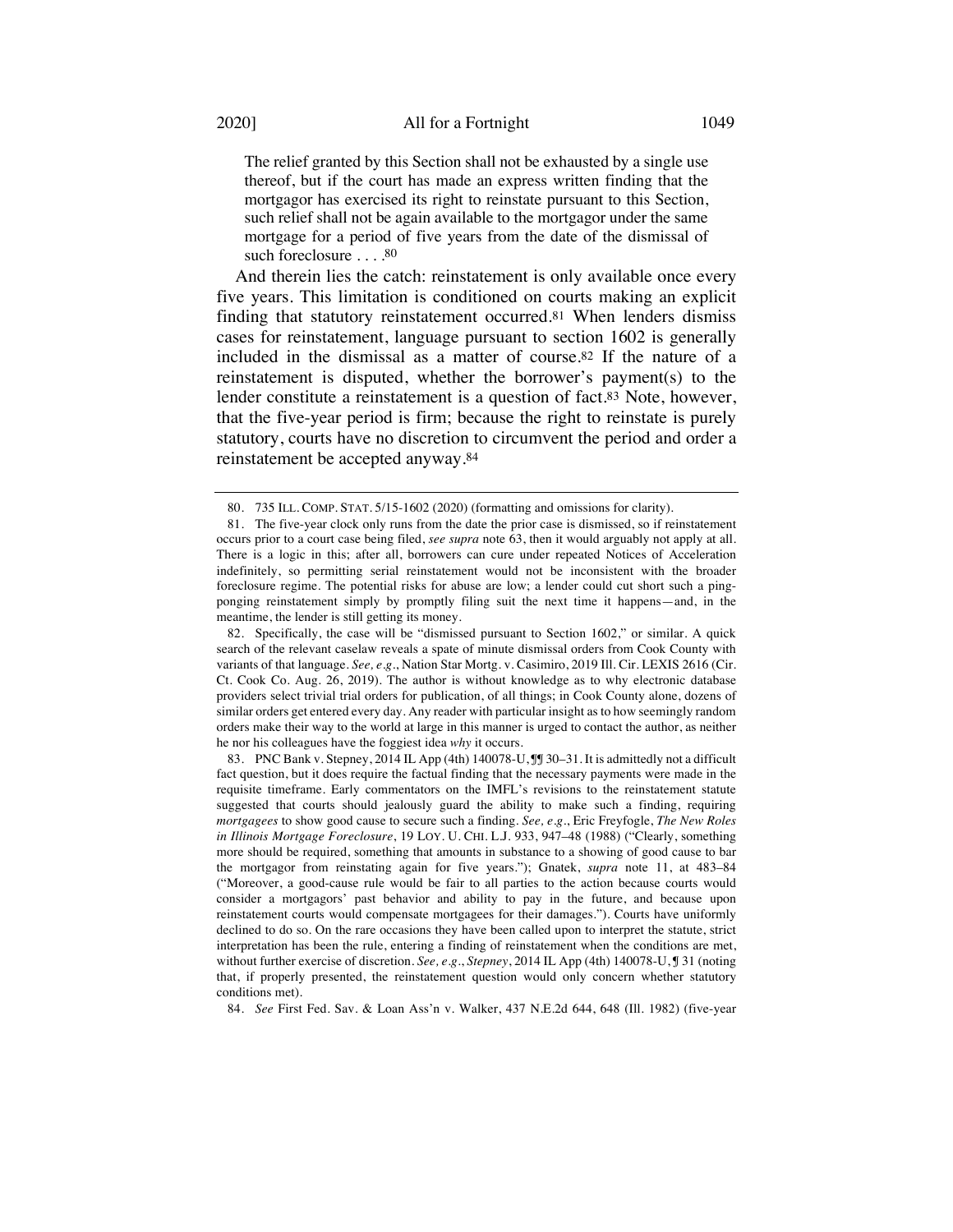Ultimately, reinstatement offers delinquent borrowers a good statutory safety valve, permitting those with the means to do so a way to mitigate the foreclosure early on in the process. It is also the last opportunity for borrowers to force a lender to reinstate the loan: though they can always try to negotiate later on, the reinstatement statute is the last guaranteed method of reinstatement. From here on out, borrowers must either pony up the entire loan amount, or rely on the lender's willingness to settle for something less than what they are owed.<sup>85</sup>

#### 2. Statutory Redemption

Once a judgment of foreclosure is entered, the borrower has a statutory opportunity to rescue their property by paying off the entire loan, plus costs and interest. This is the right of statutory redemption, granted under section 1603.86 Within the longer of three months from judgment, or seven months from service, a borrower can redeem by paying the judgment amount, plus interest. This causes the release of the mortgage, satisfaction of the debt, and generally has the same effect as any other payoff of the mortgage—assuming the borrower can collect the necessary funds.87 Even if redemption never occurs, the redemption timeline dictates the timing of the foreclosure sale, and is thus a crucial element of any foreclosure.

### i. Historical Developments

Redemption of a foreclosure derives from venerable English law.88 As feoffments developed into early mortgage instruments,89 they became

limitation does not conflict with court's equitable power, because when it comes to reinstatements, courts *have* no equitable powers). But note that in an appropriate scenario equitable redemption may still be available. *See infra* Section I.C.4 (discussing equitable redemption).

<sup>85.</sup> This is not the end of the line for borrowers; the constellation of loss mitigation options is vast and constantly shifting, regulated at both the state and federal levels to form a web of programs, procedures, and practice. Even a cursory discussion of nonstatutory loss mitigation alternatives is well beyond the scope of this Article. *See, e.g.*, Hannah Costigan-Cowles, *Negotiations for the Home: A Balanced Approach to Good Faith in Foreclosure Mediation*, 2013 U. ILL. L. REV. 1571, 1576–81 (common retention and non-retention alternatives to foreclosure). As noted *supra* note 16, this is frequent enough; around 70 percent of cases settle out with a voluntary dismissal. *See generally supra* note 4 (statistical analysis).

<sup>86.</sup> 735 ILL. COMP. STAT. 5/15-1603 (2020).

<sup>87.</sup> *Id.* § 15-1603(b)(1), (d)(1), (f)(3).

<sup>88.</sup> *See* Milton M. Hermann, *Redemptions: The Historical Background, The Modern-Day Problems of Redemptions*, 48 ILL. B.J. 34, 35–36 (1959) (discussing the Court of Chancery giving relief to a debtor in 1625).

<sup>89.</sup> A feoffment, of course, is a land deed given in exchange for service, and formed the basis for its cognate, feudalism. From there, it was a relatively short jump to give a deed in exchange for uses, which included a penal bond—i.e. payment—and thus the mortgage makes itself known. Much has been written of this development in the past six hundred years. *See generally, e.g.*, Charles J. Reid, Jr., *The Seventeenth-Century Revolution in the English Land Law*, 43 CLEV. ST. L.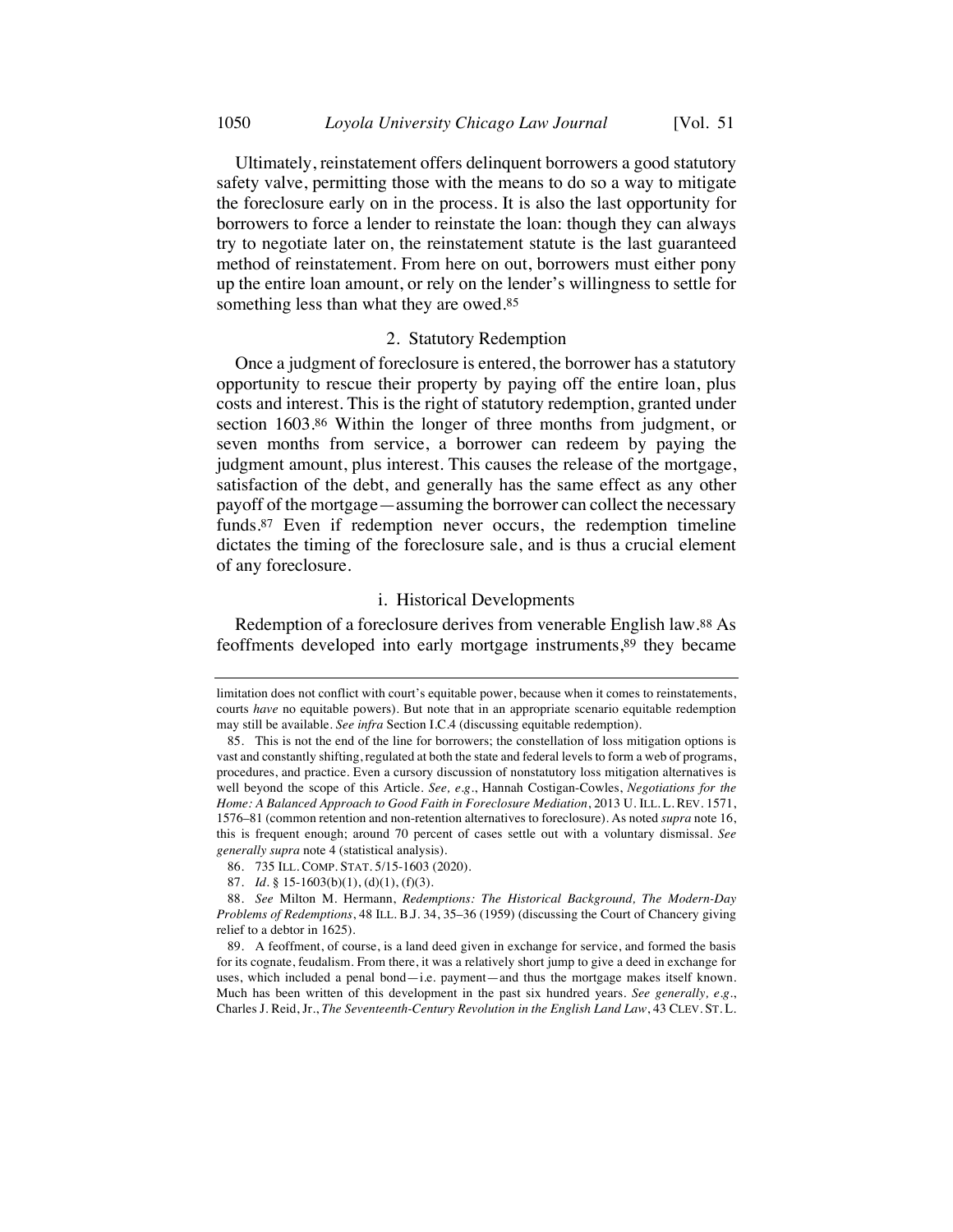more strictly enforced at law.90 Chancellors responded in the late sixteenth century by granting equitable relief to early mortgagors in cases of fraud and hardship.91 By the mid–seventeenth century, equitable relief standardized into redemption, which was allowed as a matter of course.92 The resulting procedure is recognizable as a modern foreclosure.93 Equitable redemption, as part and parcel of the foreclosure process thus passed into colonial common law, and from there into Illinois.94

The Illinois redemption statute dates to 1825, and permitted a borrower to redeem for up to twelve months after the sale, and a judgment creditor for three months thereafter.95 Under this procedure, the sale might occur and the foreclosure case might be terminated, but the mortgagor's interest lingered on.96 Notably, until 1961 the statute applied to *any* type of judicial sale of real property, not just foreclosures.97 The statute thus saw more changes than might otherwise be expected, but it survived a variety

91. *See* TURNER, *supra* note 90, at 24 ("Both cases savoured of fraud, and hence the relief given was probably on that ground.").

92. *Id.* at 29–30. The practice appears to have reached a tipping point between 1615 and 1630, at which point equitable redemption became standardized and widely accepted. *Id.* at 28–29; *see also* RAYMOND J. WERNER & ROBERT KRATOVIL, REAL ESTATE LAW 290 (10th ed. 1992) ("This right came to be known as the equitable right of redemption, or the equity of redemption.").

93. Indeed, the linguistic origin of the eponymous "foreclosure" was because the purpose of the lender's chancery suit was to terminate—i.e., foreclose—the right of redemption. WERNER & KRATOVIL, *supra* note 92. The closest modern analogue to this procedure is the strict foreclosure, a procedure that Illinois limits to omitted subordinate lien interests only. 735 ILL. COMP. STAT. 5/15-1603 (2020).

94. Gnatek, *supra* note 11, at 475 (citing William C. Prather, *Foreclosure of the Security Interest*, 1957 U. ILL. L.F. 420). *See, e.g.*, Hall v. Augustine Byrne & Co., 2 Ill. 140, 141 (1834) (defining mortgage by reference to equity of redemption).

95. An Act concerning Judgments and Executions, 1825, §§ 11–12; REVISED CODE OF LAWS, ILLINOIS, CONTAINING THOSE OF A GENERAL AND PERMANENT NATURE PASSED BY THE SIXTH GENERAL ASSEMBLY, AT THEIR SESSION HELD AT VANDALIA, COMMENCING ON THE FIRST MONDAY OF DECEMBER, 1828, at 88–89 (1827). Note that a number of sources incorrectly date the redemption statute to later versions, such as an 1879 law. *See, e.g.*, Gnatek, *supra* note 11, at 485. Illinois only became an exclusively judicial foreclosure state in 1879, *see* Prather, *supra* note 94, at 445 ("Since 1879 the method of foreclosure has been exclusively by judicial proceedings."), but redemption in some form was cognizable before then.

96. For more on the reason underlying this policy decision, see Gnatek, *supra* note 11, at 486 (explaining the goals of the Illinois redemption statute). As a practical matter, though a mortgagee could receive a judgment and proceed to sale relatively quickly, they would calculate the amount due before proceeding to sale, so the redemption amount would be known with certainty. ROGER FOSTER, FEDERAL PRACTICE 999 (4th ed. 1909).

97. Hermann, *supra* note 88, at 34; *see* Act of Aug. 7, 1961, 1961 Ill. Laws 2852 (eff. Aug. 7, 1961) (adding foreclosure-specific redemption subdivision); ILL.REV. STAT. ch. 77, § 18(e) (1963).

REV. 221, 234–37 (1995) (development of feoffment to uses to evade traditional feudal obligations).

<sup>90.</sup> *See* ROBERT W. TURNER, THE EQUITY OF REDEMPTION 25–26 (1931) ("He gives no hint of any notion of relief being given to forfeited bonds or mortgages without special circumstances of hardship being averred and proved."). This practice was criticized by contemporary playwrights; Shylock's proverbial "pound of flesh" functions as satire of strict enforcement. WILLIAM SHAKESPEARE, THE MERCHANT OF VENICE, act 4, sc. 1.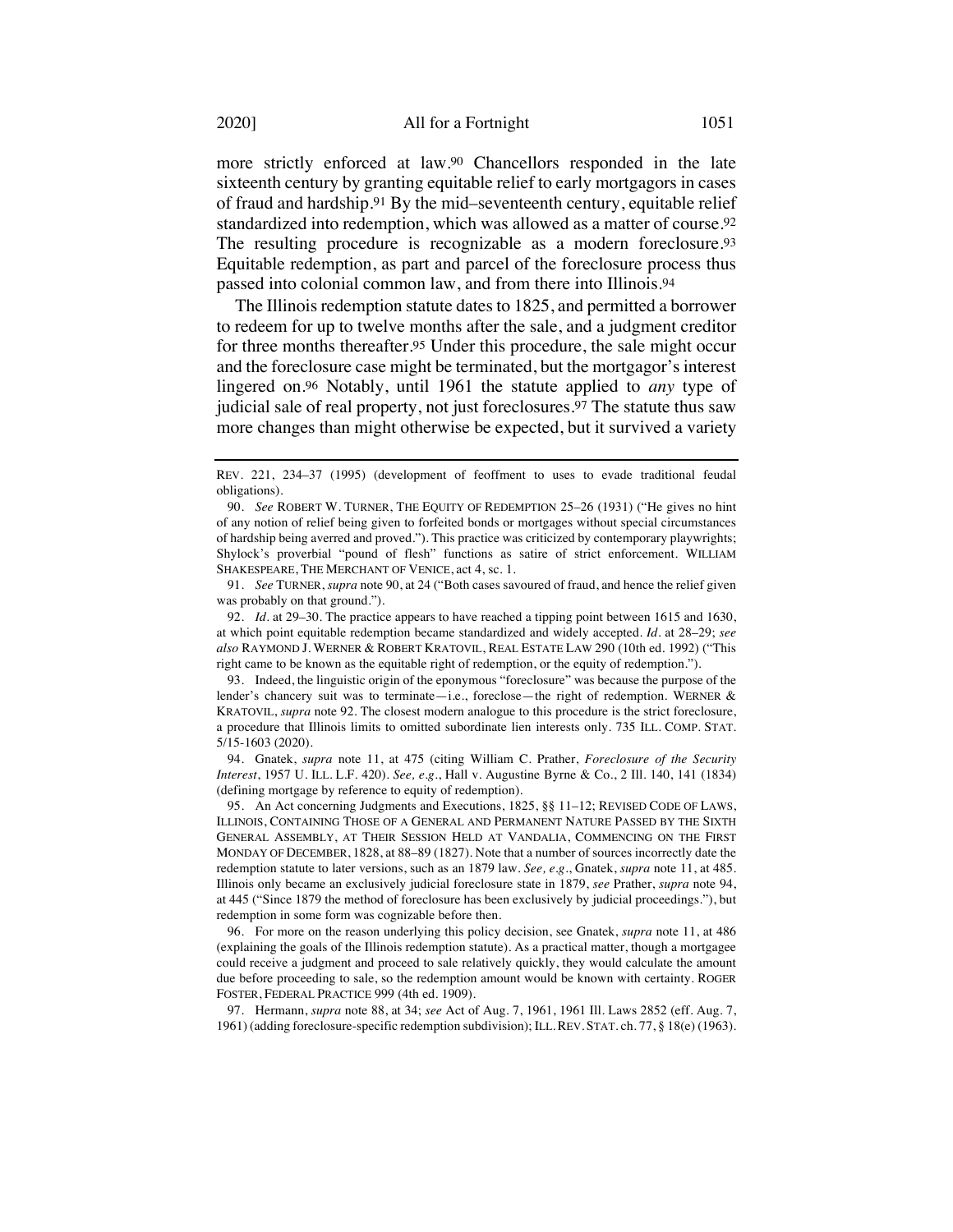of procedural challenges in the wake of the Panic of 1837,98 the Civil War,99 and the Great Depression.100

Slow as it was, change still came. In 1957, redemption was limited to twelve months for either mortgagor or creditor;101 in 1961, it shrank again to the later of twelve months from the judgment of foreclosure or six months from sale;102 and in 1982 it had reached its final form of six months from sale for any defendant, borrower or creditor alike.103 Aside from sundry procedural modifications,104 the core premise of reinstatement—paying off the judgment amount post-sale—lasted for more than 160 years.

#### ii. The Modern Redemption Statute

The 1987 IMFL further limited the redemption period in three ways. First, only a mortgagor can redeem.105 Second, it shifted away from postsale redemption, requiring that redemption expire *before* any sale could

<sup>98.</sup> A related foreclosure-relief statute of 1841, part of a post-Panic procedural relief package, was struck down by the United States Supreme Court as unconstitutional. Act of Feb. 27, 1841, 1841 Ill. Laws 172 (eff. Feb. 27, 1841); Bronson v. Kinzie, 42 U.S. 311, 319–20 (1843); *see also* Robert M. Lawless, *The American Response to Farm Crises: Procedural Debtor Relief*, 1988 U. ILL. L. REV. 1037, 1037–40 (highlighting the re-emergence of procedural relief statutes).

<sup>99.</sup> Many states implemented procedural relief statutes at around this time as an attempt to alleviate economic uncertainty caused by the ravages of the Civil War. Lawless, *supra* note 98, at 1040 (discussing statutory redemption periods in Alabama and Illinois). The vast majority were struck down as running afoul of the Union Constitution, the Confederate Constitution, or both. *Id.*

<sup>100.</sup> *See* Prather, *supra* note 94, at 446 (explaining that the law remained relatively unchanged for eighty-five years). Unlike affirmative challenges, post-Depression efforts centered on reforming the foreclosure process to speed disposition of uncontested cases. By and large, they were unsuccessful at that time. *Id.*

<sup>101.</sup> Act of May 24, 1957, 1957 Ill. Laws 280 (eff. May 24, 1957); ILL. REV. STAT. ch. 77, §§ 18, 20 (1957). The distinction between mortgagor and creditor redemptions is an odd one, and the statute's developments trended towards unifying the timelines. *See* Kerr v. Miller, 259 Ill. 516, 520–21 (1913) (after twelve months, but before fifteen, borrower engaged in straw transaction to create judgment creditor for purposes of redemption; this circumvented twelve-month limitation on borrower redemption, but was permissible). *See also* E.M.L., *Mortgages—Redemption by Judgment—Creditor*, 9 ILL. L. REV. 39, 60–61 (1914–15) (describing this practice as common).

<sup>102.</sup> Act of Aug. 7, 1961, 1961 Ill. Laws 2852 (eff. Aug. 7, 1961); ILL. REV. STAT. ch. 77, § 18(e) (1961). *See also* Blanco & Crumbaugh, *supra* note 57, at 347–48 (discussing mechanics of the 1961 law). In this respect Illinois is somewhat of an outlier: most states maintained antebellum redemption statutes until the early twentieth century but had started paring them down by midcentury. Andra Ghent, *How Do Case Law and Statute Differ? Lessons from the Evolution of Mortgage Law*, 57 J.L. & ECON. 1085, 1105 (2014). Illinois's twelve-month period was on the longer end to start with, and its reduction was late in coming. *See id.* at 1106–08 (survey of nineteenth century redemption periods).

<sup>103.</sup> P.A. 82-511, 1982 Ill. Laws 2602 (eff. Jan. 1, 1982); ILL. REV. STAT. ch. 110, ¶ 12-122 (1985).

<sup>104.</sup> Such as the redemption statute's integration into the Code of Civil Procedure in 1981. P.A. 82-280, 1982 Ill. Laws 1382 (eff. July 1, 1982); ILL. REV. STAT. ch. 110, ¶ 12-122 (1985).

<sup>105.</sup> ILL. REV. STAT. ch. 110, § 15-1212 (1987); *accord* 735 ILL. COMP. STAT. 5/15-1212 (2020) (defining an owner of redemption).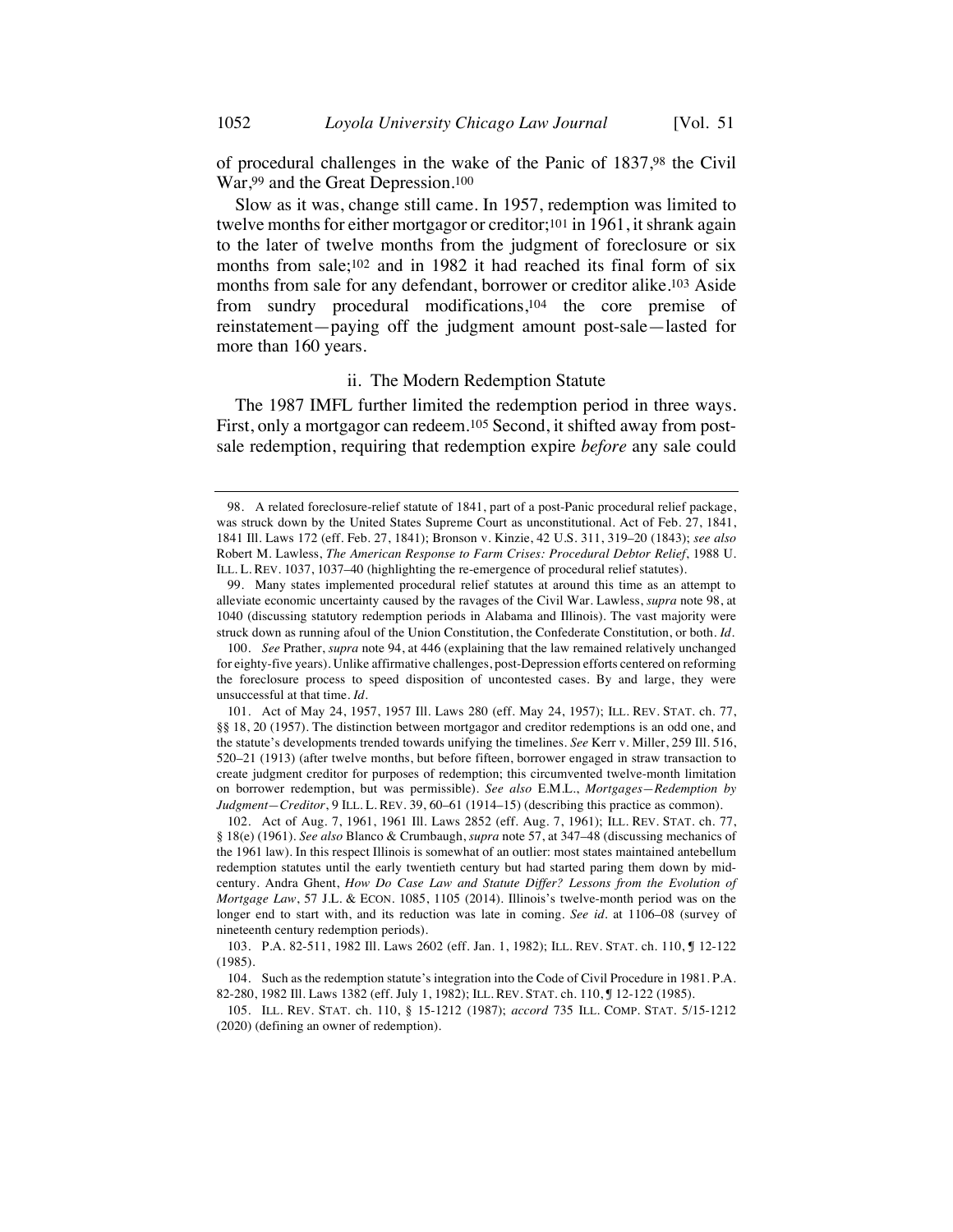be held.106 And third, combining those two changes, the redemption period is now the later of seven months from the date of service or three months from the date of the judgment of foreclosure.107 All three changes were substantial at the time,108 but the biggest change is most visible in hindsight: because the sale cannot happen without the expiry of redemption, and because a foreclosure without a sale is not particularly useful, the redemption period directly drives the timeline of a foreclosure case in a way it had never done before.

Mechanically, the redemption statute lays out a clear procedure. The mortgagor picks a date during the redemption period on which they intend to redeem, and must file a Notice of Intent to Redeem at least fifteen days prior to that date.109 The actual redemption amount is the amount of the judgment of foreclosure, plus per diem interest from the date of the judgment, calculated at the mortgage's rate of interest as if no default had occurred.110 The mortgagee then has an opportunity to claim additional costs incurred since the judgment of foreclosure by filing a certification.111 Costs so certified are added to the redemption amount.112

110. 735 ILL. COMP. STAT. 5/15-1603(d) (2020). Note that this section identifies six categories of costs which can go into the judgment of foreclosure: (i) principal and interest, (ii) other costs allowed by law (e.g., filing fees); (iii) costs and expenses approved by the court (such as receiver costs); (iv) costs as allowed in the mortgage (such as attorney's fees), (v) amounts paid to a senior mortgagee to maintain the lien's position, and (vi) interest. *Id.* Curiously, this is the only place in the IMFL that lays out what a judgment of foreclosure should include; the provisions on judgment are silent. *See id.* § 15-1506 (outlining the judgment process).

111. *Id.* § 15-1603(e). The mortgagee's notice must be filed at least three days before the specified redemption date and must be supported by evidence.

112. A mortgagee may fail to include certain expenses in a judgment of foreclosure, by mistake or otherwise. *See* BMO Harris Bank v. Wolverine Props., 2015 IL App (2d) 140921, ¶ 27 (failure to amend judgment prior to sale resulted in inability to collect unintentionally excluded \$470,000 tax payment). Following this statutory procedure gives the mortgagee a chance to recover those fees in redemption. *See* Order of May 2, 2016, at 8, CitiBank v. Harper, 12 CH 09335 (Cir. Ct. Cook Co. May 2, 2016) (explaining failure to include tax payment in judgment meant it was not included in redemption amount).

<sup>106.</sup> ILL. REV. STAT. ch. 110, § 15-1507(b) (1987); *accord* 735 ILL. COMP. STAT. 5/15-1507(b) (2020) (outlining the sale procedures for a judicial sale).

<sup>107.</sup> ILL. REV. STAT. ch. 110, § 15-1603(b)(1) (1987); *accord* 735 ILL. COMP. STAT. 5/15- 1603(b)(1) (2020) (defining redemption period).

<sup>108.</sup> The IMFL, the result of fifty years of criticism of the old foreclosure law, was itself the subject of much debate and discussion. *See generally* Gnatek, *supra* note 11 (discussing changes in reinstatement and redemption between old and new statutes, and warning of potential conflicts).

<sup>109.</sup> 735 ILL. COMP. STAT. 5/15-1603(e) (2020). Because the chosen redemption date must be during the redemption period, and notice must go out at least fifteen days before that redemption date, the mortgagor must *start* the redemption process at least fifteen days before the end of the redemption period. Barrick v. Barrick, 2018 IL App (2d) 170974-U, ¶ 38. Note that the statute requires that the notice be *received* fifteen days before the redemption date—perhaps a minor quibble in a world of electronic notice, *see* ILL. SUP. CT. R. 11(c) (specifying that documents must be served electronically unless otherwise specified), but one more hurdle for a redeeming mortgagor to clear.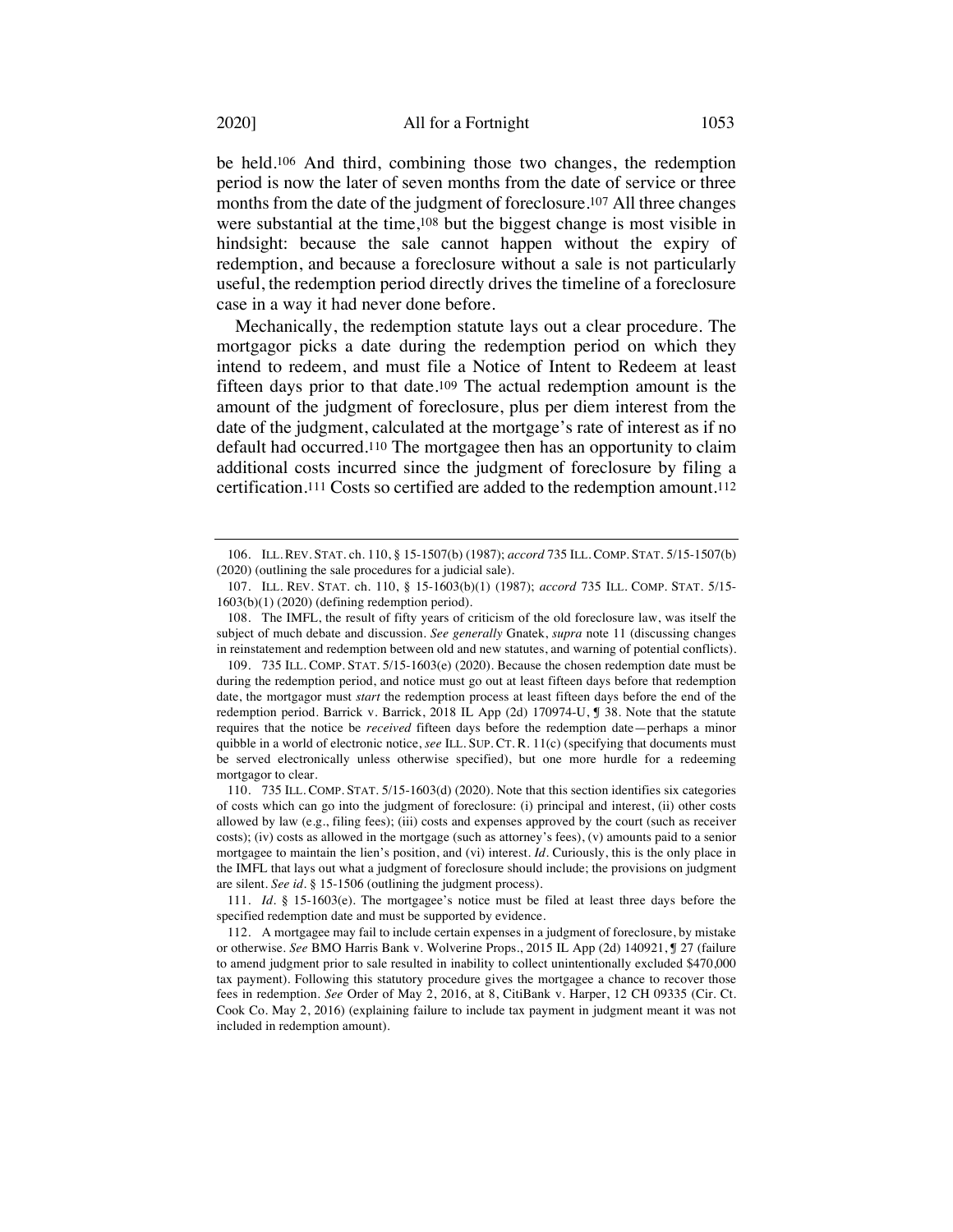On the redemption date, and by analogy to a closing date, the mortgagor can redeem by paying the redemption amount to the mortgagee.113 If the mortgagee refuses to accept the payment, or the mortgagor disputes the mortgagee's certified additional costs, the mortgagor can pay the entire amount—including any disputed payment—to the clerk of court, specifying the amount to which the mortgagor objects.114 The judge can then hear and resolve the objection, determining whether redemption is properly sought, whether additional certified costs are warranted, and otherwise determining how to accomplish the redemption, if at all.115 Finally, once redemption occurs, the mortgage is to be released and any other necessary steps taken to memorialize the satisfaction of the debt.116

The redemption statute has value to the mortgagor in what it does, but its value to the mortgagee lies in when it ends. Presumptively, the redemption period ends at the later of seven months from service or three months from judgment.117 This period can be extended by consent of the

<sup>113.</sup> 735 ILL. COMP. STAT. 5/15-1603(f)(1) (2020). Tender must be facially viable; i.e., it must be sufficient legal tender*.* CIT Bank v. Johnson, 2019 IL App (1st) 182152-U, ¶ 5 (rejecting bogus "bill of exchange" as not being legal tender); *see also* Joiner v. SVM Mgmt., LLC, 2020 IL 124671, ¶¶ 37–46 (exhaustively describing tender). Unsurprisingly, this basic requirement serves to filter the wheat from the chaff, and only tends to trip up sovereign citizens, whose pseudolegal theories and fetishization of tender and security instruments does not serve them well. *See generally* Francis X. Sullivan, *The "Usurping Octopus of Jurisdictional/Authority": The Legal Theories of the Sovereign Citizen Movement*, 1999 WIS. L. REV. 785 (legal framework of sovereign citizen theories); *id.* at 811 n.144 (notions of tender). That is, to the extent such litigants engage with the legal system at all—some sovereign citizen activities are best described as ritual or magic, rather than law. *See generally* David Griffin, Truth Language: The Pseudolegal Discourse of the Sovereign Citizen Movement (2017) (unpublished M.A. thesis, Cardiff University School of English, Communication and Philosophy) (on file with author) (analyzing sovereign citizen theories in legal framework by reference to ritual and magic).

<sup>114.</sup> 735 ILL. COMP. STAT. 5/15-1603(f)(2) (2020).

<sup>115.</sup> *Id.* § 15-1603(g) (discussing the procedure to take upon objection). *See, e.g.*, *Johnson*, 2019 IL App (1st) 182152-U, ¶ 5 (ruling that mortgagee's rejection of facially insufficient tender was not rejection within the meaning of section 1603, because it was not legal tender).

<sup>116.</sup> § 15-1603(f)(3) (explaining what steps the clerk takes after payment). Once redemption occurs, the rest of the process is automatic and mandatory. Failure to release a redeemed mortgage gives rise to liability under the Mortgage Act. 765 ILL. COMP. STAT. 905/4 (2020) (requiring a \$200 statutory penalty for failure to release mortgage instrument within one month); Nelson v. Bayview Loan Servicing, 2014 IL App (5th) 120419-U, JJ 48-55 (affirming liability under Mortgage Act for failure to release). Depending on the circumstances of the failure to release, it may also create a slander of title claim. *See Nelson*, 2014 IL App (5th) 120419-U, ¶ 87 (slander claim cognizable, but under those facts, duplicative of Mortgage Act claim).

<sup>117.</sup> 735 ILL. COMP. STAT. 5/15-1603(b)(1) (2020).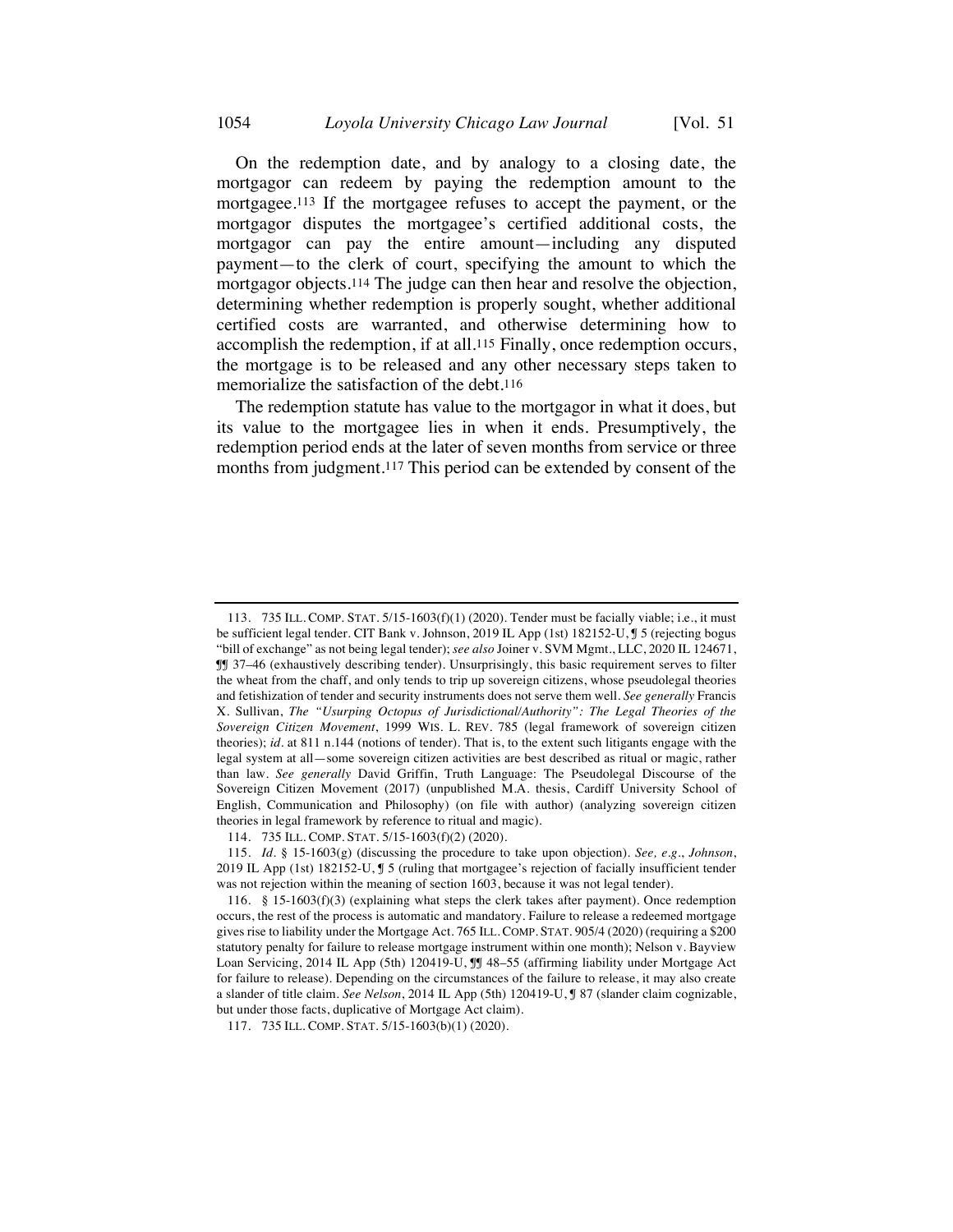lender,<sup>118</sup> by order of court,<sup>119</sup> or by operation of law.<sup>120</sup> But such extensions are tightly guarded, and courts take a dim view of attempts to circumvent the redemption period.121 This is because the expiry of redemption is permanent: once expired, regardless of the reason, it can

<sup>118.</sup> This can occur by agreement, though it would be more common to either agree to stay entry of judgment or negotiate loss mitigation directly. *See, e.g.*, Wells Fargo Bank v. Zimmers, 2012 Ill. App. (2d) 110393-U, II 2, 5 (featuring parties that agreed to extend redemption by sixty days). It can also happen by accident; in the author's experience, redemption dates are often handwritten into prepared judgment orders, and scrivener's errors may set a longer date than the statute requires. Unless corrected—which can be done easily enough *nunc pro tunc*—the extended date would be binding. Either way, because the temporal limitation on foreclosure is a benefit to the mortgage, it is theirs to waive. Household Bank v. Lewis, 890 N.E.2d 934, 940 (Ill. 2008).

<sup>119. § 15-1603(</sup>c)(2). It is unclear what circumstances would warrant judicial extension of statutory redemption, as the IMFL grants a court no authority to extend it. Mountain States Mortg. Ctr. v. Allen, 628 N.E.2d 1052, 1057 (Ill. App. 1st Dist. 1993). Section 1603 even specifically provides that staying the effect of a judgment of foreclosure will not stop the redemption clock. § 15-1603(c)(1). Where a trial court wishes to extend redemption on purely equitable grounds, it is the author's experience that the preferred method is to delay entry of the judgment of foreclosure, thus permitting redemption to run three months from that *future* date of judgment.

<sup>120.</sup> § 15-1603(c)(2). Note that the author has yet to find a statute that mandates a stay of redemption. Neither filing a bankruptcy petition nor the Bankruptcy Code's automatic stay provision will affect the redemption clock. § 15-1603(c)(1); Bank of Am. v. Z Fin. Il. G Props. (*In re* County Treasurer), 2016 IL App (1st) 150371-U, ¶ 29 (bankruptcy stay prohibits *affirmative* acts against an estate, but expiry of redemption is not an affirmative act); *accord* NNN Cypresswood Drive 25 v. WBCMT 2007-C33 Office 9729, 517 B.R. 828, 833 (N.D. Ill. 2013) (similar analysis under similar Texas statute). *But see In re* Tynan, 773 F.2d 177, 179 (7th Cir. 1985) (holding that under prior foreclosure statute, filing of bankruptcy petition stayed redemption sixty days under 11 U.S.C. § 108(b)(2) (2020) (validity called into question by *In re* Kohler, 107 B.R. 167, 169 n.2 (Bankr. S.D. Ill. 1989)).

<sup>121.</sup> Wilmington Sav. Fund Soc'y v. Morris, 2018 IL App (2d) 170116-U, JJ 28-29 (noting that a motion to reconsider will not stay redemption); Colon v. Option One Mortg. Corp., 319 F.3d 912, 920–21 (7th Cir. 2003) (citing 11 U.S.C. 1322(c)(1) (2020)) (recognizing that a broadly worded bankruptcy cure provision will not apply to expand redemption).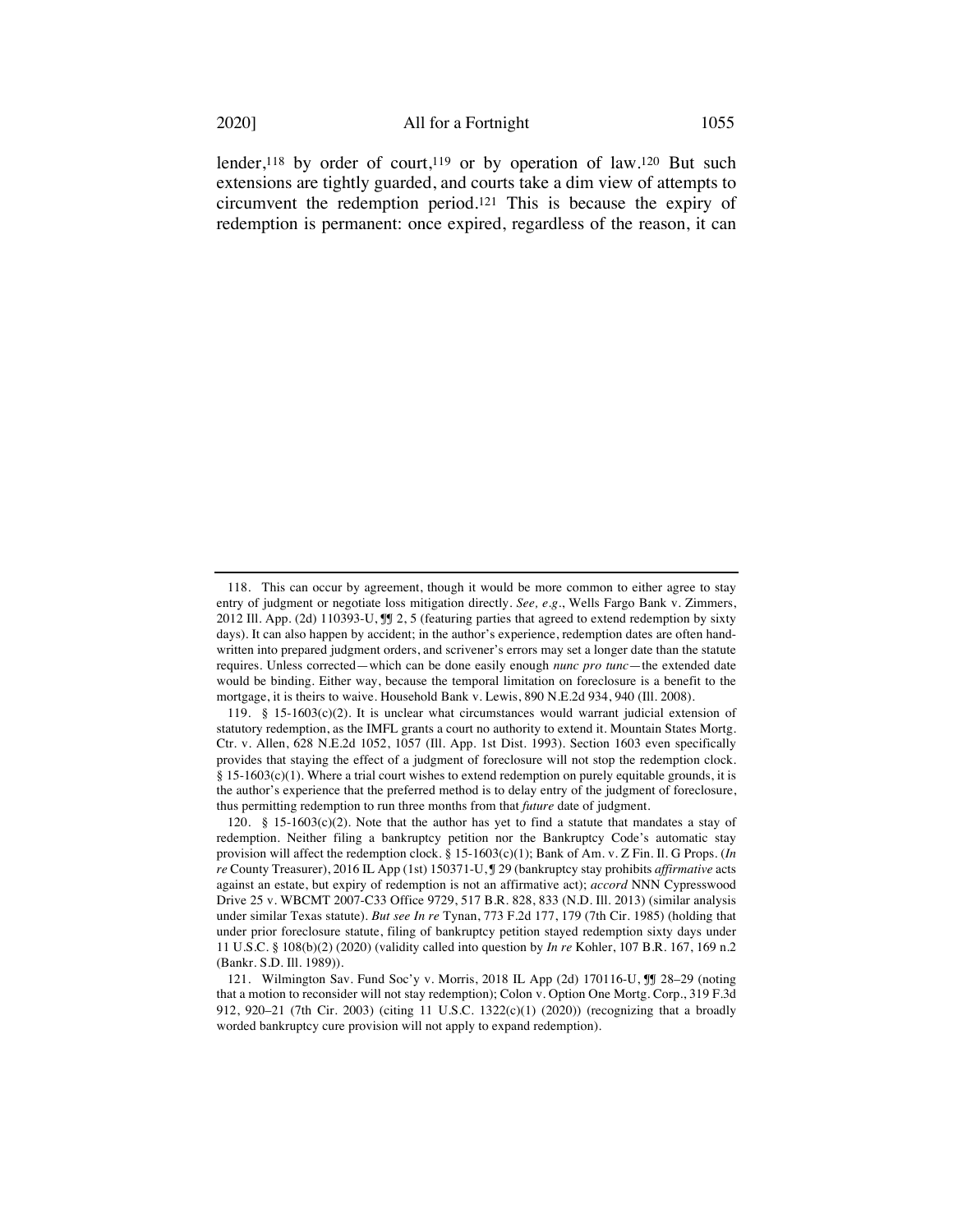never be revived.122 And once redemption expires, the foreclosure sale must follow.123

The redemption procedure is technical and precise, requiring a mortgagor's specific compliance with tight deadlines. In practice, the specific statutory procedure is almost never used.124 Lenders routinely waive strict compliance, often accepting late redemption; they can even decline to confirm a judicial sale in lieu of accepting a late redemption.125 This is because, while the *right* of redemption benefits the mortgagor, the *conditions* on that right, including virtually all statutory limits on redemption, benefit the mortgagee, who may freely waive them.126 And this makes sense: a redemption necessarily brings in the judgment amount, plus interests and costs. That guaranteed payment will usually be much more attractive to a lender than recovering value through a short sale.127

123. 735 ILL. COMP. STAT. 5/15-1603(h) (2020); *accord id.* § 15-1507(a). The sale may occur at any time after redemption expires but is usually scheduled immediately after redemption's expiry—often the very next day.

126. *Lewis*, 890 N.E.2d at 940.

127. Usually. Because of the complexities of financial instruments, their securitization, and their servicing, different mortgagees (or entities acting as mortgagees) may have very different

<sup>122.</sup> 735 ILL. COMP. STAT. 5/15-1603(c)(1) (2020). *See* Wells Fargo Bank v. McCluskey, 2013 IL 115469, ¶ 25 (construing interaction of default and sale provisions based on the principle that a borrower should not be allowed to revive redemption); Wilmington Sav. Fund Soc'y v. Ogbonna, 2019 IL App (1st) 181559-U, ¶ 25 (finding that, even if redemption was improperly shortened, the appellate court would not revive the redemption period on remand); Margaretten & Co. v. Martinez, 550 N.E.2d 8, 9–10 (Ill. App. 2d Dist. 1990) (holding that, while the redemption period was improperly calculated, it could not be revived). If this limitation was not enough, a mortgagor has an additional hurdle: unless the mortgagor actually attempted to redeem, they will not have suffered any prejudice, and any error in the redemption process would likely be harmless. Deutsche Bank Nat'l Tr. v. Paige, 2013 IL App (1st) 120715-U, ¶ 21. The only possible method to revive redemption would be to reset one of the two prongs of the process: either successfully quash service or vacate the judgment of foreclosure. Either method would result in the redemption clock never running in the first place. *See Morris*, 2018 IL App (2d) 170116-U, IJ 28–29 (suggesting that, if a motion to reconsider successfully vacated judgment of foreclosure, redemption would remain in play). In such a situation, even if a court ruled that statutory redemption was not available, a borrower could likely access equitable redemption on the same terms as if statutory redemption *had* been revived. *See* 735 ILL. COMP. STAT. 5/15-1605 (2020) (describing when equitable redemption is not available); *infra* Section I.C.4 (discussing equitable redemption).

<sup>124.</sup> Usually, a borrower will ask for a payoff letter. The lender will generate a letter, and if the borrower pays the requested amount by the given date, the loan is paid off—i.e. redeemed. Institutional pressures on both sides favor such less formal payoffs because protracted litigation costs both sides time and money. *See* Robert Kratovil, *Mortgage Law Today*, 13 J. MARSHALL L. REV. 251, 251–52 (1980) (arguing that extrajudicial settlement is facilitated by both institutionalization and standardization of mortgage lending).

<sup>125.</sup> Household Bank v. Lewis, 890 N.E.2d 934, 936 (Ill. 2008). *See also, e.g.*, Fleet Mortg. Corp. v. Deale, 678 N.E.2d 35, 36, 38–39 (Ill. App. 1st Dist. 1997) (upholding redemption in lieu of sale, where mortgagee accepted untimely redemption amount); Order of May 2, 2016, *supra* note 112, at 3–4 (holding that the plaintiff waived strict compliance by providing payoff letter and accepting tender directly, despite failure to file Notice of Intent to Redeem).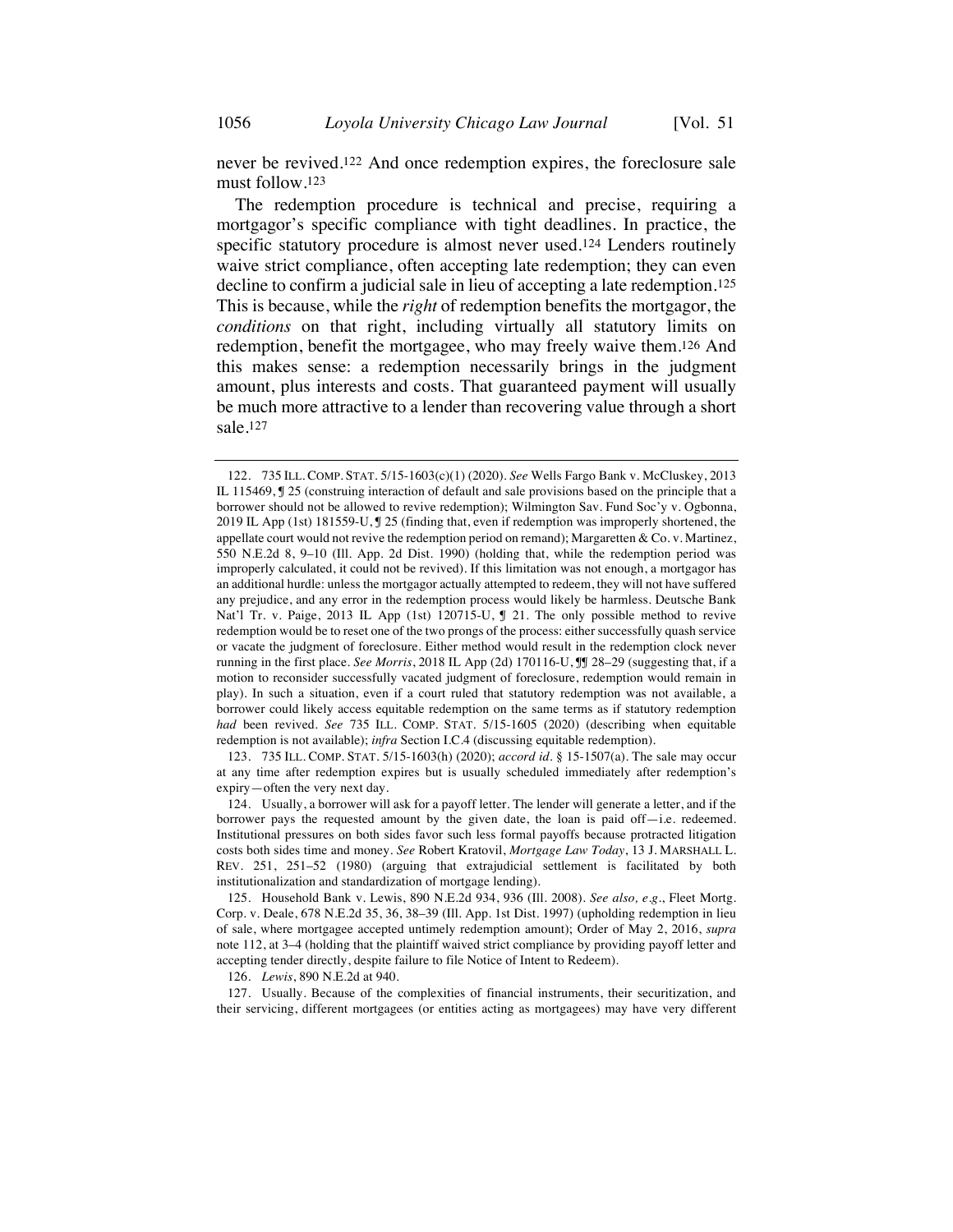Statutory redemption contains multitudes, and it is a powerful tool for the borrower to force the lender's hand and undo foreclosure proceedings.128 Even though borrowers rarely redeem property, formally or otherwise, the importance of the redemption statute cannot be understated. Because all cases necessarily pass through the redemption process, the timelines set by the redemption statute touch on every case, however lightly.

### 3. Special Right of Redemption

After statutory redemption expires, a sale will be held—but after the sale, the borrower still has one last chance to redeem. Section 1604 provides that, starting at sale and running until thirty days after confirmation, a borrower can redeem by paying off the sale price, plus costs and interest.129 But this mechanism is only available where the *lender* repurchases the property at sale, *and* the sale price is less than the outstanding debt, resulting in a deficiency.130 Whereas statutory redemption is generally applicable, this right is not: hence, *special* redemption.

Because special redemption is much more restricted than statutory redemption, its procedure is more straightforward. A borrower wishing to specially redeem must pay the sum of the sale price, any of the lender's outstanding costs and expenses, and statutory interest from the date of sale.<sup>131</sup> Payment is to be made directly to the lender.<sup>132</sup> Unlike statutory redemption, special redemption has no procedure for the borrower to dispute costs, or essentially escrow the balance with the clerk of court. This is because, once sale occurs, the report of sale must be "promptly" filed with the court; the report of sale will identify the sale price and all costs down to the cent.133 Statutory interest is a simple arithmetic

incentives when it comes to loss mitigation such as accepting a late redemption. *See* CW Capital Asset Mgmt. v. Chi. Props., 610 F.3d 497, 499–500 (7th Cir. 2010) (discussing, in an opinion penned by Judge Posner, securitization and differential loss mitigation incentives for different tranche-holders of mortgage-backed securities).

<sup>128.</sup> *See* HSBC Bank USA v. Townsend, 793 F.3d 771, 775 (7th Cir. 2015) (stating broadly the mechanics of redemption).

<sup>129.</sup> 735 ILL. COMP. STAT. 5/15-1604(a) (2020).

<sup>130.</sup> *Id.*

<sup>131.</sup> *Id.* Additional costs here are *de rigueur*, as this is the only way for plaintiffs to recover costs such as publication of the sale and the selling officer's commission—costs that are necessarily incurred after judgment, and therefore can never be included in that judgment. Note further that interest in special redemption is statutory from the date of sale, rather than based on the mortgage; this acknowledges that special redemption is one step farther removed from the loan. *Compare id.* § 15-1604(a), *with id.* § 15-1603(d)(1).

<sup>132.</sup> *Id.* § 15-1604(a).

<sup>133.</sup> *See id.* § 15-1508(a) (requiring a report of sale).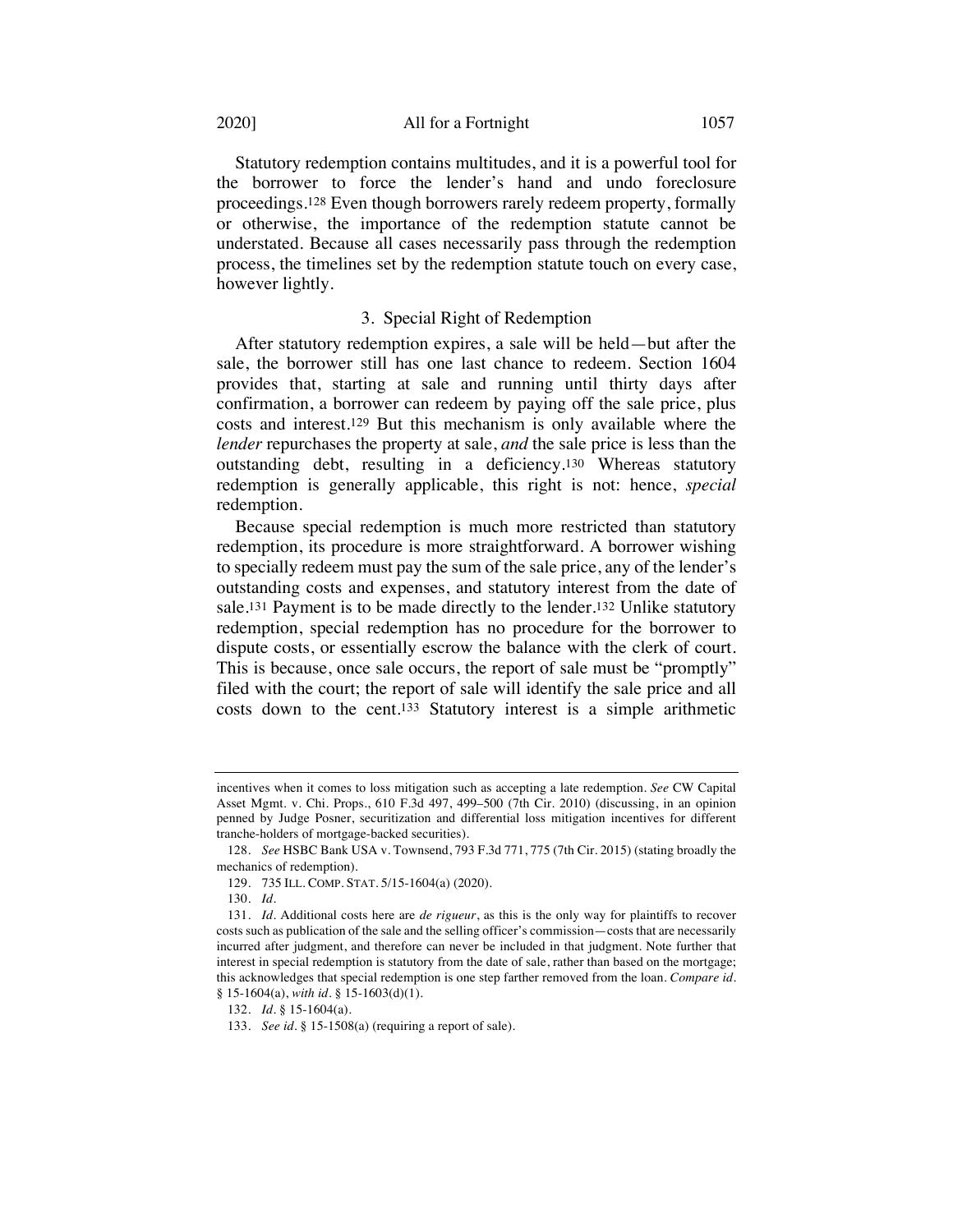calculation from those known quantities.134 Once property is specially redeemed, the lender must transfer the property to the borrower.135

As noted, however, special redemption is limited to foreclosure sales where the bid price was *lower* than the judgment amount. This means that, if a borrower specially redeems, there will necessarily be an outstanding debt equal to the difference between the sale price and judgment.136 This debt remnant remains on the property as an in rem deficiency, and though the property has been returned to the borrower, the outstanding debt simply turns into a judgment lien.137 Indeed, if a borrower specially redeems, all outstanding liens are simply turned into judgment liens, with the same priority order as before.138 The borrower may have their property back, but their situation is still precarious—if the outstanding amounts are not satisfied, the former mortgagee might simply start a new foreclosure on their new judgment lien.139

Historically, the general statutory redemption provision persisted for six months following a sale. When the IMFL restructured the foreclosure process to eliminate post-sale redemption generally, it added special

137. 735 ILL. COMP. STAT 5/15-1604(b) (2020).

<sup>134.</sup> *Id.* § 2-1303(a) (setting a nine percent statutory interest rate on civil judgments). *See* Deutsche Bank Nat'l Tr. v. Paige, 2013 IL App (1st) 120715-U, ¶¶ 35–36 (holding that the specially redeeming defendant was not entitled to accounting).

<sup>135.</sup> 735 ILL. COMP. STAT. 5/15-1604(b). This either involves assigning the certificate of sale, which is redeemable for a judicial deed, *see id.* § 15-1507(f), or simply executing a subsequent deed from that judicial deed.

<sup>136.</sup> Theoretically, if the sale price was barely below judgment, the sale price *plus interest and cost* could top the outstanding judgment. Nevertheless, because the payment is directed towards the sale price, costs, and interest, the outstanding balance would still remain as a lien—despite the borrower's final payment being slightly above that amount. Such marginal cases are an unfortunate consequence; the longer a borrower waits to redeem, the worse off they may end up. *See, e.g.*, Paige, 2013 IL App (1st) 120715-U, JJ 35-36 (recognizing that the defendant was not entitled to take credit against the special redemption amount for payments made because the statute does not account for such credit).

<sup>138.</sup> This conclusion is somewhat counterintuitive, but statutorily sound. Any outstanding junior liens would have been reduced to judgment liens by operation of the judgment of foreclosure. *Id.* § 15-1506(i)(1). Those liens (but not the underlying debts) would normally be extinguished by confirmation of sale. *Id.* But the special redemption statute specifically provides that the lender's reconveyance to the borrower is "subject only to those encumbrances that would normally arise on title if a redemption were made under Section 15-1603." *Id.* § 15-1604(b). Because any redemption under section 1603 necessarily occurs *before* the foreclosure sale, junior liens would still exist as *judgment* liens at the time of a section 1603 redemption. Thus, the "encumbrances that would normally arise" language in section 1604 operates as an exception to section 1506's lienextinguishment provisions. This statutory interaction has not been tested in court but is the only logical interpretation: to allow otherwise would permit a borrower to abuse the special redemption procedure to extinguish junior liens on the property.

<sup>139.</sup> Junior lienors would naturally complicate things further: default on a senior mortgage is universally accepted as a default on a junior, so though any mortgage liens may have been converted to judgment liens, *see supra* note 138, the juniors will probably not be happy about the involuntary downgrading of their security interest.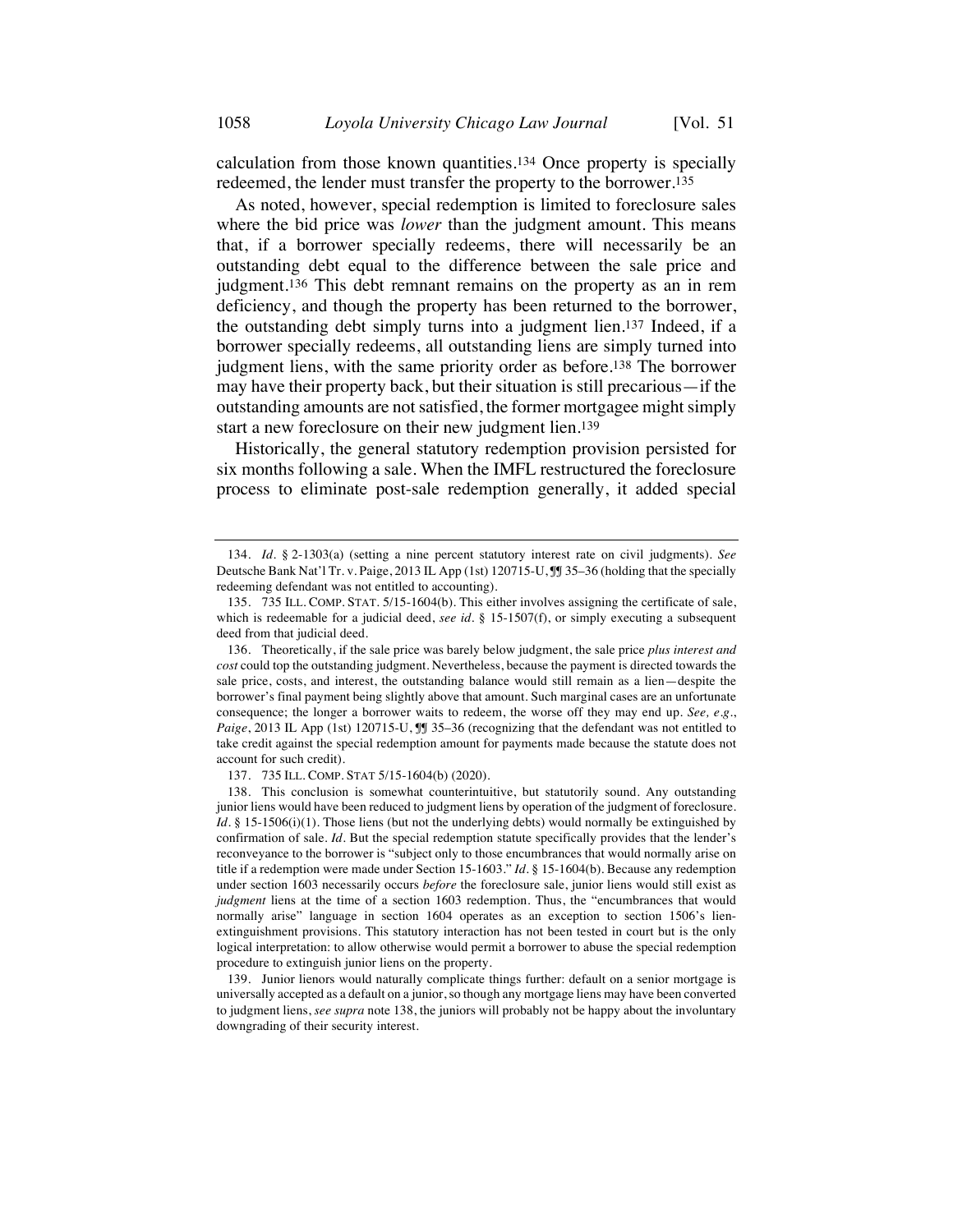redemption so as to preserve that small vestige of the old.140 Though it is incongruous with the remainder of the IMFL's redemptive provisions, the special right of redemption adds little by way of overhead to the foreclosure process. It extends post-sale, but only for thirty days.141 For other practical reasons, nothing would happen during that thirty-day period anyway. The trial court retains primary jurisdiction, so a motion to reconsider or to quash service could upend the foreclosure.142 An appeal could be filed.143 The IMFL's own deed-vesting provisions provide that no subsequent purchaser is a proverbial bona fide purchaser for value unless and until that appellate period passes.144 Not even the eviction order can take effect during that time.145

In other words, because as a practical matter the lender wouldn't be doing anything with their newly purchased property during that thirty day period, granting the borrower one last-ditch option to redeem would not disrupt the normal foreclosure process.146 The lender loses nothing by way of such redemption: not only do they get the bid price plus costs and statutory interest, but they also retain a judgment lien for the balance. Ultimately, the principal barrier to the borrower is the same under special

<sup>140.</sup> *See* Gnatek, *supra* note 11, at 484–85 (describing special redemption as the only exception to IMFL's bar on post-sale redemption). Special redemption has undergone only one statutory change, a modification in 1989 to account for the survival of junior liens, *see supra* note 138, as part of one of several "cleanup" bills that followed on the heels of the IMFL itself. P.A. 86-974, 1989 Ill. Laws 6578 (eff. July 1, 1990).

<sup>141.</sup> As with most other redemptive rights, this period can be extended by agreement of the parties. *In re* Scheldt, 220 B.R. 362, 363 (Bankr. C.D. Ill. 1998). It can also be extended to sixty days by operation of the Bankruptcy Code if a borrower files a Chapter 13 during the special redemption period. *In re* Snowden, 345 B.R. 607, 611 (Bankr. N.D. Ill. 2006) (citing 11 U.S.C. § 108(b) (2020)). *See also In re* McKenith, 428 B.R. 462, 464 (Bankr. N.D. Ill. 2010) (noting that a Chapter 13 plan cannot extend the special redemption window beyond the sixty-day period).

<sup>142.</sup> 735 ILL. COMP. STAT. 5/2-1401(a) (2020). After a sale occurs, borrowers challenging the case on its merits must necessarily seek to set aside the sale. Wells Fargo Bank v. McCluskey, 2013 IL 115469, ¶ 18. This imposes a high burden, as there are only very limited grounds on which to do so. *Id.* (citing 735 ILL. COMP. STAT. 5/15-1508(b) (2020)). Even section 1401 proceedings are limited by other provisions. U.S. Bank v. Prabhakaran, 2013 IL App (1st) 111224, IJ 29–30 (relief barred by deed-vesting provisions of 735 ILL. COMP. STAT. 5/15-1509 (2020)). For more on these interactions, see generally Cecilia A. Horan, *Mortgage Foreclosure Relief*, 108 ILL. B.J. 38 (2020) (comprehensive discussion of framework for vacating judgments).

<sup>143.</sup> ILL. SUP. CT. R. 303(a)(1).

<sup>144.</sup> 735 ILL. COMP. STAT. 5/15-1509(a) (2020).

<sup>145.</sup> *Id.* § 15-1508(g). Though a strict reading of the statute would only bar *prosecution* of an eviction for thirty days, it is the current practice of the Cook County Sheriff to not permit an order approving sale to be *placed* for eviction until after the period ends.

<sup>146.</sup> It is the longstanding public policy of the state to promote certainty in judicial sales. *E.g.*, *McCluskey*, 2013 IL 115469, ¶ 25; Conover v. Musgrave, 68 Ill. 58, 62 (1873). Indeed, the elimination of post-sale redemption in the IMFL was meant to serve this end. Gnatek, *supra* note 11, at 486–87. Because special redemption is limited to cases where the *lender* repurchased, these traditional policy concerns simply don't apply. Special redemption will never disincentivize a third party from bidding on property, because a third party bid bars special redemption.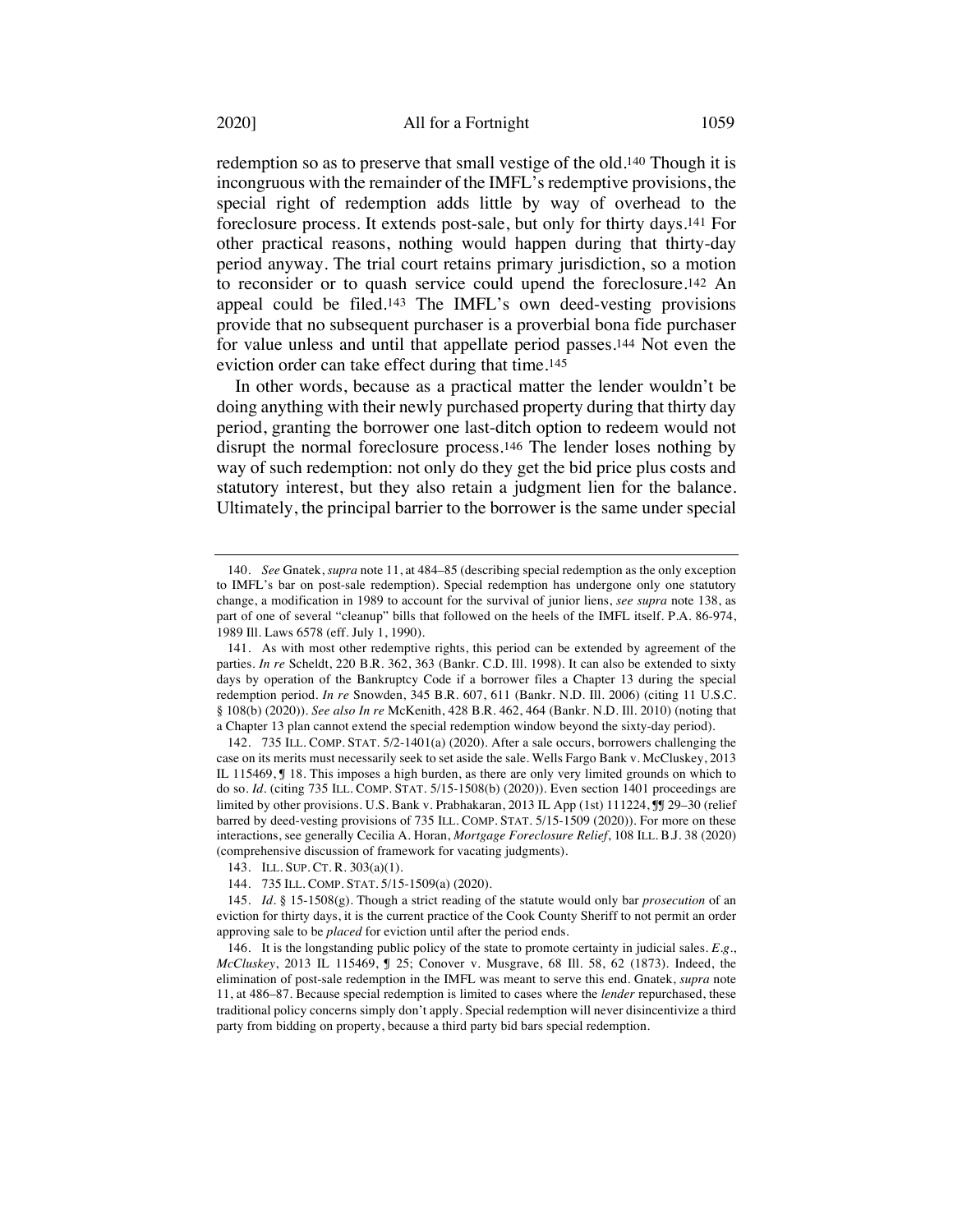redemption as statutory: actually coming up with the money, a problem no statute could ever resolve.147

#### 4. Equitable Redemption

The fourth and final mechanism is also the oldest: equitable redemption. Because it derives from the trial court's inherent equitable powers, the IMFL does not so much provide for it as account for it, limiting equitable redemption in two main ways. First, section 1605 provides that a judicial sale extinguishes any equitable redemption.148 And second, in providing a comprehensive battery of statutory redemptive mechanisms, the IMFL as a whole makes equitable redemption largely redundant. As a result, equitable redemption is virtually unknown in the modern foreclosure context.

Historically, redemption originated as a way for the chancery court to offer relief to mortgagors; equitable redemption was the only redemption.149 Illinois codified such equitable relief in 1825, barely six years after statehood;150 if purely equitable redemption ever saw use, extant sources do not clearly record it.151 Equity persisted under statutory redemption, whereby courts retained discretion to modify the length of the statutory redemption period, as circumstances required.152 As the statute grew more comprehensive, equity became less necessary; by the twentieth century, courts would strictly enforce the statutory period, though they would happily enforce oral agreements to *extend* that

<sup>147.</sup> Whereas statutory reinstatement and statutory redemption are merely rare and exceedingly rare, respectively, special redemption is personally unknown in the experience of the author, his colleagues, and every practitioner with whom he has consulted. Post-sale settlements generally, however, are rare but not unknown. *E.g.*, Household Bank v. Lewis, 890 N.E.2d 934, 936 (Ill. 2008) (involving a lender that vacated its own sale to accept full payoff).

<sup>148.</sup> 735 ILL. COMP. STAT. 5/15-1605 (2020).

<sup>149.</sup> *See supra* Section I.C.2.i (discussing the historical background of the redemption statute).

<sup>150.</sup> An Act Concerning Judgments and Executions, §§ 11, 12 (eff. May 1, 1825); REVISED CODE OF LAWS, ILLINOIS, CONTAINING THOSE OF A GENERAL AND PERMANENT NATURE PASSED BY THE SIXTH GENERAL ASSEMBLY, AT THEIR SESSION HELD AT VANDALIA, COMMENCING ON THE FIRST MONDAY OF DECEMBER, 1828, at 88–89 (1827).

<sup>151.</sup> The first unambiguous reference to redemption in reported caselaw comes in *Hall v. Augustine Byrne & Co.*, 2 Ill. 140, 141 (1834). *Hall* discusses the mortgagor's equity of redemption but does so by reference to the Act Concerning Judgments and Executions, i.e. the 1825 redemption statute. It is likely that the mortgagor's equity to which the *Hall* court refers is the statutory right.

<sup>152.</sup> Bremer v. Calumet & Chi. Canal & Dock Co., 18 N.E. 312, 322 (Ill. 1889) ("The usual time allowed is six months, but that is not obligatory in all cases."); *see, e.g.*, Decker v. Patton, 11 N.E. 897, 897 (Ill. 1887) (describing a twelve-month redemption); Rodman v. Quick, 75 N.E. 465, 466 (Ill. 1905) (involving a ninety-day redemption).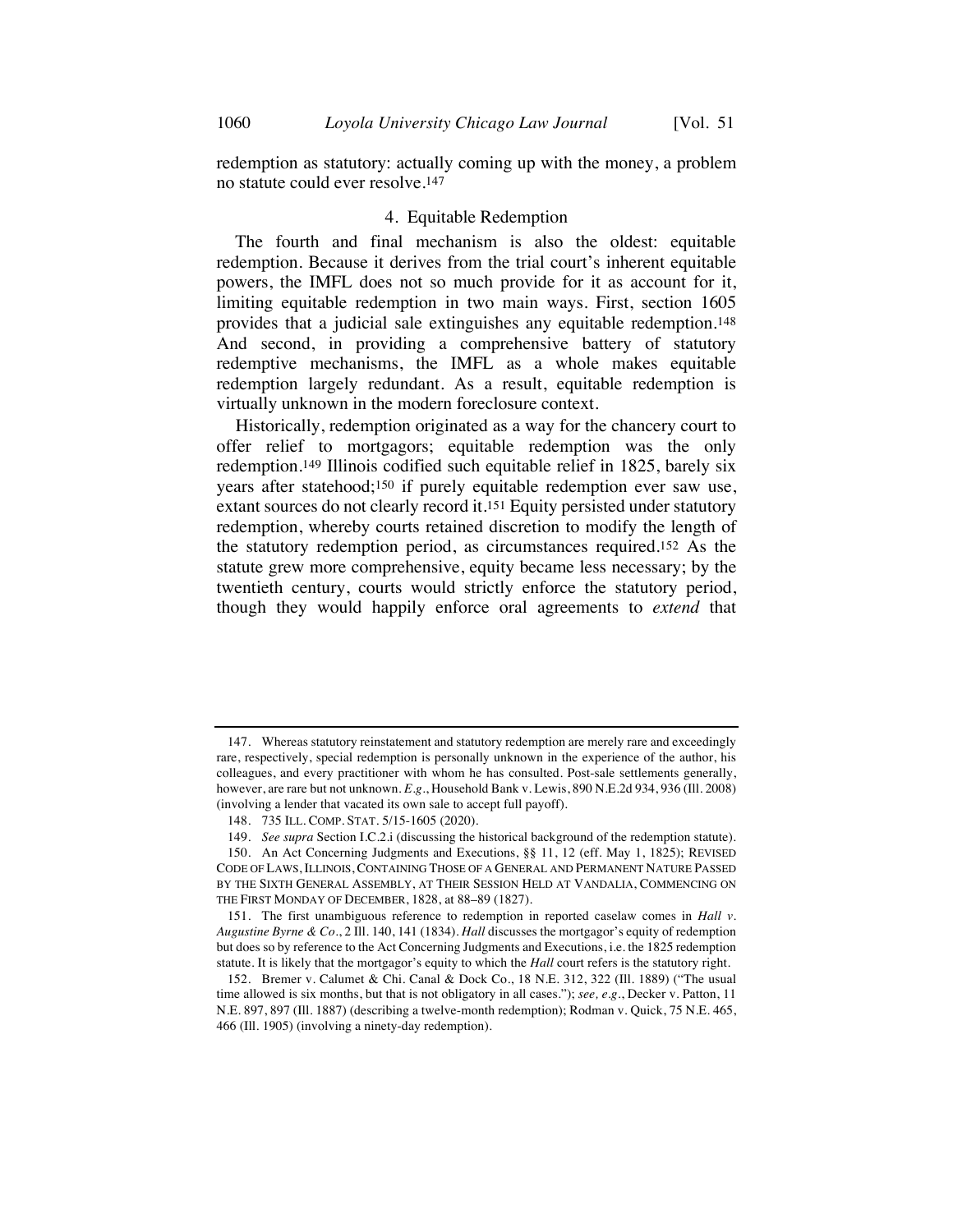period.153 By midcentury, courts appear to have lost discretion to equitably extend the redemption period at all.154

The first limitation the 1987 IMFL imposed was to explicitly provide that no equitable right of redemption would exist after a judicial sale.155 That original language, unchanged today, was part of the IMFL's broader move away from post-sale redemption: because all statutory redemptive rights expire at sale, it was logical to foreclose the use of equitable relief to circumvent the redemption period.156 Thus, if equitable redemption is available, chances are that there exists another, better method—either reinstatement, which is substantially cheaper; or statutory redemption, which lays out a clear procedure that does not require the borrower to drag the lender to court to force an equitable redemption. Coupled with lenders' willingness to accept untimely redemptions anyway,157 as a practical matter, equitable redemption is simply redundant.158

The second limitation is one implicit to the structure of the IMFL. Taken together, the procedures for reinstatement, statutory redemption, and special redemption cover the vast majority of circumstances in which a borrower would want to exercise a redemptive right. There simply isn't that much *left* where purely equitable relief is necessary. No appellate case arising under the IMFL reports the use of equitable redemption; cases may discuss its existence, but all adjudicate the case at bar on other grounds.159 It is utterly unknown to the experience of the author, his

156. *See* 735 ILL. COMP. STAT. 5/15-1602 (2020) (statutory reinstatement); *Id.* § 15-1603(b)(1) (statutory redemption). *See, e.g.*, Wells Fargo Bank v. McCluskey, 2013 IL 115469, ¶ 25 (demonstrating that IMFL's specific prohibitions on reviving reinstatement and redemption periods should not be circumvented).

157. *See supra* Section I.B.2 (discussing that lenders generally seek out and accept otherwise untimely reinstatements and redemptions).

<sup>153.</sup> Taggart v. Blair, 74 N.E. 372, 375 (Ill. 1905); *see also, e.g.*, Benckendorf v. Streator Fed. Sav. & Loan Ass'n, 111 N.E.2d 572, 575 (Ill. App. 2d Dist. 1953) (enforcing oral agreement to extend redemption period).

<sup>154.</sup> *See* Weiner v. Eder, 176 N.E.2d 777, 778 (Ill. 1961) (involving a redemption check tendered on last day of redemption period, but because the check did not *clear* until after the period expired, redemption was not proper—with no suggestion that equity could salvage the attempt).

<sup>155.</sup> P.A. 84-1462, 1986 Ill. Laws 4360 (eff. July 1, 1987); *see* 735 ILL. COMP. STAT. 5/15- 1605 (2020). Prior to the IMFL, such a barrier was implicit. First Ill. Nat'l Bank v. Hans, 493 N.E.2d 1171, 1174 (Ill. App. 2d Dist. 1986) (under prior foreclosure law, equitable redemption "generally" lasted until sale).

<sup>158.</sup> In this respect, equitable redemption did not see much use in the later days of the pre-IMFL regime either, as other mechanisms largely displaced it. Blanco & Crumbaugh, *supra* note 57, at 337–39.

<sup>159.</sup> The closest the caselaw comes is *React Financial v. Long*, 852 N.E.2d 277 (Ill. App. 3d Dist. 2006), where the junior lienor failed to equitably redeem—but the question there centered not on the expiration of equitable redemption, which all parties took for granted, but rather what its effects were. *Id.* at 280–81. However unlikely, it is possible that a case exists under a different name; courts occasionally mis-cite the various redemptive mechanisms of the IMFL. *E.g.*, Lowry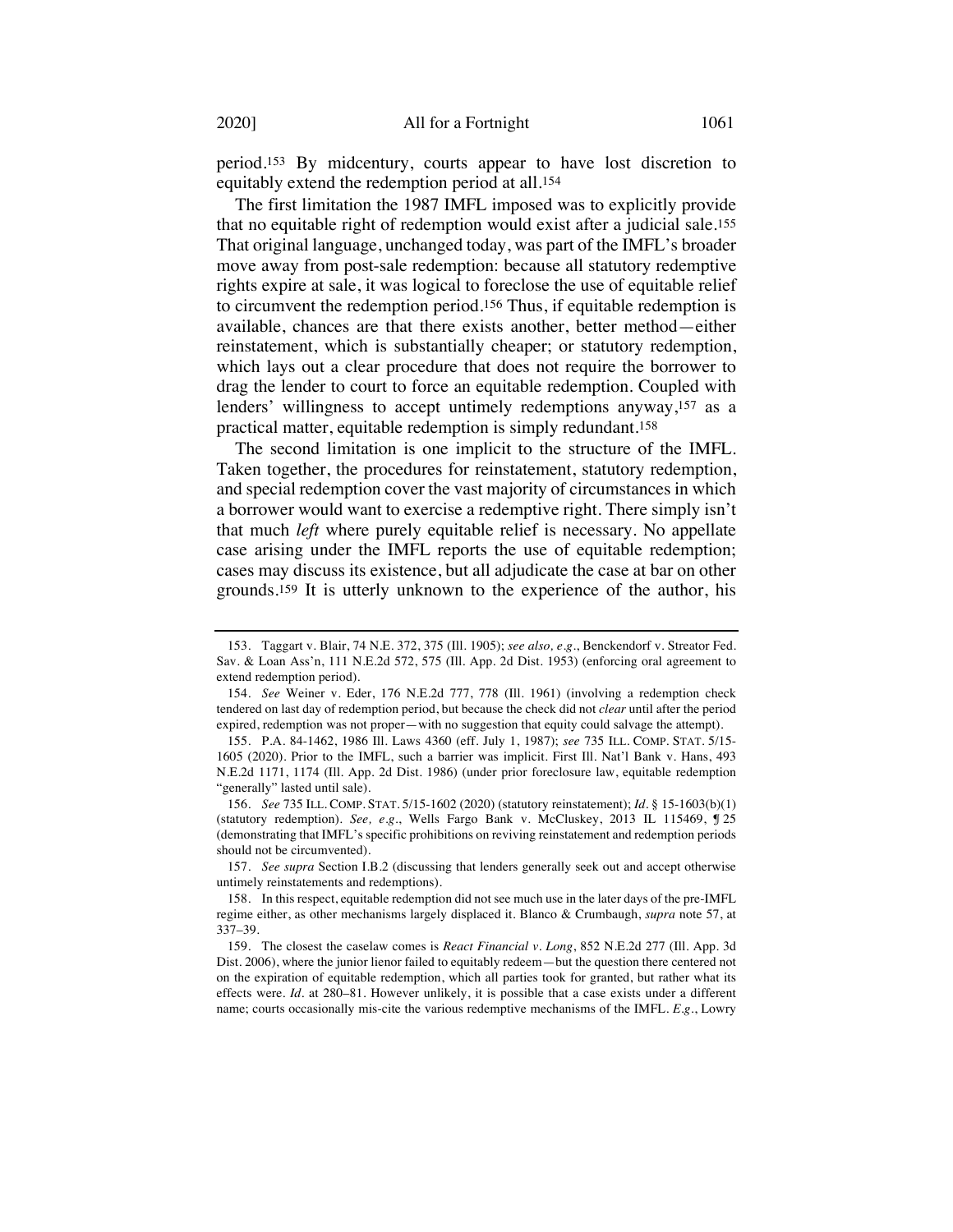colleagues, and those members of the Bar with whom he has consulted. At most, equitable redemption provides a court a way to incorporate equitable *principles* into a discussion of other redemptive mechanisms, and thus offers a backstop, authorizing deviation from the strict terms of the statute where equity demands.160

It is difficult to imagine a case where equitable redemption is truly the only option available to a borrower, largely because the right is extinguished at sale. Such a scenario could be constructed, though it would likely involve egregious facts: if, for instance, the lender deliberately miscalculated the redemption period to expire early and then rushed to sale, that sale would cut off any equitable relief.161 The sale might be subject to vacation under section 1508's justice provision, but statutory redemption—even if miscalculated—could not be revived.162 After vacating the sale, a court could order a mortgagor to take equitable redemption.163 But even then, equitable redemption would not be so much a standalone mechanism as a way to copy in equity what the letter of the statute would not otherwise permit as a way to correct a clear injustice.164

Even at its zenith, equitable redemption under the IMFL is dependent on and parallels statutory redemption. Because it terminates at sale and is generally more cumbersome than the statutory mechanisms, it is impractical and not particularly effective. Equitable redemption is technically still available under the IMFL, but, aside from egregious or otherwise fringe cases, it is not a factor in modern foreclosure practice.

v. Wells Fargo Bank, No. 15-C-4433, 2016 WL 4593815, at \*12 (quoting the special right of redemption, section 1604, as section 1603).

<sup>160.</sup> *See* Order of May 2, 2016, *supra* note 112, at 3–4 (relying on combination of plaintiff's waiver and "interests of justice" to justify lack of strict compliance with statutory redemption procedure).

<sup>161.</sup> Margaretten & Co. v. Martinez, 550 N.E.2d 8, 10 (Ill. App. 2d Dist. 1990) (holding that equitable redemption was unavailable post-sale, even where statutory redemption was miscalculated).

<sup>162.</sup> *Id.*; *see also* 735 ILL. COMP. STAT. 5/15-1508(b) (2020) (stating the grounds to deny confirmation of judicial sale); *see also, e.g.*, Wilmington Sav. Fund Soc'y v. Ogbonna, 2019 IL App (1st) 181559-U, ¶ 25 (involving a statutory redemption period which was improperly shortened, but expired, and the appellate court declined to revive it); Deutsche Bank Nat'l Tr. v. Paige, 2013 IL App (1st) 120715-U,  $\sqrt{9}$  21 (holding that any redemption error was harmless because the defendant made no attempt to redeem).

<sup>163.</sup> Section 1508's justice provision is a notoriously difficult threshold to meet. *See* NAB Bank v. LaSalle Bank, 2013 IL App (1st) 121147, ¶¶ 16–19 (recognizing that the court's discretion to deny confirmation is "extraordinarily narrow"). That said, virtually the only reported circumstances permitting vacation of a sale involved a lender's misconduct. Wells Fargo Bank v. McCluskey, 2013 IL 115469, ¶ 26. Ordering equitable redemption is a major action, but so too is vacating a sale under the justice provision.

<sup>164.</sup> *See, e.g.*, Fed. Nat'l Mortg. Ass'n v. Bryant, 378 N.E.2d 333, 335–36 (Ill. App. 5th Dist. 1978) (holding that, under prior foreclosure law, reinstatement was only available *after* suit was filed, but ordering reinstatement in equity instead).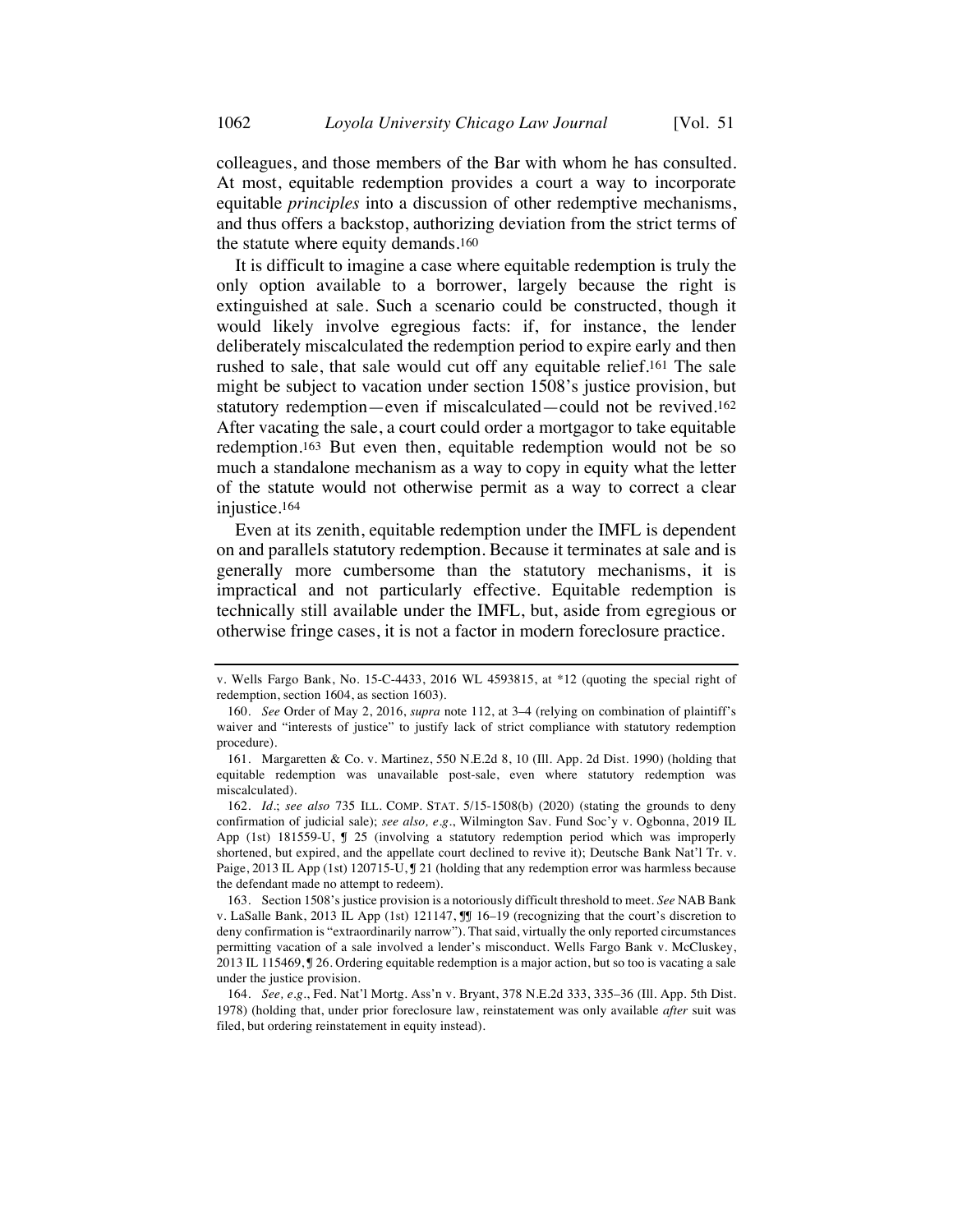#### 2020] All for a Fortnight 1063

#### II. THE MEASURE OF REDEMPTION

The redemption statute provides an unambiguous calculation of the redemption period in almost all cases. The sole exception is where service is by publication, which runs for three weeks. The proper calculation of the statutory redemption period begins with the third publication. This conclusion can be reached in a number of ways, but they break into two primary categories.

First, the plain language of the redemption statute conditions the redemption period on the *completion* of service by publication. The plain language of the publication statute, in turn, evidences that service is completed only on the third publication. These conclusions find support in the historical record and development of service by publication.

Second, the redemption statute's calculation language is modeled on that of the reinstatement statute. Comparing the two statutes directly demonstrates that only one reading is consistent with the language of the statutes and core tenets of statutory construction: the redemption period must run from the third publication, rather than the first.

### *A. Calculating Redemption*

The length of the redemption period is straightforward, and is subject to the usual principles of statutory calculation. Because a judgment of foreclosure sets an unambiguous redemption period, calculating redemption from such a judgment is a useful exercise to identify the principles involved. Calculating redemption from publication is more ambiguous, and results in two alternative dates, based on whether the first or third date of publication is used.

#### 1. Redemption from a Judgment of Foreclosure

The first of two potential statutory redemption calculations provides that "the redemption period shall end on . . . the date 3 months from the date of entry of a judgment of foreclosure."165 The three-month period is by far the most common redemption calculation. Because redemption calculations involve day-by-day precision, it is worth examining what, exactly, "3 months" means.

It is tempting to calculate the three-month period in a number of different ways: by counting out ninety days, somewhat by analogy to the reinstatement timeline;166 by adding three calendar months, plus a day;

<sup>165.</sup> 735 ILL. COMP. STAT. 5/15-1603(b)(1) (2020).

<sup>166.</sup> Reinstatement is explicitly given as "90 days." *Id.* § 15-1602.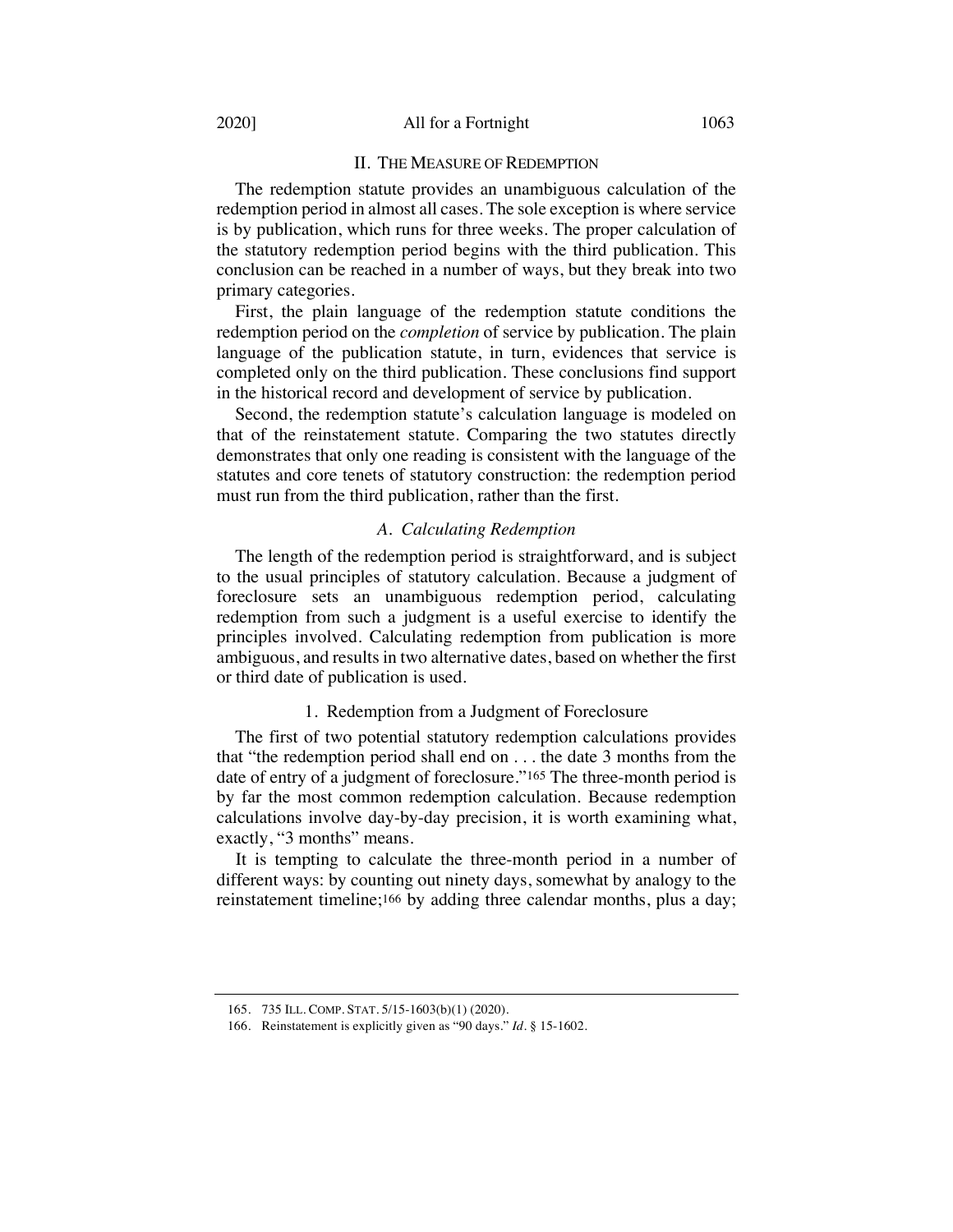adding perhaps two or three days, if the period includes February; and so forth.167 All of these methods are incorrect.168

The proper calculation is a strict calculation from the calendar day in one month to the corresponding number in the third month thereafter. Thus, a judgment entered on January 14 should provide that the redemption period ends on April 14.169 This is because the redemption statute is framed in terms of months, rather than days.170 If the target month does not have as many days as the month the judgment was entered, redemption ends on the last date of the month regardless.171 Thus, a judgment entered November 30 does not expire February 30 (which does not exist) or March 2 (to account for February being two days short), but instead on February 28.172 As with all statutory calculations, if the last date is a weekend of legal holiday, it is extended by operation of law to the next business day.173

This calculation mechanism—from one calendar day to another holds for every redemption period. When calculated as three months from the date of judgment, the math is trivial, because the judgment, a court order, is entered on a specific date. Likewise, if the mortgagor is served with summons or submits to personal jurisdiction, because either event is

<sup>167.</sup> In the author's experience, "three months plus a day" seems most common, but most calculations (reasonably) tend to err on the side of a longer, rather than shorter, period. *See, e.g.*, Order of Aug. 9, 2019, at 6–7, Fannie Mae v. Barrett, 2019 Ill. Cir. LEXIS 505 (Cir. Ct. Cook. Co. Aug. 9, 2019) (redemption expires November 11, 2019, i.e., three months and two days).

<sup>168.</sup> Which is not to say that a redemption period so set would necessarily be *wrong*: a lender can always set longer redemption. *See supra* note 118 and accompanying text.

<sup>169.</sup> Note that section 1603 provides that the period "shall *end* on" that date. 735 ILL. COMP. STAT. 5/15-1603(b)(1) (2020). Many judgments use "shall *expire* on" language, or similar. *See, e.g.*, Order of Aug. 9, 2019, *supra* note 167, at 6–7. "Expire" may suggest that the right cannot be exercised on that final date, which is incorrect. *See* Fleet Mortg. Corp. v. Deale, 678 N.E.2d 35, 36 (Ill. App. 1st Dist. 1997) (involving a redemption made on last date of the period); 5 ILL. COMP. STAT. 70/1.11 (2020) ("The time within which any act provided by law is to be done shall be computed by excluding the first day and including the last . . . ."). It would be preferable to simply mirror the statute's language and provide that the right "ends on" the appropriate date certain.

<sup>170.</sup> 5 ILL. COMP. STAT. 70/1.10 (2020) (statute on statutes). *See, e.g.*, People v. Gilbert, 181 N.E.2d 167, 169 (Ill. 1962) (describing the seminal interpretation of "month" as used in statutory construction).

<sup>171.</sup> *See Gilbert,* 181 N.E.2d at 203–04 (collecting cases).

<sup>172.</sup> It expires on February 29 in a leap year, because that would be the last day of the month. Leap days are generally relevant only when time periods are to be calculated in days. *E.g.*, People v. Hazzard, 2016 IL App (1st) 141356-U, ¶ 35 (crediting criminal defendant with a leap day for number of days spent in presentence custody). When discussing months or years, the extra day is largely irrelevant. *See, e.g.*, Cella v. Sanitary Dist. Emps.' & Trs.' Annuity & Benefit Fund, 639 N.E.2d 1335, 1343 (Ill. App. 1st Dist. 1994) (when calculating yearly salary, leap year argument "is very attractive, but it is a 'red herring"").

<sup>173.</sup> 5 ILL. COMP. STAT. 70/1.11 (2020). *See* Metro. Life Ins. Co. v. Keefe, 407 N.E.2d 864, 866–67 (Ill. App. 1st Dist. 1980) (demonstrating that, under prior foreclosure statute, where redemption was calculated to end on a Sunday, the payment was properly made on the following Monday).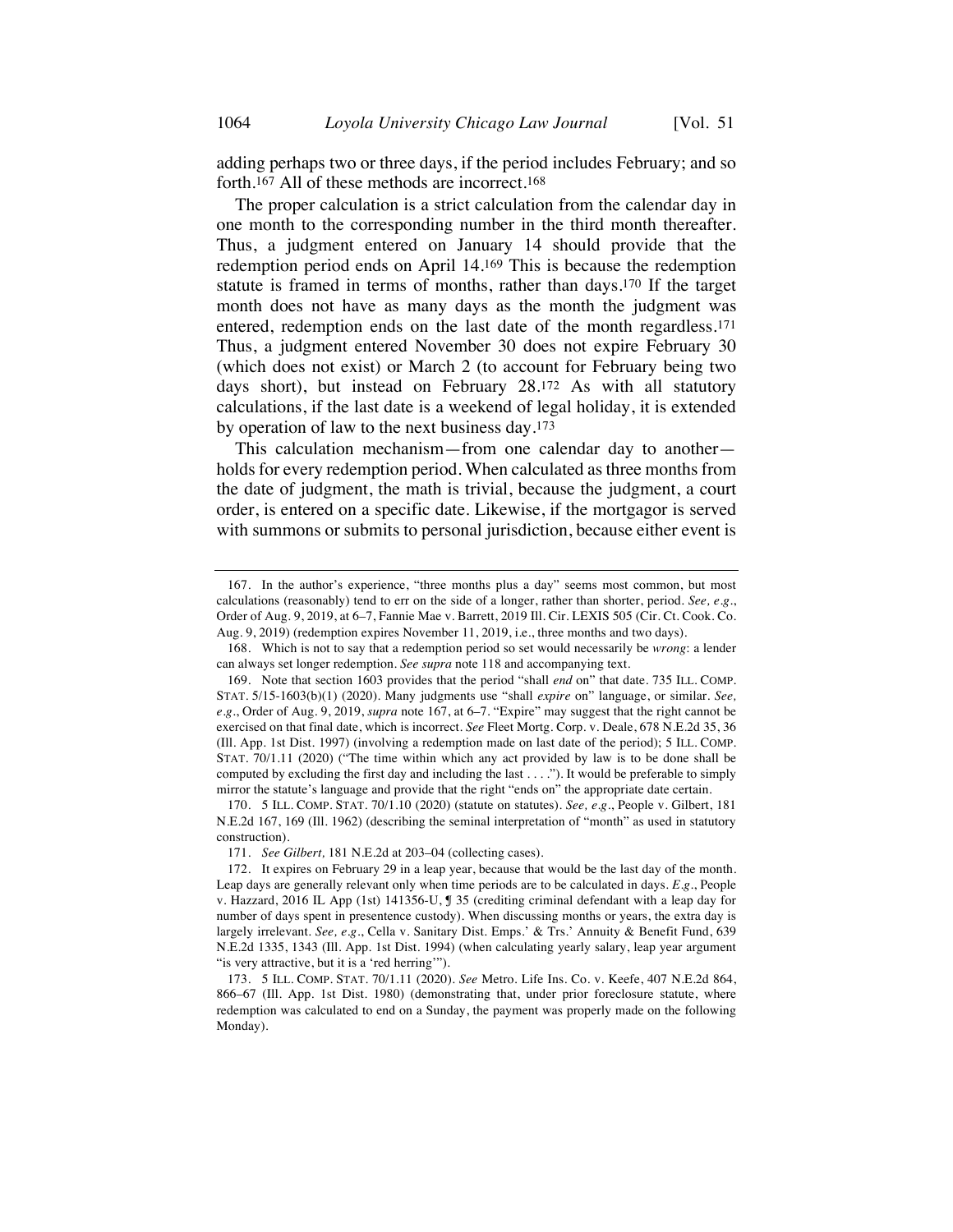fixed to a date certain, the redemption period—there, seven months174 is easily ascertainable.

### 2. Redemption from Service by Publication

Of the various starting points for the redemption calculation, only publication does not occur on a single date. It in fact occurs on three: publication requires that the notice be published at least once a week for three successive weeks.175 Redemption could thus be calculated from either the first or the third publication date.176

Service by publication<sup>177</sup> is a two-step process. First, the plaintiff files an affidavit stating that the defendant has left the state, cannot be found, or is otherwise unable to be served.178 Then, the plaintiff may publish a legal notice in the appropriate county newspaper, which must be published once each week for three consecutive weeks.179 The clerk of court then mails a copy of the notice to each address of record.180 This

177. All other forms of service require a summons: the "process" that is served. *E.g.*, 735 ILL. COMP. STAT. 5/2-203(a)) (2020) (personal service); *id.* § 2-203.2 (inmate); *id.* § 2-204 (corporate); *id.* § 2-205(a) (partnership); *id.* § 2–211 (municipalities). Publication is of a notice, not the summons; it does not (nor could it reasonably) include a complaint. *Id.*; *compare id.* 5/2-2206, *with*  ILL. SUP. CT. R. 104(a) (all summonses must include complaint). It could be argued that "service by publication" is a misnomer, as publication is not service at all—it is perfectly legally effective at securing personal jurisdiction for an in rem or quasi in rem action, but it is not technically "service of *process*." This Article is technical enough in other respects, and simply adopts the common phrasing of "service by publication" for a jurisdictional publication event.

178. 735 ILL. COMP. STAT. 5/2-206(a-5). (2020). Subsection (a-5), which specifically governs publication in mortgage foreclosure actions, is a new addition in 2020; previously, mortgage foreclosure publications went through subsection (a). P.A. 101-0539 (eff. Jan. 1, 2020). The new subsection's changes are minor, and do not change the overall publication process. *Compare* 735 ILL. COMP. STAT. 5/2-206(a) (2020), *with id.* § 2-206(a-5).

179. 735 ILL. COMP. STAT. 5/2-206(a-5) (2020) (plaintiff to cause publication); *id.* § 2-207 (three-week period). Though the statute does not require it to be the *same* day each week, as a practical matter is always is, because it is easier and simpler to do so.

180. *Id.* As a practical matter, this mailing provides the most notice a defendant is likely to receive. In this day and age, legal notices in a newspaper are unlikely to be read by anyone for any reason. And yet, publication is accepted as sufficient service. *See, e.g.*, Aurora Loan Servs. v. Black, 2012 IL App (1st) 111698-U, ¶ 24 (finding service proper even if defendants had no chance to read notice). Service by publication is ouroboric: publication serves no modern purpose other than to be published. The practical purpose of service by publication as a concept is not what it once was, and sooner or later, the statutory scheme will need to be revisited. *See, e.g.*, William Wagner & Joshua R. Castillo, *Friending Due Process: Facebook as a Fair Method of Alternative Service*, 19 WIDENER L. REV. 259, 260–61 (2013) (arguing that due process must adapt to the times).

<sup>174.</sup> 735 ILL. COMP. STAT. 5/15-1603(b)(1) (2020).

<sup>175.</sup> 735 ILL. COMP. STAT. 5/2-207 (2020).

<sup>176.</sup> Or, theoretically, any date in between, such as the *second* publication date. To the author's knowledge, such an argument would be novel; only the first and third dates are legally meaningful. In any event, the answer proposed by this Article—that only the third date may be used—displaces all other calculations.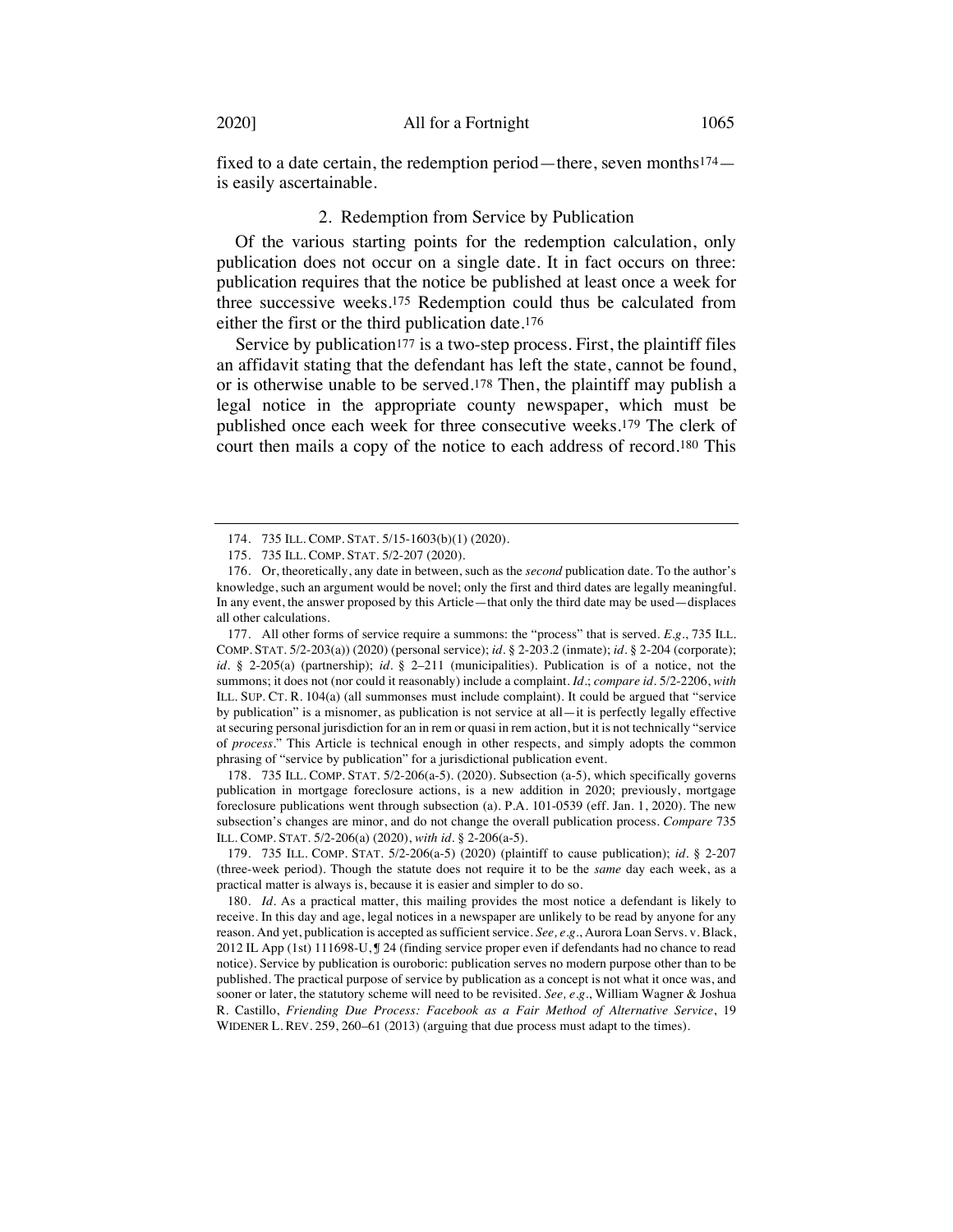initiates the thirty-day clock after which a party against whom publication is had is in technical default.181

It is the common practice of foreclosing plaintiffs to calculate redemption based on the first of the three publications, rather than the third.182 Thus, if publication occurs on January 7, 14, and 21, redemption calculated from the first date would end on August 7.

The proper calculation of redemption runs from the third date of publication, rather than the first. Thus, if publication runs on the same dates of January 7, 14, and 21, redemption properly calculated from the third date would end on August 21, a full fortnight later.

Choosing between these interpretations requires parsing the text of section 1603, which provides that "the redemption period shall end on the later of (i) the date 7 months from the date the mortgagor . . . [has] been served with summons or by publication."183 The language can be addressed either by reference to the publication process itself, or to the remainder of the IMFL. Either analysis leads to the same conclusion: the third date of publication should be used.

#### *B. Completing Service by Publication*

Section 1603 provides that the redemption period is to run after service is complete. This conclusion is compelled both by the wording of section 1603 itself and by the operation of its other service provisions. Furthermore, where service is by publication, that service is complete only after the third publication occurs. The publication statute's exception concerning default judgments does not change this outcome, and an examination of the statute's history demonstrates that those exceptions cannot and should not affect the redemption calculation itself.

#### 1. Section 1603 Requires Completed Service

The plain language of section 1603 requires service to be completed *before* redemption runs. Service by publication, in turn, requires all three publications to be complete. The only permissible interpretation of the statute is that the redemption period can only run from the third publication.

<sup>181.</sup> Local rules, however, may limit the ability of a plaintiff to seek a default judgment on that timeframe. *See* General Administrative Order 2012-10 (Cir. Ct. Cook Co. Oct. 17, 2012) (creating the sixty-day rule). By and large, local rules governing the mechanics of how a foreclosure case is actually prosecuted do not affect the legal point of how redemption is to be calculated, and this Article generally omits discussion of same.

<sup>182.</sup> *See infra* Section III.A (discussing scope of problem).

<sup>183.</sup> 735 ILL. COMP. STAT. 5/15-1603(b)(1) (2020). The omitted text simply requires service to be had on all mortgagors. Because the calculation with respect to a single publication does not change if multiple publications occur, for simplicity's sake this Article collapses the publication analysis to a hypothetical single mortgagor.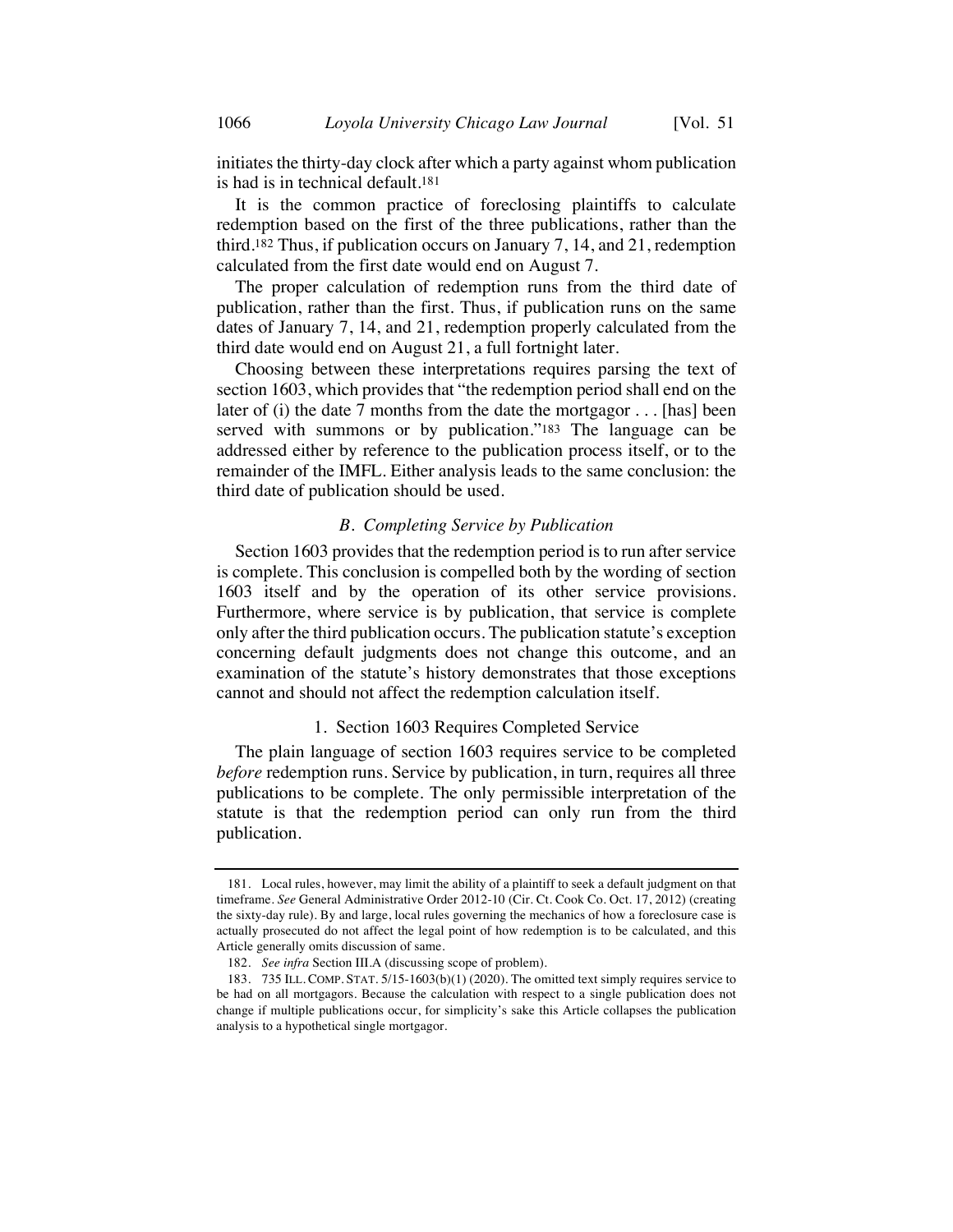#### 2020] All for a Fortnight 1067

### i. Plain Language of Section 1603

The fundamental principle of statutory interpretation is also its most intuitive: the best evidence of what a statute means is its plain language.<sup>184</sup> Where that language is clear, it should be applied directly.<sup>185</sup>

Here, section 1603 provides that redemption ends seven months from when "the mortgagor or, if more than one, all the mortgagors *have been served* with summons or by publication."186 The verb form here, "have been served" is in the present perfect tense,<sup>187</sup> which grammatically requires the action at issue—here, the date of service by publication—to have been completed before the relevant subject timeframe—here, the running of redemption.188 The grammatical conjugation of the statute's language does not permit of an interpretation where both service and redemption occur simultaneously.189 In other words, the plain language of section 1603 requires service by publication to be complete *before* the redemption period begins to run.

<sup>184.</sup> *E.g.*, Lakewood Nursing & Rehab. Ctr. v. Dep't of Pub. Health, 2019 IL 124019, ¶ 17. This principle of statutory construction is ancient, in Illinois and elsewhere. *E.g.*, Lockridge v. Nuckolls, 25 Ill. 159, 162 (1861) (interpreting similar statutory sections differently, based on their plain language); Elmer v. Burgin, 2 N.J.L. 173, 179–80 (1807) (plain language shows intent of legislature).

<sup>185.</sup> *E.g.*, Hadley v. Ill. Dep't of Corr*.*, 864 N.E.2d 162, 165 (Ill. 2007).

<sup>186.</sup> 735 ILL. COMP. STAT. 5/15-1603(b)(1) (2020) (with emphasis added and internal lettering omitted).

<sup>187.</sup> The author has consulted a number of linguists and adjacent professionals in reaching this conclusion. It can be reasonably argued that the construction is a variant of the past perfect or pluperfect; these two tenses are closely related, and in nonacademic settings are often collapsed. *Compare § 5.133: Past-Perfect Tense*, THE CHICAGO MANUAL OF STYLE ONLINE (2017), available at https://www.chicagomanualofstyle.org/book/ed17/part2/ch05/psec133.html (defining one as the other), *with* Raphael Salkie, *Perfect and Pluperfect: What Is the Relationship?*, 25 J. LINGUISTICS 1, 3–13 (1989) (conducting a literature review of differences between the two). Regardless of the specific definition, all consulted agree that the core of the verbal phrase is a perfect construction, which necessarily occurs entirely in the past.

<sup>188.</sup> *§ 5.132 Present-Perfect Tense*, THE CHICAGO MANUAL OF STYLE ONLINE (2017), https://www.chicagomanualofstyle.org/book/ed17/part2/ch05/psec132.html.

<sup>189.</sup> This degree of statutory analysis is rare, but not unknown, in the caselaw. *See* Hayashi v. Ill. Dep't of Fin. & Prof'l Regulation, 2014 IL 116023, ¶ 17 (describing the effect of a phrase in present perfect tense). There are certainly cases where a single statutory command could be phrased multiple ways, where the specific wording chosen is of little consequence. *E.g.*, Paramount Pictures, Inc. v. Rodney, 186 F.2d 111, 114 (3d Cir. 1950) (minor difference between imperfect and pluperfect subjunctives "is no more than one of tense and grammar"). Here, however, only a perfect tense construction can convey the intent that a prior event occurred wholly in the past—and if the legislature had that intent, it could only convey it with such a construction. The present perfect, with the caveat noted in footnote 187, *supra*, is the only available construction. The statute is complex, but unambiguous.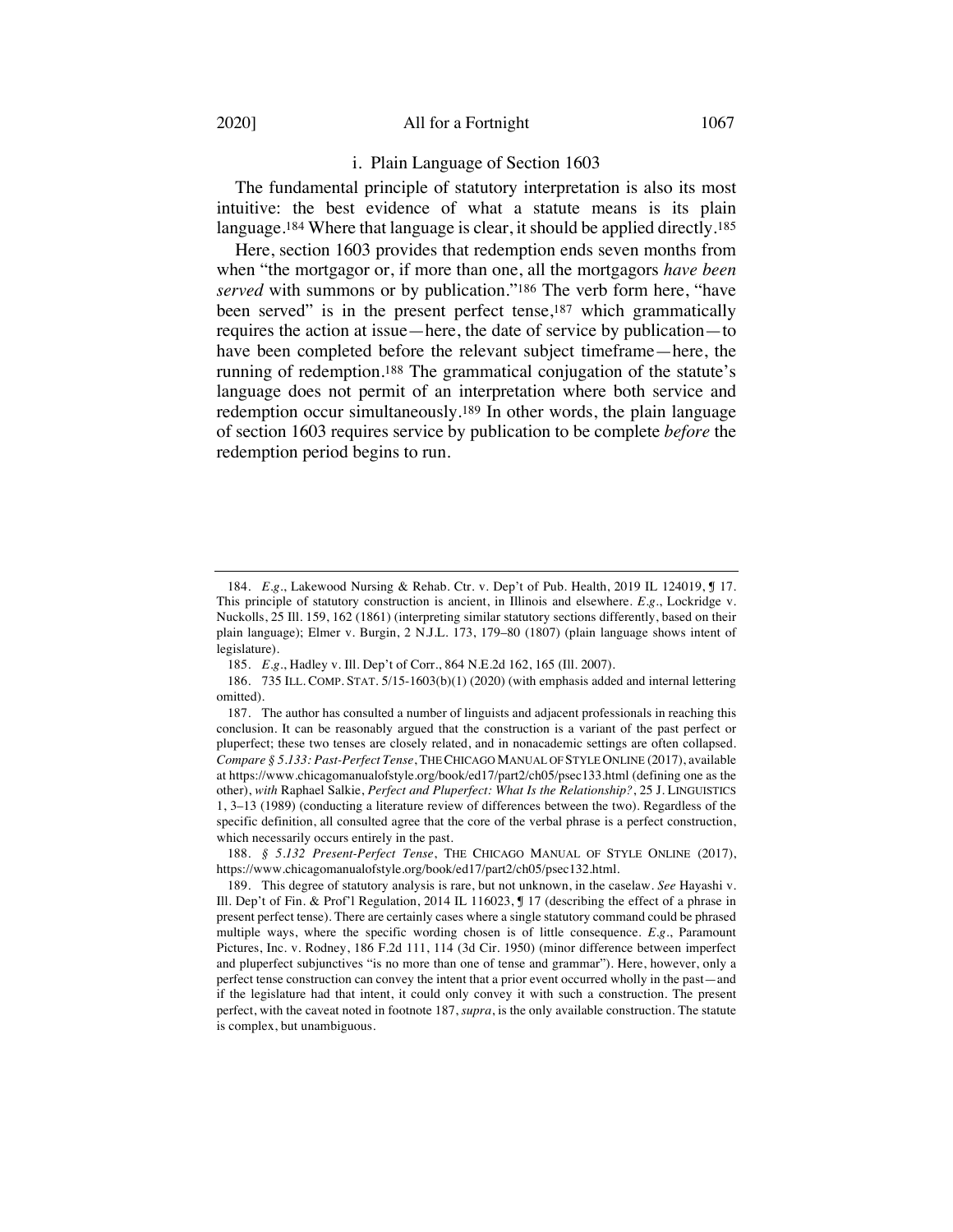### ii. Publication Requires Three Full Weeks

The specific requirements of service by publication have varied over the years, depending on statutory requirements and custom of the day.190 The Code of Civil Procedure currently provides that publication is to run "at least once in each week for 3 successive weeks."191 No Illinois court has addressed when service by publication is complete, in those terms. But that is not to say the issue has not been addressed; it simply does not merit inclusion in a written disposition because it is too self-evident.192 At the risk of tautologizing, the statutory procedure is completed when all statutory requirements are satisfied.193 The statute means exactly what it says: service by publication requires a full three weeks of publication.194

The same conclusion can be reached the other way around, by looking to when publication is *not* complete. All three publications must occur for service by publication to be jurisdictionally effective.195 If fewer than the required number of publications occur, the publication process is incomplete and therefore ineffective.196 If publication ran only two

<sup>190.</sup> *E.g.*, REV. STAT. 1858, at 139, Chancery, § 8 (four weeks' publication by default); Hollenbeck v. Detrick, 44 N.E. 732, 734 (Ill. 1896) (six weeks' publication to dissolve corporation); Taylor v. Taylor, 52 Ill. App. 527, 528 (4th Dist. 1893) (seven weeks' publication for divorce); Hernandez v. Drake, 81 III. 34, 37 (1875) (eight or nine weeks' publication is "amply sufficient"); Aldis v. South Park Comm'rs, 49 N.E. 565, 567 (Ill. 1898) (five consecutive *days'* publication for park district taking). Despite the varied uses of publication, it has historically most often been important in cases concerning real estate. *See* F. Barth, Comment, *Chancery Practice*, 8 ILL. L. REV. 203, 206 (1913–14) (reviewing the purposes of publication).

<sup>191.</sup> 735 ILL. COMP. STAT. 5/2-207 (2020).

<sup>192.</sup> If publication is even mentioned, it is usually only to say that it occurred, without more. *E.g.*, *In re* L.H.S., 2015 IL App (3d) 140844-U, ¶ 31 (holding that publication "had been completed"). Even a case that turns on a challenge to service by publication might only mention the dates of publication, without bothering to specify that those dates discharged the publication requirement. *E.g.*, U.S. Bank Tr., v. Colston, 2015 IL App (5th) 140100, ¶ 18.

<sup>193.</sup> *See* Green Tree Servicing v. Stuckey, 2016 IL App (3d) 150233-U, ¶ 21 (noting that "act of publication" for jurisdictional purposes was the publication of notices for three successive weeks, in compliance with statute). This proposition is hardly novel. *Accord* CitiMortgage, Inc. v. Lewis, 2014 IL App (1st) 131272, ¶ 39 (explaining for service of motions, rather than service of process, "[s]ervice is complete when all the required acts are done").

<sup>194.</sup> The statute also requires that a copy of the notice actually published be mailed to the last known address of the party against whom publication is sought. 735 ILL. COMP. STAT. 5/2-206(a-5) (2020). This requirement is separate and apart from the publication itself, though both are required. Bell Fed. Sav. & Loan Ass'n v. Horton, 376 N.E.2d 1029, 1035 (Ill. App. 5th Dist. 1978). Because the notice must be mailed within ten days of the first publication, it is irrelevant for determining when publication is complete, for either notice was sent by the time the third publication occurs (and the issue is therefore moot), or it was not (in which case the publication is defective on other grounds).

<sup>195.</sup> *Stuckey*, 2016 IL App (3d) 150233-U, ¶ 21; Aurora Loan Servs. v. Black, 2012 IL App (1st) 111698-U, ¶ 24.

<sup>196.</sup> No cases stand for this proposition in Illinois caselaw. The closest the reported cases come is an 1899 First District case, which favorably recites an earlier New York decision. In the New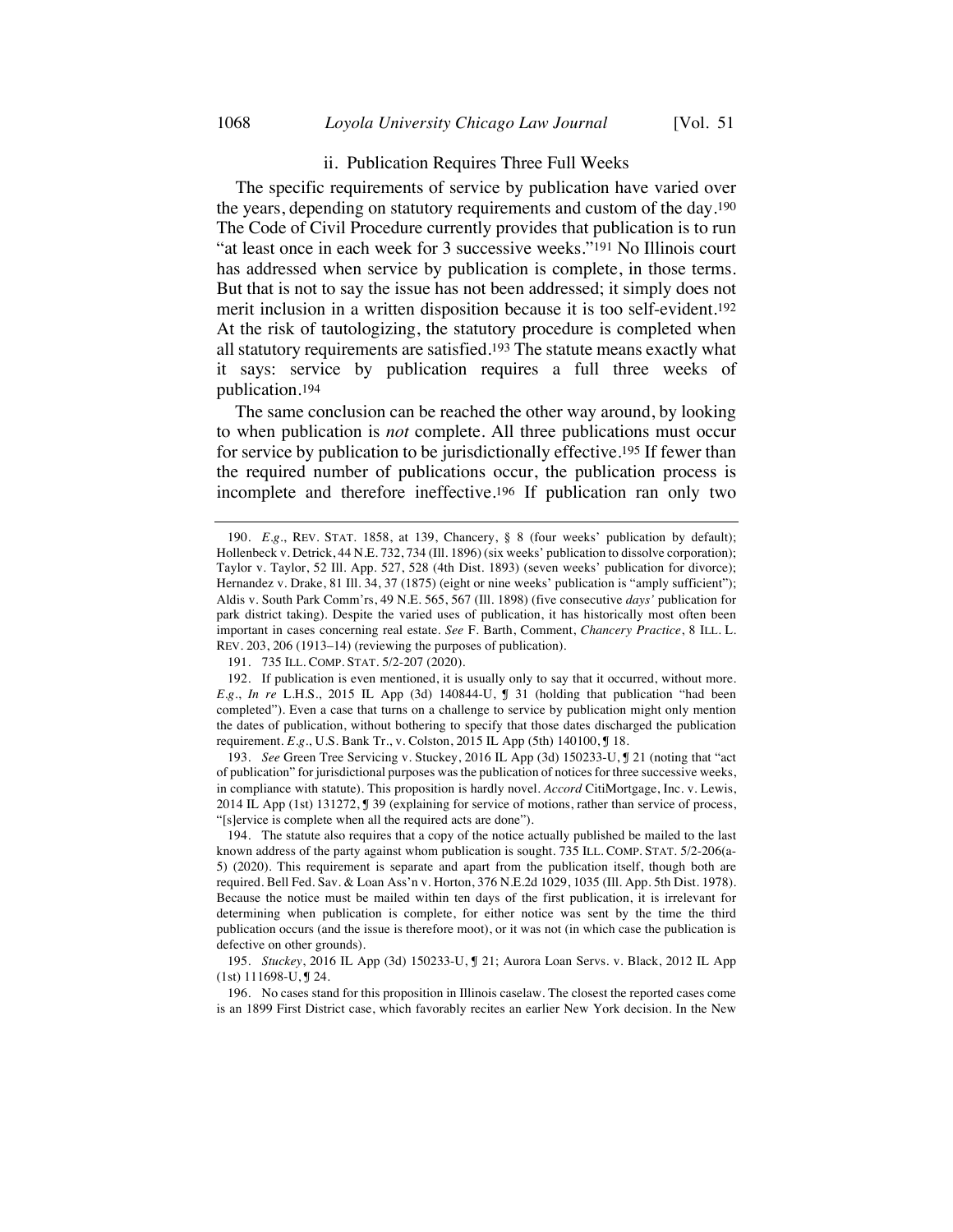weeks, would any party to a foreclosure consider it legally effective? Certainly not.197

Because publication must run for three full weeks, it is not complete until the third publication occurs. Service is complete at the third publication, and only then can the redemption period under section 1603 start to run.

#### 2. Section 1603's Other Service Provisions

Because the plain language of section 1603 admits of only one interpretation, that language is dispositive of the inquiry.198 To the extent ambiguity exists, the remaining service provisions bear discussion. This is because statutes should be evaluated as a whole, comparing phrases and provisions against one another where appropriate.199

Every other redemption calculation in section 1603 runs from the date service is unambiguously completed: either a singular service event; submission to jurisdiction; entry of a judgment of foreclosure; or, in certain cases with severely undervalued property, at the expiry of statutory reinstatement.200 These are admittedly not useful direct comparisons, because all *other* service events contemplated occur at a point in time. But the comparison has value not for what the other provisions contain, but what they do *not*.

If the General Assembly wished a statutory period to run against the mortgagor from a point in time prior to the completion of service, it could have said so. We know this to be true because it *has* said so in another context: section 1505.6.201 That section specifically provides that if a

York case, publication was required to run for six weeks; after four, the plaintiff died. The court held that, because there was no longer a plaintiff for the last two weeks' publication, they were not legally effective, and so with only four of the six weeks published, jurisdiction was not obtained. King v. Mitchell, 83 Ill. App. 632, 641 (1st Dist. 1899) (quoting Reilly v. Hart, 29 N.E. 1099, 1100 (N.Y. 1892)). The Illinois court did not rely on that particular conclusion—it was concerned with the effect of the death of a party on the abatement of a cause of action—but it clearly considered the analysis favorably.

<sup>197.</sup> Again, no cases stand for this proposition with respect to service by publication. The closest decision is an 1878 case where a special master was required to publish a sale for three weeks; he published for two, and the sale was therefore in error. Augustine v. Doud, 1 Ill. App. 588, 592–93 (2d Dist. 1878). In the author's own experience, this sort of flaw would never reach the appellate courts: no trial judge would enter judgment over such a glaring jurisdictional defect, and if such judgment were entered, none would hesitate to vacate it. In other words, even if such an obvious error occurred, it is exceedingly unlikely that it would ever survive for appellate review and reporting.

<sup>198.</sup> *See, e.g.*, Hadley v. Ill. Dep't of Corr., 864 N.E.2d 162, 165 (Ill. 2007) (holding that where plain language is unambiguous, it is dispositive).

<sup>199.</sup> *E.g.*, People v. Glisson, 782 N.E.2d 251, 255 (Ill. 2002).

<sup>200.</sup> 735 ILL. COMP. STAT. 5/15-1603(b)(1) (2020) (service other than by publication). *See also id.* § 2-213(d) (submission to jurisdiction); *id.* § 15-1603(b)(3) (calculation based on reinstatement in certain cases).

<sup>201.</sup> 735 ILL. COMP. STAT. 5/15-1505.6(a) (2020).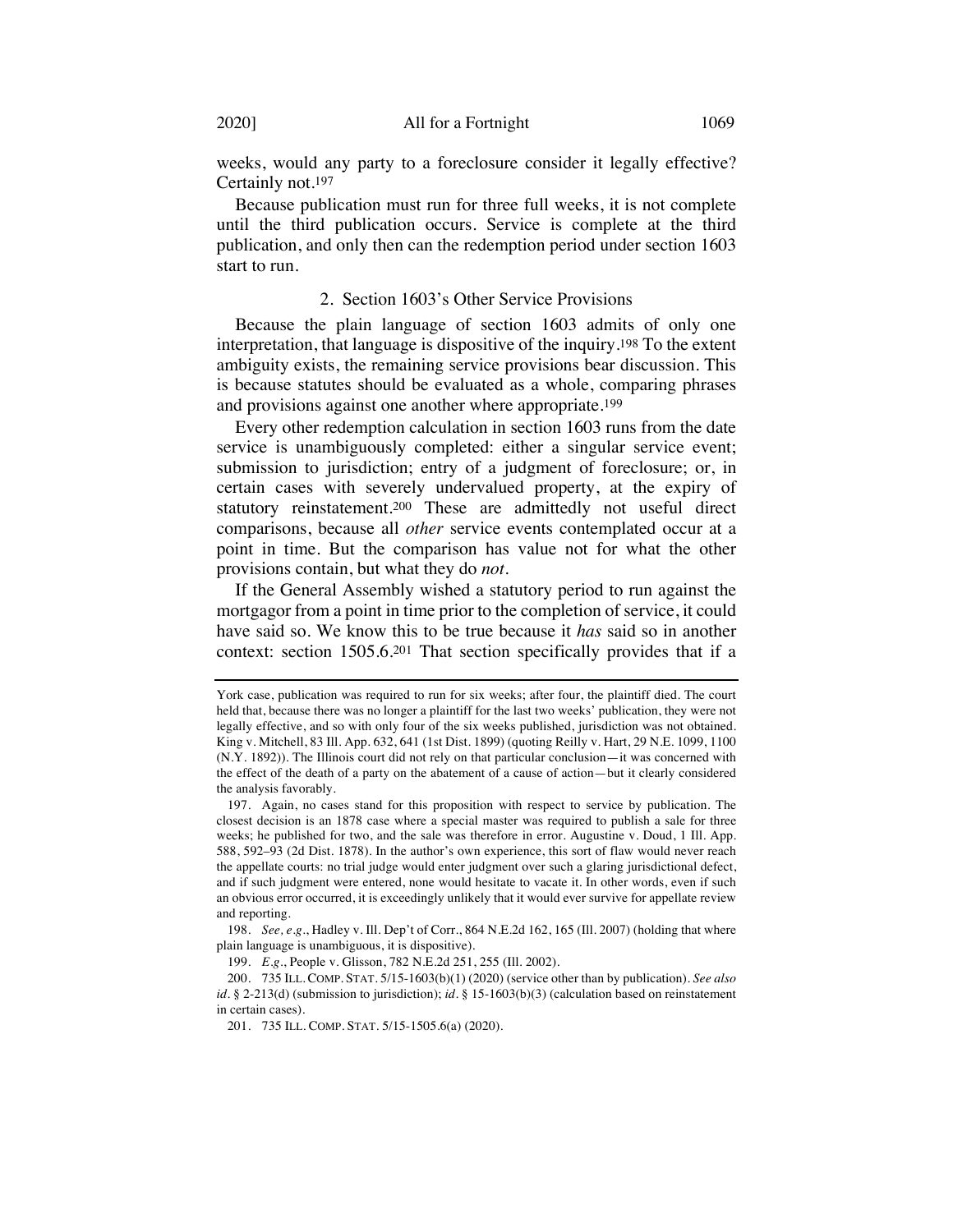foreclosure defendant participates in a hearing, they have sixty days from that hearing within which to challenge personal jurisdiction, or else the objection is waived.202 It mirrors—but actually predates—the similar provision of the Code of Civil Procedure generally regarding waivers of personal jurisdiction.203

Section 1505.6 is designed to prevent abuses of challenges to personal jurisdiction by preventing a borrower from participating in a case, receiving some benefit therein, and then launching frivolous jurisdictional motion practice once the case turns against them.204 Its relevance here is simpler even than that: it provides for a statutory period to run against the mortgagor based solely on their participation in a case *prior* to service occurring.205 Given this, if the General Assembly wished redemption to run before service was complete, it could have said so, adding a third prong to section 1603.206

### 3. Default Judgments by Publication

A judgment by default may be sought thirty days after service.207 When service is by publication, however, the Code of Civil Procedure specifies that the thirty-day period runs from the *first* of the three publications.208 The interaction with redemption is self-evident: if the default period runs from the first publication, why shouldn't the redemption period track?

At the risk of stating the obvious, it should be noted that the statutory exception for default publications is exactly that: an exception that governs how the time period for *default* operates. By its terms, it cannot directly govern the redemption calculation. Closer examination of the

<sup>202.</sup> *Id.*

<sup>203.</sup> *Cf.* 735 ILL.COMP. STAT. 5/2-301(a-6) (2020). The IMFL's provision was enacted in 2011, P.A. 97-0329, 2011 Ill. Laws 8198 (eff. Aug. 12, 2011), and the Code in 2018, P.A. 100-291 (eff. Jan. 1, 2018).

<sup>204.</sup> *See* U.S. Bank Tr. v. Colston, 2015 IL App (5th) 140100, ¶¶ 22–23.

<sup>205.</sup> It is unlikely that a mortgagor would participate in a case without having been served, for service attempts are early and routine. But section 1505.6 by its terms waives *any* challenge to personal jurisdiction based on participation in a hearing, just as waiver would occur with the filing of a non-jurisdictional responsive pleading. 735 ILL. COMP. STAT. 5/15-1505.6(b) (2020); *id.* § 2- 301(a).

<sup>206.</sup> It might be observed that section 1505.6 dates to 2011, nearly a quarter century after adoption of the IMFL at large in 1987. Ultimately, the chronology is irrelevant, for the question is what the General Assembly *could have* done when enacting section 1603.

<sup>207.</sup> 735 ILL. COMP. STAT. 5/2-1301(d) (2020) (providing that default judgment can be entered for failure to appear or plead); ILL. SUP. CT. R. 101(d) (providing that summons requires an appearance within thirty days of service); *Id.* R. 181(a) (requiring an appearance within thirty days of service). This general provision may be altered by local rule. Cook County, for instance, requires a sixty-day period for residential foreclosures. General Administrative Order 2012-10 (Cir. Ct. Cook Co. Oct. 17, 2012) (creating the sixty-day rule).

<sup>208.</sup> 735 ILL. COMP. STAT. 5/2-207 (2020).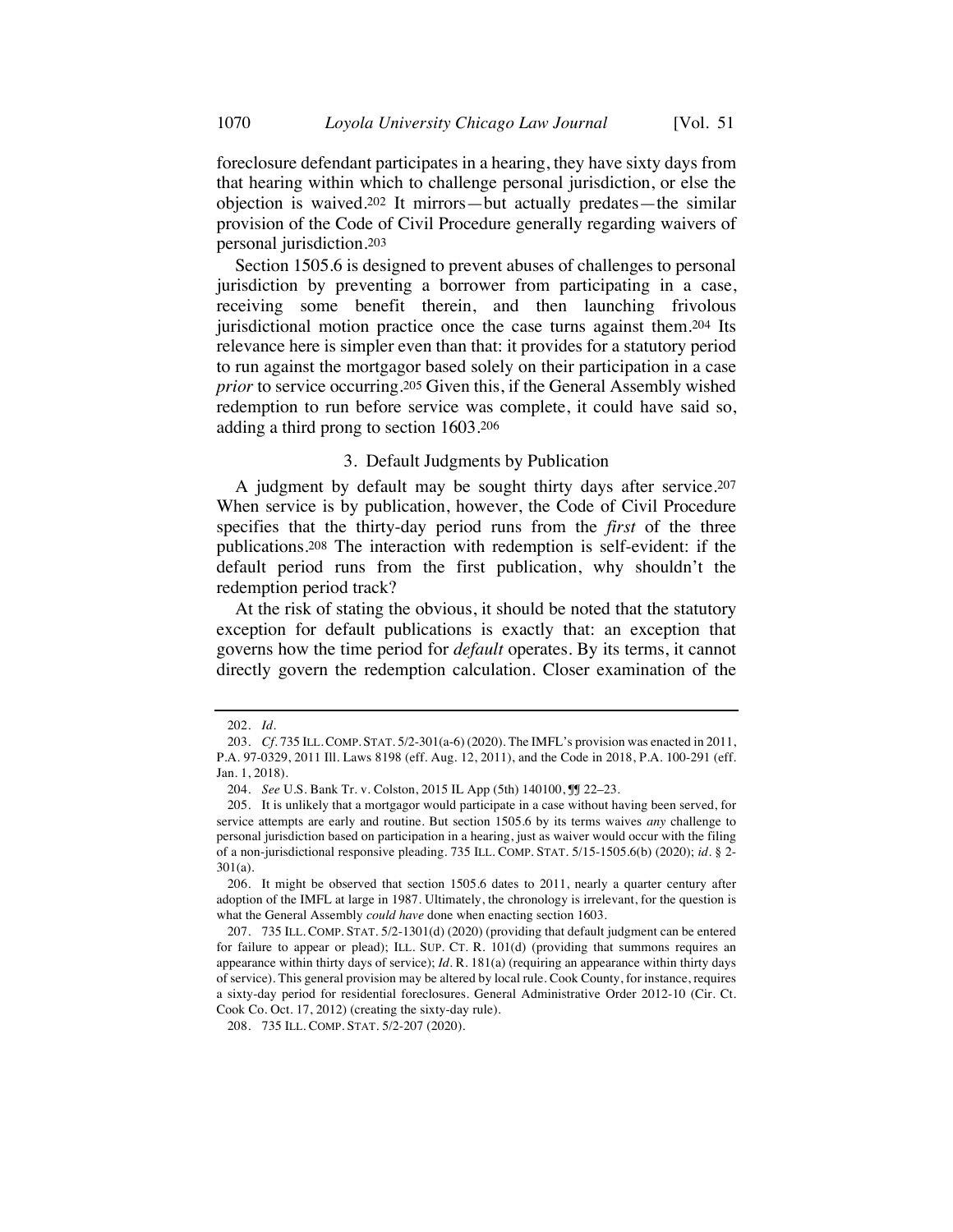default provision's history and operation, however, demonstrate that it is not a good comparator for the redemption statute, as their underlying purposes and motivations are radically divergent.

First and foremost, the default statute's exception is exactly that: an exception. If service by publication were complete after the first publication, there would be no need to specify that the default time period ran from the first publication—indeed, there would be no need for the second two publications at all. The fact that the publication statute requires an exception demonstrates that, absent that express provision, a contrary result would issue.209

Second, however, the history of the publication statute sheds light on both its meaning and application. The statutory exception may seem incongruous to a modern read, but makes perfect historical sense. Service by publication dates to 1827.210 At that time, courts were not in continuous session, but sat in discrete spring and fall terms, a practice that continues today in both state and federal supreme courts. Publication was coupled to terms: if you could not serve the complaint by term time, you then published, and the court could enter judgment.211 This process was inefficient. At the time, terms of court could easily be measured in days, so publishing would inevitably delay judgment until the next court term—six months or one year later.212

In recognition of this problem, the greatly expanded provisions of the Chancery Act of 1845 reframed publication: instead of coming to court, publishing, and then coming *back* to court, the revised publication statute permitted a party to publish *first*, setting a return date during the term of court, so as to require only one appearance.213 Publication was thus fixed at four weeks' publication and sixty days before default could be taken.214

<sup>209.</sup> That is not to tritely say that the exception proves the rule; it could simply resolve a latent ambiguity. But in order for the exception to have meaning, it must have legal effect. People v. Glisson, 782 N.E.2d 251, 255 (Ill. 2002) (noting that all portions of the statute should carry meaning). At the least, the existence of the exception disproves a contrary rule.

<sup>210.</sup> Chancery Act of June 1, 1827, § 5.

<sup>211.</sup> *Id.*

<sup>212.</sup> Early in the 1800s, terms of court were often measured in days, with single-digit caseloads. By midcentury a more robust caseload had developed, which measured terms in weeks. Either figure is refreshingly quaint to the modern eye. Terry Wilson, *The Business of a Midwestern Trial Court: Knox County, Illinois, 1841-1850*, 84 ILL. HIST.J. 249, 251 (1991). For a fascinating history of the territorial and early state court system, see generally George A. Dupuy, *The Earliest Courts of the Illinois Country*, 1 ILL. L.R. 81 (1906–07).

<sup>213.</sup> Chancery Act of March 3, 1845, § 8. This quirk of publication remains to this day: for in rem or quasi in rem cases, a plaintiff may simply publish as to defendants, *without* seeking court approval first. 735 ILL. COMP. STAT. 5/2-206 (2020); *cf. id.* § 2-203.1. Though not strictly necessary, it is always preferable to comprehensively document and exhaust other service mechanisms, if only to strengthen the case for publication, should it be later challenged.

<sup>214.</sup> Chancery Act of June 1, 1827, § 5.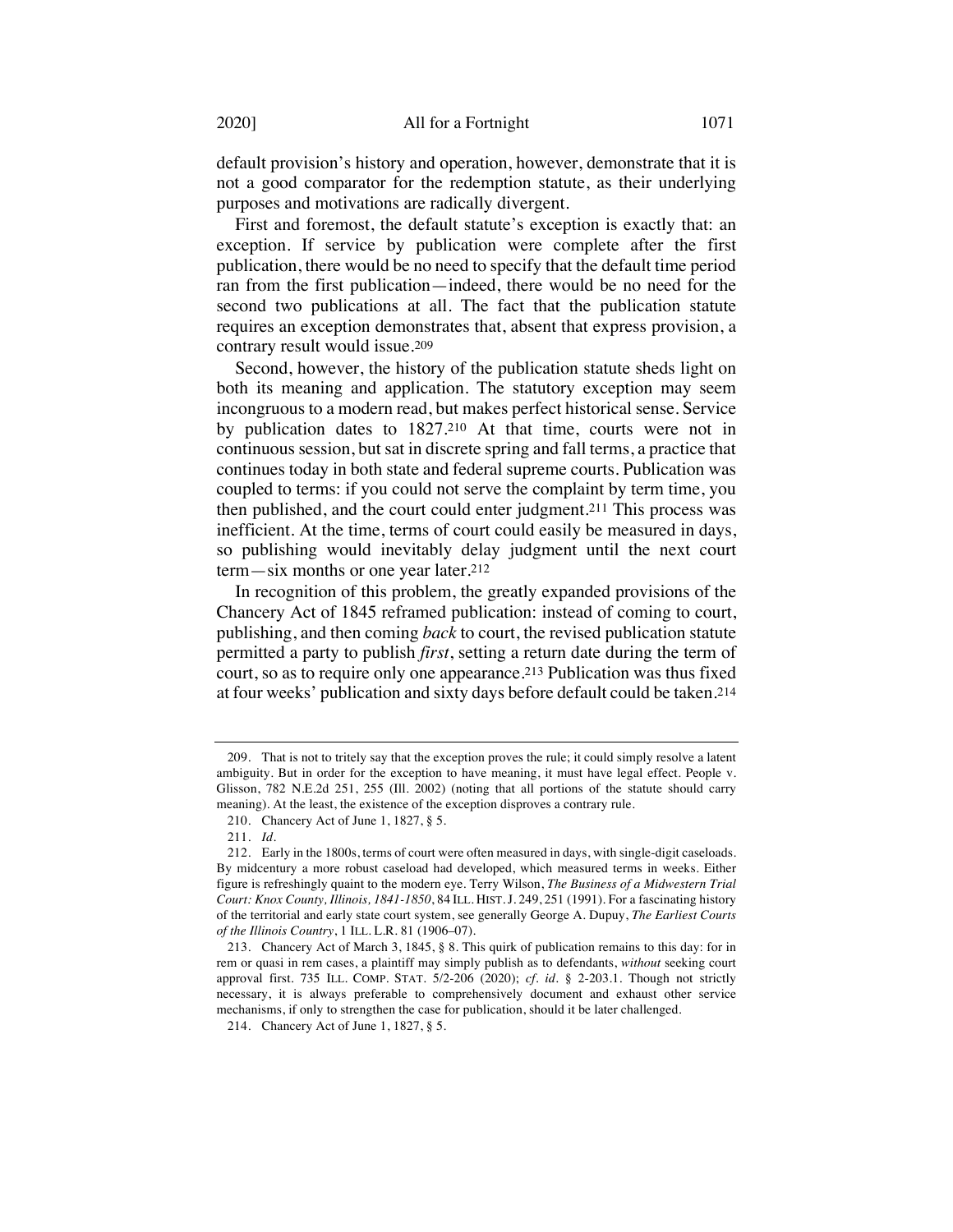The purpose of the statutory exception in this situation is clear: if a plaintiff needed to file a case, publish for four weeks, and *then* wait an additional sixty days before moving for judgment, the publication process might still outpace the term of court, and the statutory streamlining would serve no purpose. By allowing publication and the default period to both run in substantial part prior to the term of court, cases could be timely decided so long as the judgment was entered on or after the return date.215

Two hundred years of statutory development have led to a modern default procedure that, while still based on that 1845 framework, is substantially slimmer than the original: publication runs three weeks, with a thirty-day default period. Courts have responded by giving defendants extensions on those time periods for good cause shown, which often requires nothing more than the ask—indeed, seeking additional time to answer is often considered a routine motion.216 Furthermore, if a default should be entered, it can be vacated within thirty days almost as a matter of right.217

It is therefore evident that the default period and the redemption period serve two very different purposes. The default period marks out a time after which an adverse event—judgment—may occur if a subsequent motion is filed and presented. And, even then, the default period is often extended or waived as a matter of course; even if default is entered, it can be easily undone. Permitting the default to run from the first publication makes practical sense: if the defendant does not participate, then the plaintiff can seek their judgment and resolve the case sooner rather than later.218 But the moment a defendant seeks to participate, they have ample

<sup>215.</sup> *E.g.*, Pile v. McBratney, 15 Ill. 314, 317, 318 (1853) (noting that the publication ran from March 8 through April 26, and the judgment was entered May 13).

<sup>216.</sup> ILL. SUP. CT. R. 183; *accord* 735 ILL. COMP. STAT. 5/2-1007 (2020). *See, e.g.*, Venteurs, LLC v. Johnson, 2017 IL App (1st) 151464-U, ¶ 16 (collecting cases for proposition that motions are routine); Adcock v. Adcock, 91 N.E.2d 99, 101–02 (Ill. App. 2d Dist. 1950) (noting that a key factor under Rule 183 is diligence exercised by party seeking additional time).

<sup>217.</sup> 735 ILL. COMP. STAT. 5/2-1301(e) (2020). A defendant need not make out a defense on the merits; the only question is whether vacating a default would work "substantial justice" between the parties. People v. Ralph L. (*In re* Haley D.), 2011 IL 110886, ¶ 57. Usually, this is met simply by asking to vacate the default; law and equity both disfavor defaults. *Id.* at ¶ 69. Note that because the judgment of foreclosure is *not* a final order, a trial court usually will not lose primary jurisdiction thirty days after its entry. Thus, motions to vacate a default judgment of foreclosure are technically timely up to thirty days after confirmation of sale, though by that point a defendant faces other hurdles as well. *See generally* Wells Fargo Bank v. McCluskey, 2013 IL 115469 (holding that a 1301 motion is timely until after confirmation of sale, but after sale occurs, such motions must *also* seek to vacate the sale under 735 ILL. COMP. STAT. 5/15-1508(b) (2020). For an excellent overview of the procedures and practice surrounding vacating default judgments in foreclosure cases, see generally Horan, supra note 142.

<sup>218.</sup> This interest is most obvious in foreclosure cases. Over seventy percent of all foreclosure cases are defaults, where no defendant appears or otherwise takes any action with respect to judicial proceedings. *See supra* note 4 (statistical analysis). In the author's chancery experience, only insurance declaratory actions have a similarly high rate of nonparticipation.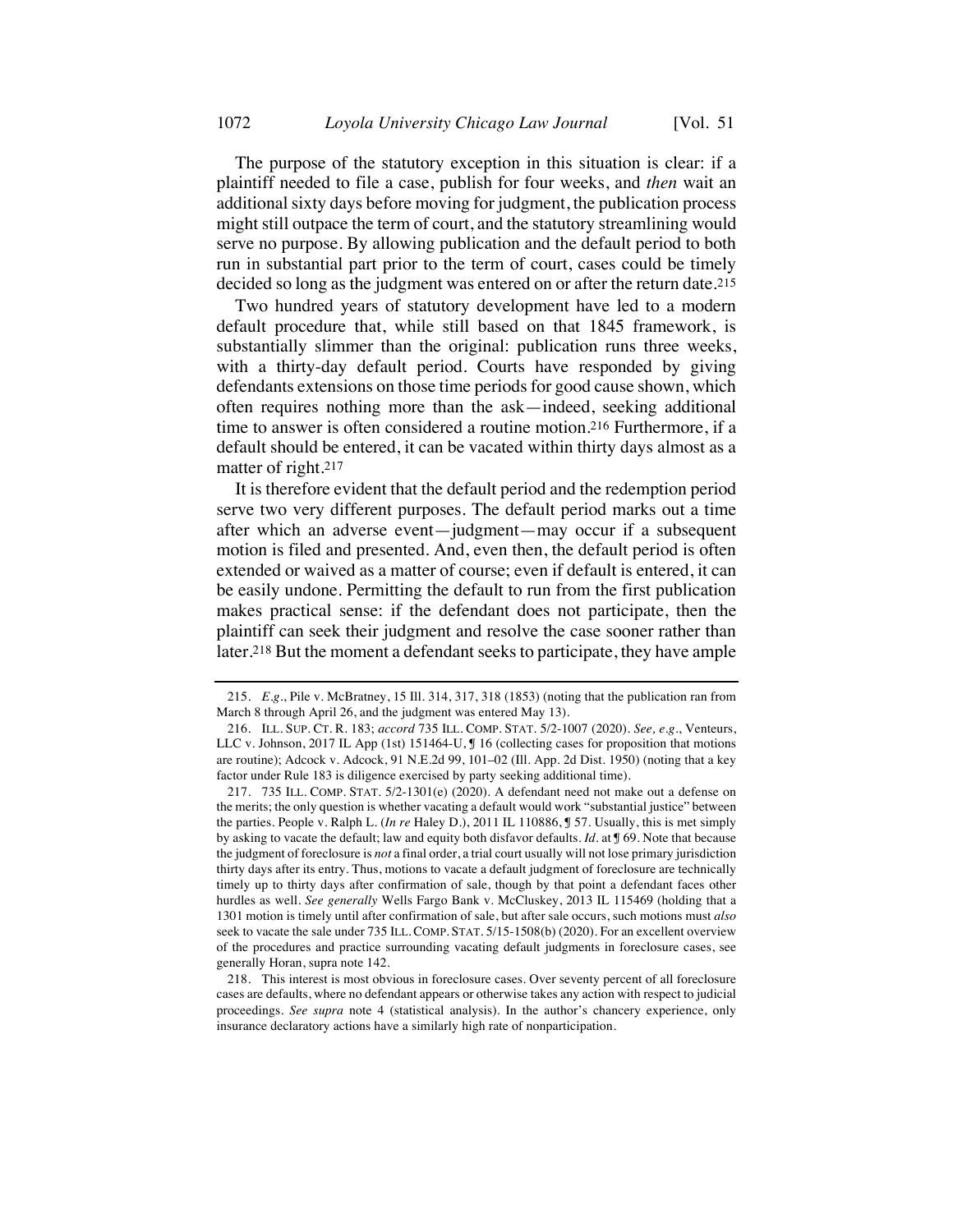opportunity and provision, both through statute and caselaw, to remedy any default and litigate on the merits.

Redemption, by contrast, is a homeowner's last practical opportunity to save their property, after which the right is automatically extinguished. And, once expired, it can neither be extended nor revived.219 The principle of flexibility underlying the default period is simply absent in the redemption statute. Because the statutes have radically divergent motivations and applications, it would be inappropriate to appeal to the default publication exception as the basis of an analogy justifying interpretation of a redemption calculation from the first date of publication.

#### *C. Redemption by Way of Reinstatement*

Redemption and reinstatement are different statutes with different histories, but their plain text is deeply intertwined. The redemption statute's language concerning the calculation of the statutory time period is deliberately copied from the reinstatement statute, almost word for word. The most salient difference is that the reinstatement statute has an exception that redemption does not: for reinstatement, and reinstatement only, the calculation explicitly runs from the first publication.

The existence of the exception in the reinstatement statute demonstrates how the general rule underlying the calculation language must be to calculate the time period from the third publication—for if it were otherwise, the exception would mean nothing. Virtually every applicable principle of statutory construction supports transferring this reasoning to the redemption statute, concluding that, absent an exception to the contrary, redemption should run from the third publication. The redemption statute has no exception, and none should be implied.

### 1. Different Statutes, Common Calculation

Statutory redemption dates to 1825, predating the 1961 statutory reinstatement provisions by nearly a century and a half.220 Yet reinstatement is a particularly valuable lens through which to understand redemption. This is because the IMFL, which reworked the entire statutory scheme governing foreclosures, affected each section differently.

By 1987, redemption was well into its second century, and had undergone substantial changes and additions during that period, leading

<sup>219.</sup> 735 ILL. COMP. STAT. 5/15-1603(c)(1) (2020).

<sup>220.</sup> An Act concerning Judgments and Executions, §§ 11, 12 (eff. May 1, 1825) (redemption); Act Relating to Mortgages of Real Property, Nov. 14, 1961, § 7 (eff. July 1, 1962), *codified as* ILL. REV. STAT. ch. 95, § 57 (1963) (reinstatement). *See also supra* accompanying text notes 51, 95 (history of reinstatement and redemption statutes, respectively).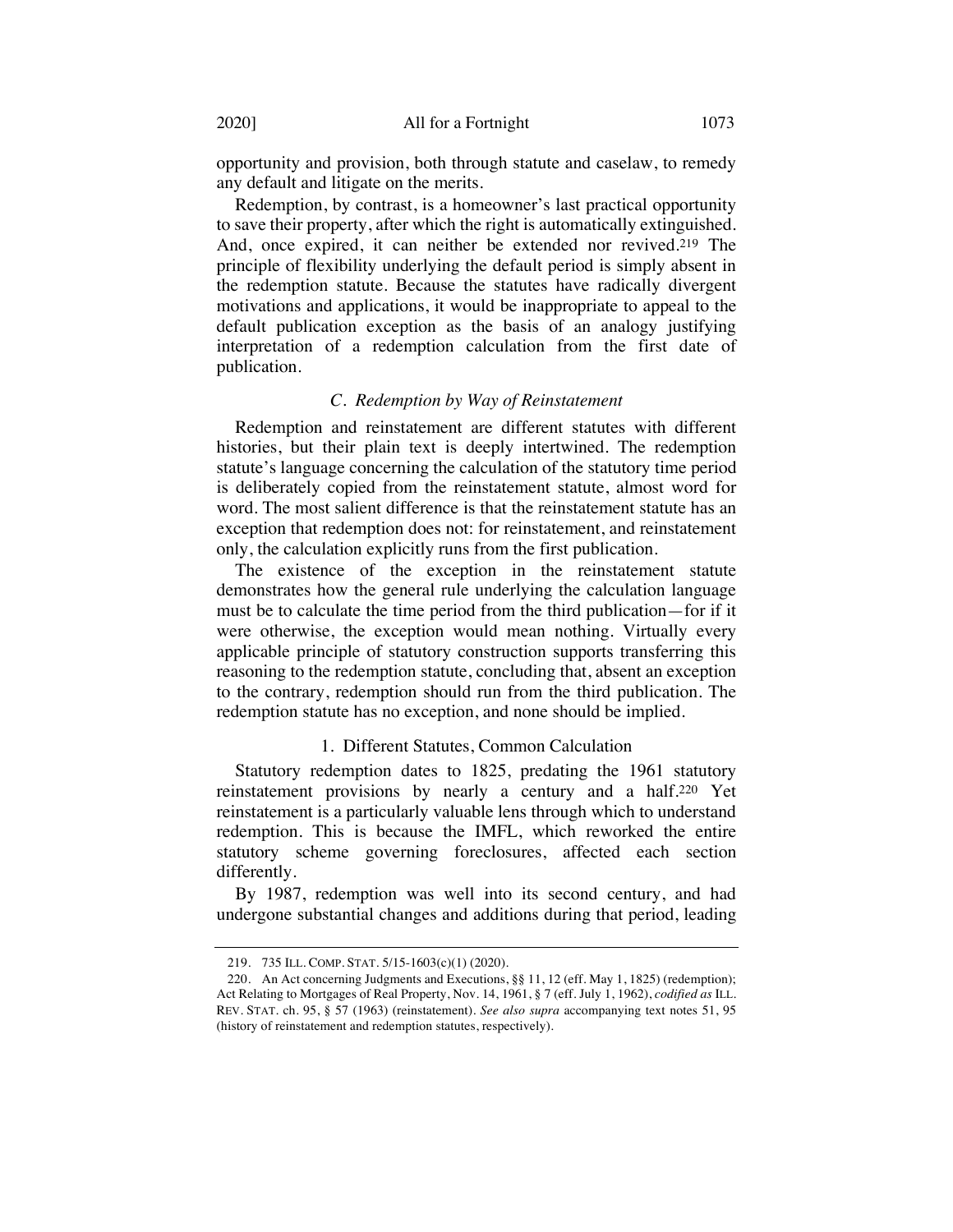to a proliferation of substantially similar redemption statutes, each governing a slightly different situation.221 All versions, however, allowed for post-sale redemption, one of the main procedures the IMFL was intended to change.222 As part of the IMFL, the redemption statute had to be reworked to incorporate a mechanism to start the redemption clock from the date of service, which, at the time, the statute did not contain.223

Alongside this statutory change, the IMFL collected all the various foreclosure-related statutory provisions to a single location, where they had previously been scattered throughout the Code of Civil Procedure.224 As part of this, reinstatement was corralled into the IMFL as section 1602—but because the new statutory scheme did not implicate reinstatement, the language of the statute remained unchanged in substance, save for minor consistency changes to unify the foreclosure lexicon.225

Crucially, then as now, the reinstatement statute explicitly calculates the reinstatement period from the date of service. So when the *redemption* statute was integrated into the IMFL as section 1603, and the new statute needed a way to calculate the redemption period from the date of service, it simply copied the reinstatement statute's method of calculation, which at that point had been refined over the better part of twenty-five years.

Consider, therefore, the relevant portions of the reinstatement statute, which set forth when reinstatement is to be made:

[P]rior to the expiration of 90 days from the date the mortgagor or, if more than one, all the mortgagors (i) have been served with summons or by publication or (ii) have otherwise submitted to the jurisdiction of the court.226

And compare the relevant portions of the redemption statute, setting out the redemption time period:

[O]n the later of (i) the date 7 months from the date the mortgagor or, if more than one, all the mortgagors (A) have been served with summons or by publication or (B) have otherwise submitted to the jurisdiction of

<sup>221.</sup> *See supra* Section I.C.2.i (historical developments of statutory redemption).

<sup>222.</sup> *See supra* Section II.C.2.ii (principal motivations of IMFL); *see generally* Gnatek, *supra* note 11 (discussing same).

<sup>223.</sup> The statute *had* contained such an exception, but the provision that had contained it was eliminated as redundant four years prior. The circumstances of that elimination were messy, to say the least. *See infra* notes 241–45 and accompanying text.

<sup>224.</sup> For instance, the redemption statute itself did not become part of the Code of Civil Procedure until as late as 1981. P.A. 82-280 (eff. July 1, 1982); *see also supra* text accompanying note 104 (statutory shuffling of redemption statute).

<sup>225.</sup> *See supra* note 60 and accompanying text (reviewing complete legislative history).

<sup>226.</sup> ILL. REV. STAT. ch. 110, § 15-1602 (1987); *cf.* 735 ILL. COMP. STAT. 5/15-1602 (2020).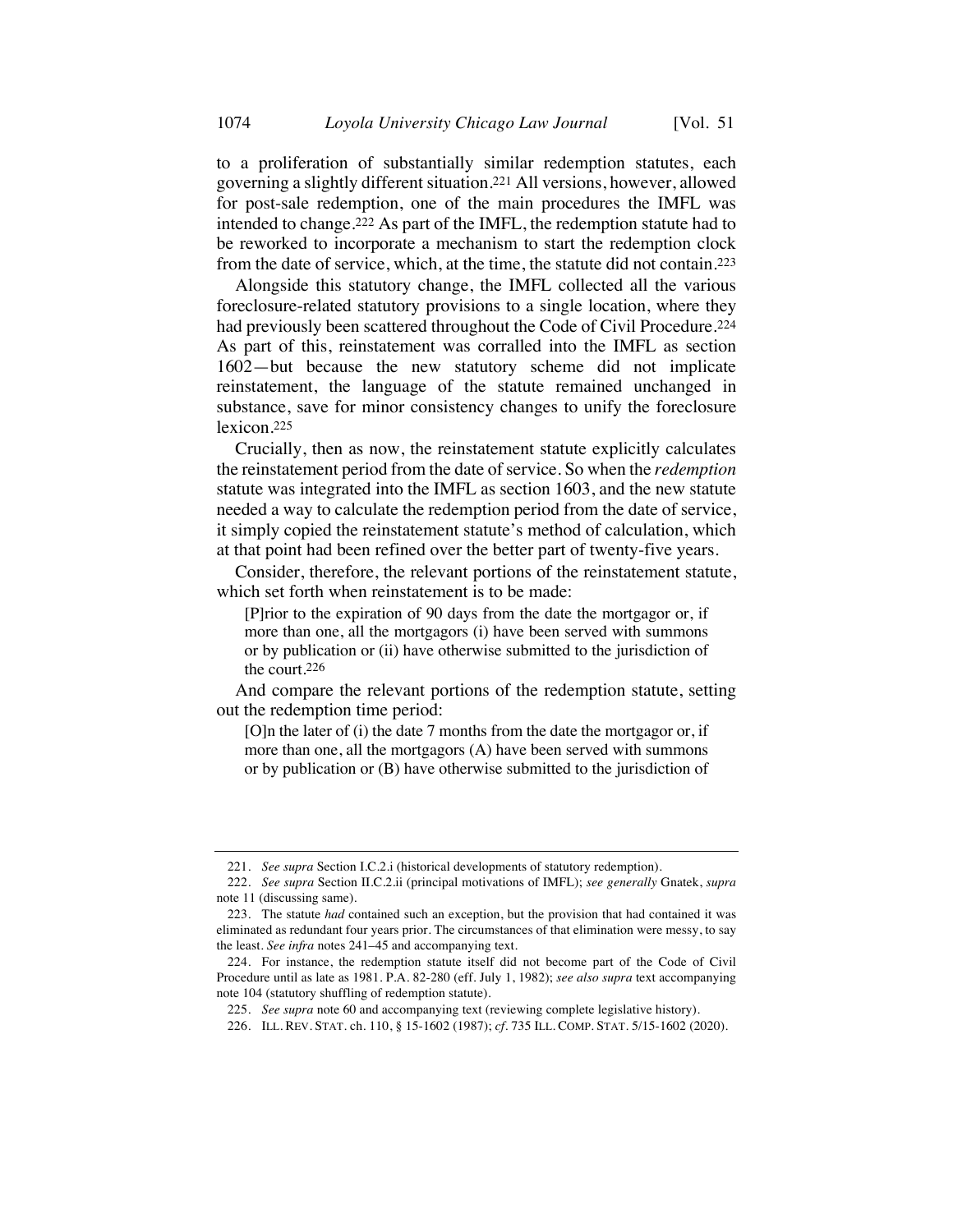the court, or (ii) the date 3 months from the date of entry of a judgment of foreclosure.227

Even though the redemption statute is far older, its language is quite clearly modeled on the reinstatement statute. This establishes an almost perfect test case for the venerable doctrine of statutory construction known as *in pari materia*: it should be presumed that two sections of the same statute are governed by the same motivations and should be construed together and consistently.228

Untangling the redemption statute's calculation by reference to reinstatement is made substantially easier by the fact that reinstatement has what redemption does not: an exception.

#### 2. The "First Publication" Exception

Immediately following the above-quoted reinstatement calculation, the reinstatement statute provides a black-and-white exception: "When service is made by publication, the first date of publication shall be used for the calculation."229 Currently, the reinstatement statute has this exception, and the redemption statute does not—but it was not always so. The "first publication" exception has come and gone in *both* statutes over the past half-century, and a close examination of the chronology is necessary to understand why.230

As originally enacted, the 1825 redemption statute permitted redemption for up to fifteen months following a sale.231 Subsequent legislation whittled that period down bit by bit, both by directly reducing the general redemption period and by adding statutory exceptions for certain types of cases, parties, or both.232 One of these changes came in 1961, with the addition of an optional hard cap on the redemption timeline designed to rein in the sprawling redemption timetable.233 The general redemption period was still twelve months from sale, but the

232. *See generally supra* Section I.C.2.ii (history of statutory redemption in Illinois).

233. Blanco & Crumbaugh, *supra* note 57, at 347.

<sup>227.</sup> ILL. REV. STAT. ch. 110, § 15-1603(b)(1) (1987); *cf.* 735 ILL. COMP. STAT. 5/15- 1603(b)(1) (2020).

<sup>228.</sup> *E.g.*, Relf v. Shatayeva, 2013 IL 114925, ¶ 39; Nance v. Howard, 1 Ill. 242, 245 (1828); *accord, e.g.*, Respublica v. Nicholson, 2 Yeates 9, at \*\*3 (Pa. 1795).

<sup>229.</sup> 735 ILL. COMP. STAT. 5/15-1602 (2020).

<sup>230.</sup> Usually, the legislative history is the best source of insight as to what motivated these repeated and facially contradictory changes. Here, that history is unavailable; information about even the most recent changes in 1987 is hard to find at best, to say nothing of sixties-era legislation. The best way to unravel this statutory ping-pong is to closely scrutinize the statutory configurations of the era to determine what practical problems motivated the changes. *See* Hillman v. Hillman, 910 A.2d 262, 274 (Del. Ch. 2006) (containing a similar analysis on repeatedly and contradictorily revised statute).

<sup>231.</sup> Twelve for the mortgagor, and three thereafter for creditors. An Act Concerning Judgments and Executions, §§ 11, 12 (eff. May 1, 1825).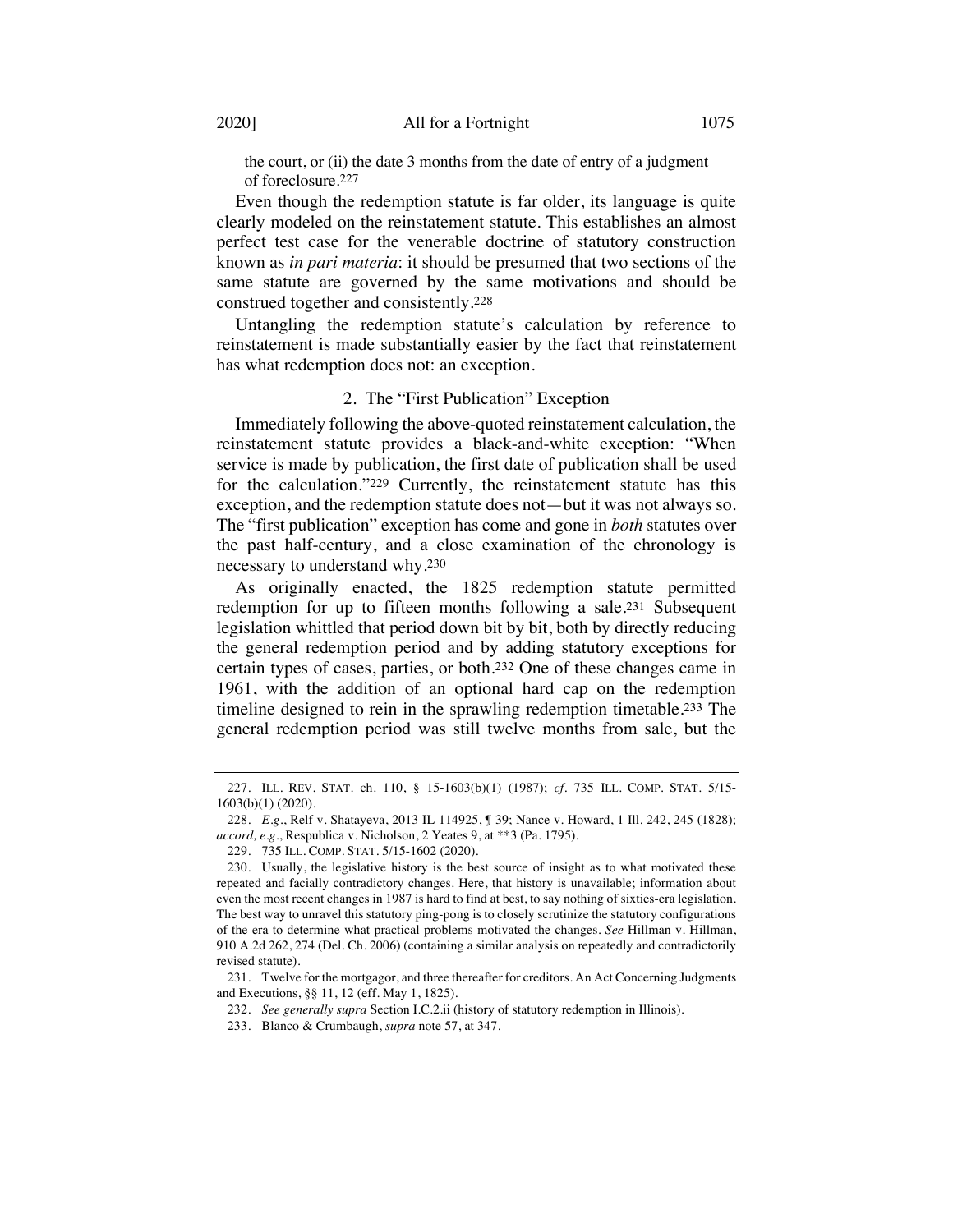judgment of foreclosure could now identify the date of service upon the mortgagors; if it did so, the redemption period instead expired on the later of twelve months from service or *six* months from sale.234 As part of that calculation, if service was by publication, the period was to be calculated from the first publication.235

The reinstatement statute also dates to 1961, but from a different law passed nine months later.236 It simply calculated ninety days "from the date of service of summons," and contained no provision accounting for cases of service by publication.237 The reinstatement statute's calculation language today is substantially unchanged from the original 1961 language.238

Redemption changed again in 1982, shrinking again to six months from sale, unless cut short by a calculation of six months from service or six months from the judgment.<sup>239</sup> It again contained a "first publication" exception in the optional hard cap.240 As with the 1961 version, though, because the redemption timeline operated independently of the sale and judgment process, it is unclear what, if any, effect these calculations had on the foreclosure process as a whole.

At around the same time, however, the redemption provisions were shifted into the Code of Civil Procedure, with its adoption in 1983.241 As part of those revisions, the optional hard cap, with its "first publication" exception, was dropped entirely.242 This makes sense: the hard cap originated when redemption was twelve months from sale, but now that it was only six months, the cap was redundant, and eliminating it helped simplify the dizzying web of redemptions.243

<sup>234.</sup> Act of August 7, 1961, L. 1961, p. 2852. *See* ILL. REV. STAT. ch. 77, § 18 (1961) (discussing the general redemption period); *id.* § 18e (discussing exception).

<sup>235.</sup> ILL. REV. STAT. ch. 77, § 18e (1961).

<sup>236.</sup> Act Relating to Mortgages of Real Property, Nov. 14, 1961, § 7 (eff. July 1, 1962).

<sup>237.</sup> ILL. REV. STAT. ch. 95, § 57 (1961).

<sup>238.</sup> *Compare* ILL. REV. STAT. ch. 95, § 57 (1961), *with* 735 ILL. COMP. STAT. 5/15-1602 (2020).

<sup>239.</sup> P.A. 82-783, 1982 Ill. Laws 384 (eff. July 13, 1982).

<sup>240.</sup> *Id.* Note that, because the Illinois Revised Statutes were issued on odd-numbered years, and this version was effective 1982 and lasted barely one month, it was never formally published in a regular issue of the statute books. *See infra* note 243 and accompanying text (identifying convoluted procedural history).

<sup>241.</sup> P.A. 82-280, 1981 Ill. Laws 1524 (eff. July 1, 1982).

<sup>242.</sup> P.A. 82-937, 1982 Ill. Laws 3249 (eff. Aug. 18, 1982).

<sup>243.</sup> The chain of events here is somehow even more complex than as described here. Going into 1980, the general redemption provision was a twelve-month window, with a six-month hard cap, tied to the "first publication" language. ILL. REV. STAT. ch. 77, § 18e (1979). In August 1981, the Code of Civil Procedure moved the redemption provision from the Judgments Act to the newly created Code, without changes. P.A. 82-280, 1981 Ill. Laws 1524 (eff. July 1, 1982). The general redemption provision was then reduced to six months—but because the Code had not yet taken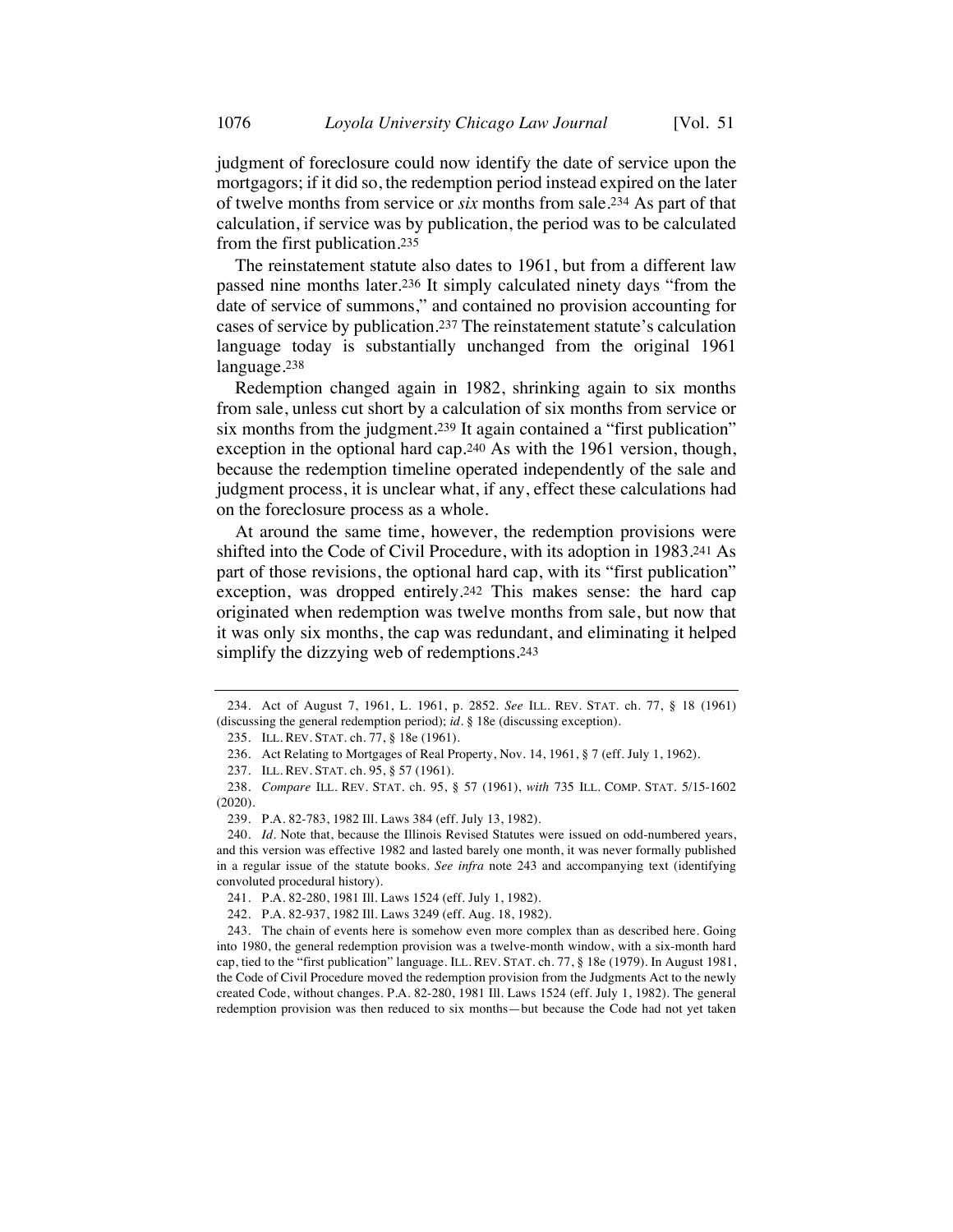#### 2020] All for a Fortnight 1077

The complexity of this conditional redemption calculation alone should make the impetus for an amended, unified mortgage foreclosure law painfully clear.244 Among many other things, the IMFL combined reinstatement and redemption under a single Act, changing the language of both in the process. So when the IMFL's drafters decided to put a publication calculation back into the redemption statute, instead of reaching back to the redemption statute's own prior calculation—which was wrapped up in a complex web of statutory repealers that no one wanted to reopen—the drafters simply copied the reinstatement statute's publication calculation, which had no "first publication" exception. As initially enacted in the IMFL, both the reinstatement and redemption statutes calculated time periods based on service by publication, but *neither* contained the "first publication" exception.245

Shortly after the IMFL's implementation, the General Assembly passed two "clean-up" Acts, which implemented a scattershot of changes to the statute.246 Some of the changes added necessary clarification, some were simple copyedits, and some fixed things that had slipped through the cracks.247 For reasons unknown, the old redemption statute's "first publication" exception was revived in the reinstatement statute—and *only* in the reinstatement statute—in 1990.248 Redemption, then as now, contains no such exception.

effect at the time the reduction act was drafted, it actually accomplished the reduction by amending the Judgments Act, *not* the Code. P.A. 82-783, 1982 Ill. Laws 384 (eff. July 13, 1982). The hard cap, and "first publication" language, was now redundant, and repealed not even a month thereafter—but again, this repealer targeted the Judgments Act, not the Code. P.A. 82-937, 1982 Ill. Laws 3249 (eff. Aug. 18, 1982). Thus, by the end of 1982, the Code had a twelve-month window with six-month hard cap, but the Judgments Act, which the Code was *supposed* to have repealed, was freshly amended with a six-month window and no hard cap. The General Assembly solved the problem in 1983 with a second repealer, which incorporated all of the 1982 changes into the Code and repealed the Judgments Act once and for all. P.A. 82-1057, 1982 Ill. Laws 3249 (eff. Feb. 11, 1983).

<sup>244.</sup> *See generally, e.g.*, Blanco & Crumbaugh, *supra* note 57 (painstakingly describing old mode of procedure and proposing substantial reforms, some of which survived into the IMFL).

<sup>245.</sup> ILL. REV. STAT. ch. 110, §§ 15-1602, 15-1603(b)(i) (1987).

<sup>246.</sup> P.A. 85-907, 1987 Ill. Laws 3802 (eff. Nov. 23, 1987); P.A. 86-974, 1989 Ill. Laws 6578 (eff. July 1, 1990).

<sup>247.</sup> *See generally supra* note 246. None of this is particularly surprising, given that the IMFL was a complete overhaul of foreclosure law. If anything else, it's remarkable how *few* changes had to be made once the statute went into effect and various stakeholders could see how it worked in practice. Nevertheless, the IMFL was a major statutory overhaul with major consequences. Some were apparent at the time, and addressed via the clean-up bills. Some came out only with years of experience. *E.g.*, Stanley P. Sklar & James P. Moran, *Does the Mortgage Foreclosure Law's Notice Provision End the Relation-Back Doctrine?*, 82 ILL. B.J. 324 (1994). Some lingering issues are still outstanding—such as the proper calculation of redemption when service occurs by publication.

<sup>248.</sup> P.A. 86-974, 1989 Ill. Laws 6595 (eff. July 1, 1990). For more on *why* this circumstance may have come to pass, the author speculates in Section II.D *infra*.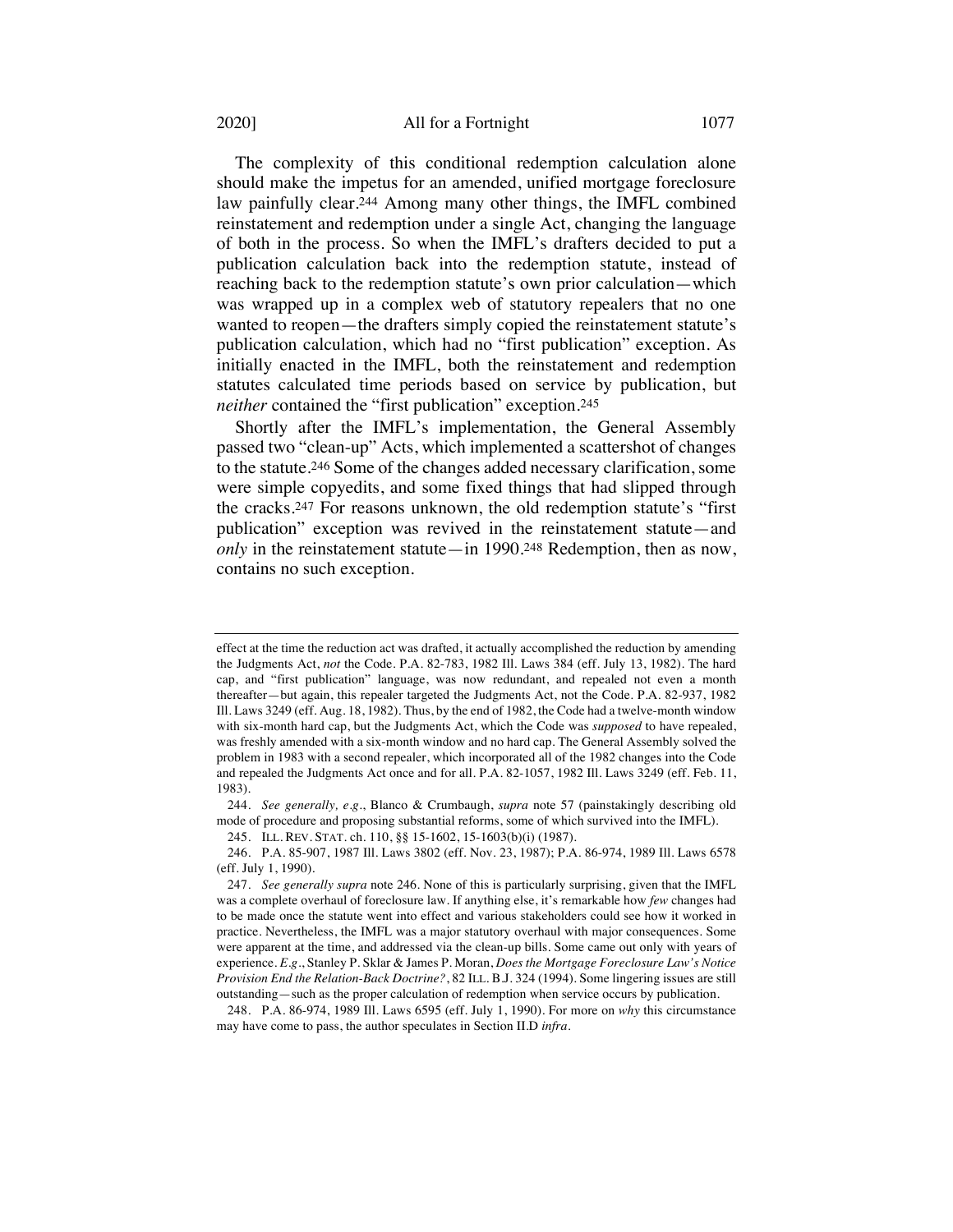### 3. A Meaningful Exception Requires a Rule

It is a core principle of statutory construction that every part of a statute should have meaning.249 Both the law and common sense disfavor interpretations that nullify words or phrases; if something is in a statute, it is there for a reason, and should mean something. This principle is intuitive as applied to statutory exceptions: the general rule cannot be the same as the exception, for if it were, the exception would mean nothing.250

Here, the reinstatement's statute exception provides that the reinstatement period is to be calculated from the first of the three publications. The existence of this exception necessarily requires a contrary general rule: but for the exception, reinstatement would *not* be calculated from the first date of publication. And here, the general rule is self-evident from the nature of service by publication. Because service by publication is only complete after the third publication,251 any statutory time period running from the date of publication would only run from the third publication.

Having established the general rule with respect to reinstatement, the same principle can be applied to the redemption statute's calculation. The language of the redemption statute is identical, *mutatis mutandis*, to that of the reinstatement statute. This implicates the general principle that the use of identical language in similar contexts should be construed similarly.252 And, general principles aside, here we know that the redemption language was deliberately copied from the reinstatement statute.253

The redemption statute's calculation language must therefore operate on the same general rule as the reinstatement statute: redemption is to be calculated from the third publication. Reinstatement has an exception, and redemption does not. That omission is presumptively intentional, a

<sup>249.</sup> *E.g.*, Best v. Taylor Mach. Works, 689 N.E.2d 1057, 1083–84 (Ill. 1997).

<sup>250.</sup> This particular combination of statutory construction over a statutory exception is less common in the caselaw, but it is certainly established. One good, if convoluted, example is a 2011 tax appeal case concerning whether land was properly defined as "open use" land. Onwentsia Club v. Ill. Prop. Tax Appeal Bd., 2011 IL App (2d) 100388, ¶ 6. The general rule did not specify whether property improved with a building could still be considered "open use." *Id.* at  $\mathbb{I} \mathbb{I}$  10–11. But one statutory exception provided that land *primarily* used for *residential* purposes was not "open use." *Id.* at  $\mathbb{I}$  11. The exception necessarily entailed that land *not* primarily used for residential purposes was "open use." And residence necessarily entailed a building to reside in. Thus, the general rule necessarily required that land *with* a building but *not* primarily used for residential purposes could still be considered "open use." *Id.*; *see also* Shared Imaging, LLC v. Hamer, 2017 IL App (1st) 152817, ¶ 39 (featuring a similar type of analysis).

<sup>251.</sup> *See supra* Section II.B.1.ii (explaining publication requires three full weeks).

<sup>252.</sup> *In re* Estate of Wilson, 939 N.E.2d 426, 452–53 (Ill. 2010).

<sup>253.</sup> *See supra* Section II.C.1 (comparing the language in the reinstatement and redemption statutes).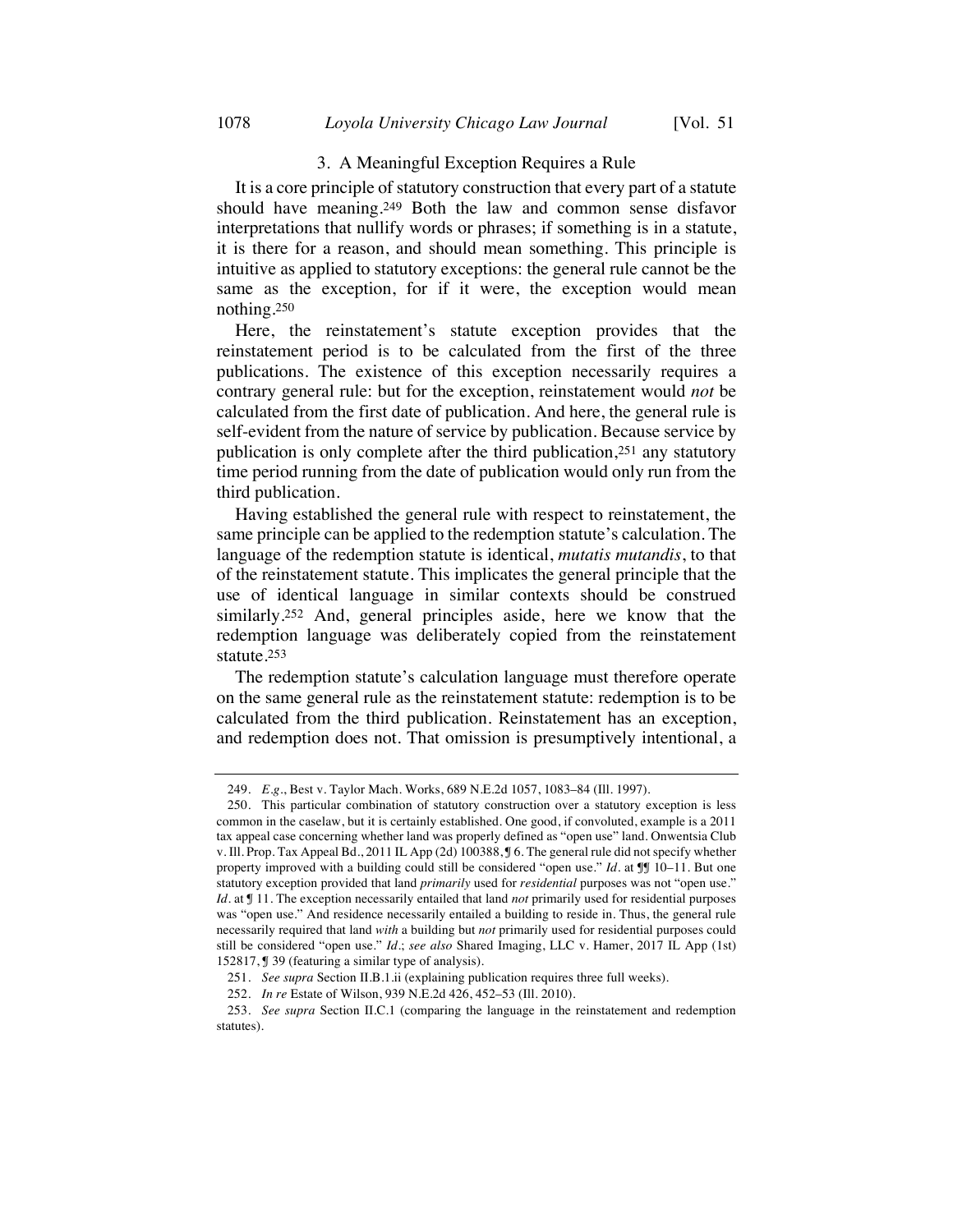presumption made all the stronger by the fact that the legislature passed the IMFL without any exceptions, and then chose to add the exception *back in*—but only to reinstatement.254 To read a "first publication" exception into the *redemption* statute requires either interpreting the general rules of the parallel statutes differently or injecting an exception where none exists.255 Neither is permissible.

The inescapable conclusion is that the statutory redemption period must be calculated from the third date of publication. To hold otherwise would contradict the plain language of the redemption and publication statutes, be fundamentally at odds with the purposes of the statutes, impale the reinstatement statute on the horns of a dilemma, and generally violate a half-dozen iron-clad rules of statutory construction.

### *D. How the Elephant Got its Trunk*

It would be useful to identify why the current redemption statute *lacks* the "first publication" language present in the reinstatement statute. Unfortunately, there is no clear answer. Examining other relevant legislative changes suggests that the omission was intentional, but little else.

The original purpose of the redemption period lies in the State's agrarian roots. If a farmer had a bad crop and fell behind on the mortgage, a twelve-month redemption window gave them another season to raise a good crop and redeem.256 Likewise, the early American economy experienced frequent real estate fluctuations; in twelve months, property value might well increase enough to make redemption viable.<sup>257</sup>

Neither of these original motivations makes sense for modern redemption, where the residential property does not generate income and is unlikely to significantly appreciate in value. Not even an excellent crop would yield anywhere close to the principal balance on a standard multidecade mortgage—and, in any event, farmland is explicitly excluded

<sup>254.</sup> *See supra* Section II.C.2 (chronicling the history of reinstatement statute's exception); P.A. 86-974, 1989 Ill. Laws 6595 (eff. July 1, 1990) (re-injecting exception to reinstatement statute). *See also* People v. Molnar, 857 N.E.2d 209, 224 (Ill. 2006) (explaining legislative omissions presumptively intentional, and lead to different results).

<sup>255.</sup> Trivially, courts cannot read into statutes exceptions that are not there. *E.g.*, People v. Glisson, 782 N.E.2d 251, 255 (Ill. 2002); Collins v. Metro. Life Ins. Co., 83 N.E. 542, 543 (Ill. 1907).

<sup>256.</sup> Blanco & Crumbaugh, *supra* note 57, at 335 (citing ROBERT KRATOVIL, MODERN MORTGAGE LAW & PRACTICE 333 (1972)); *accord* Ghent, *supra* note 102, at 1106–08 (surveying early redemption periods and noting that, of states that offered redemption, many ran twelve or twenty-four months).

<sup>257.</sup> Blanco & Crumbaugh, *supra* note 57, at 335 (quoting Strause v. Dutch, 95 N.E. 286, 287– 88 (Ill. 1911)) ("It is a matter of common knowledge that real estate values, either from general or local causes, make sudden and material advances.").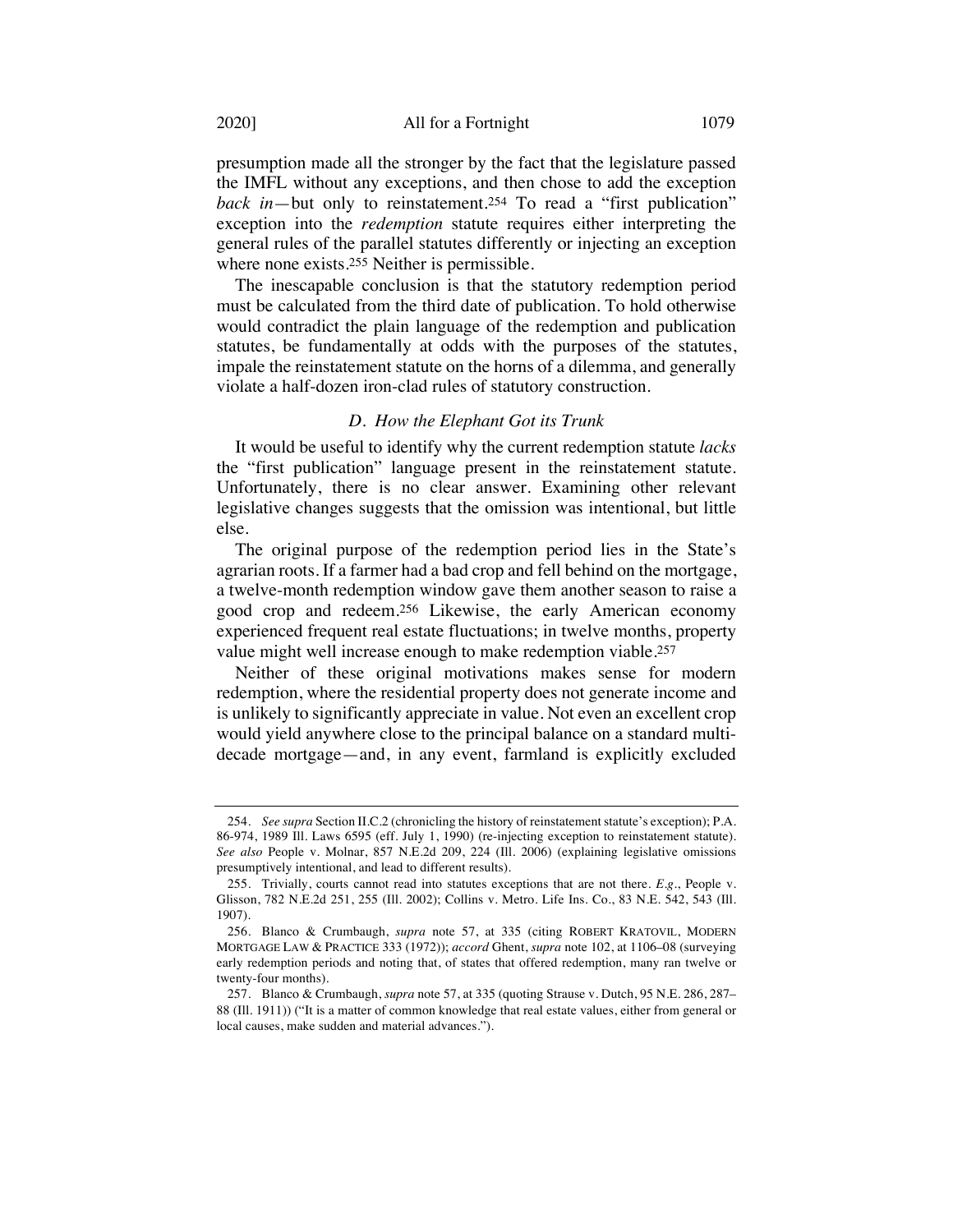from the definition of residential property.258 And though the modern economy has its swings, it is exceedingly unlikely that market appreciation alone would make a dent in the debt.259

Legislators were reluctant to limit redemption in explicit terms, because doing so appears to disfavor mortgagors.260 The redemption statute therefore sprouted more and more provisions.261 The most substantial, added in 1961, introduced the "first publication" language for the first time, and bears investigation.262 That provision was originally designed as a backstop to ensure that, if a lender used its mechanisms, redemption would expire sooner, rather than later.263 Thus, the "first publication" exception simply makes that period expire two weeks sooner. But because that provision did not always apply, and even when it did it would not have driven the sale timeline, it was likely more palatable than simply cutting down the redemption period in toto.

The IMFL nestled reinstatement and redemption side by side as sections 1602 and 1603, respectively, rewriting the language of both as needed.264 As originally implemented, neither section contained the "first publication" language. The legislative history, usually the best resource for why the General Assembly took a certain action, contains no hint of *why*.265

But the motivation is perhaps self-evident: when rewriting a statute, why create more exceptions than necessary?266 If the intent was for

264. P.A. 84-1462, 1986 Ill. Laws 4392 (eff. July 1, 1987); *see* ILL.REV. STAT ch. 110, §§ 1602, 1603 (1987).

<sup>258.</sup> 735 ILL. COMP. STAT. 5/15-1219 (2020).

<sup>259.</sup> If the property was worth more than the debt to start with, the borrower could always sell it, pay off the loan, and walk away with the excess; no redemption is necessary to do that. Because the property is residential, borrowers are not faced with the question of selling an asset, but rather selling their *home*, which imposes noneconomic but very real burdens. *But see* THE BEVERLY HILLBILLIES, CBS (1962–71) (chronicling the escapades of a nouveau riche family who stumble upon immense wealth following an oil survey of their backwoods swampland estate).

<sup>260.</sup> Blanco & Crumbaugh, *supra* note 57, at 381 n.324 ("Redemption laws are like cherry pie. They serve no useful purpose, but politicians are reluctant to change them, because such action appears to disfavor mortgagors.").

<sup>261.</sup> *See generally id.* at 342–51 (describing the mechanics of pre-IMFL redemption).

<sup>262.</sup> H.R. 297, 72d Gen. Assemb., Reg. Sess. (Ill. 1961); ILL. REV. STAT. ch. 77, § 18e (1961).

<sup>263.</sup> ILL. REV. STAT. ch. 77, § 18e (1961); *see also* Blanco & Crumbaugh, *supra* note 57, at 347 (noting the purpose of section 18e).

<sup>265.</sup> *See, e.g.*, Chicago Tribune Co. v. Johnson, 477 N.E.2d 482, 484 (Ill. 1985) (exploring the legislative history of statute instructive in determining intent); Krohe v. City of Bloomington, 769 N.E.2d 551, 554 (Ill. App. 4th Dist. 2002) (explaining the usefulness of legislative transcripts and floor remarks).

<sup>266.</sup> The author has scoured the General Assembly's archives for floor debates on the bills that became the IMFL. Debates on the matter appear few and far between, suggesting the majority of horse-trading happened, as might be expected, in committee or otherwise behind closed doors. Redemption is mentioned by reference, rather than as a topic itself. *See, e.g.*, H.R., 84th Gen.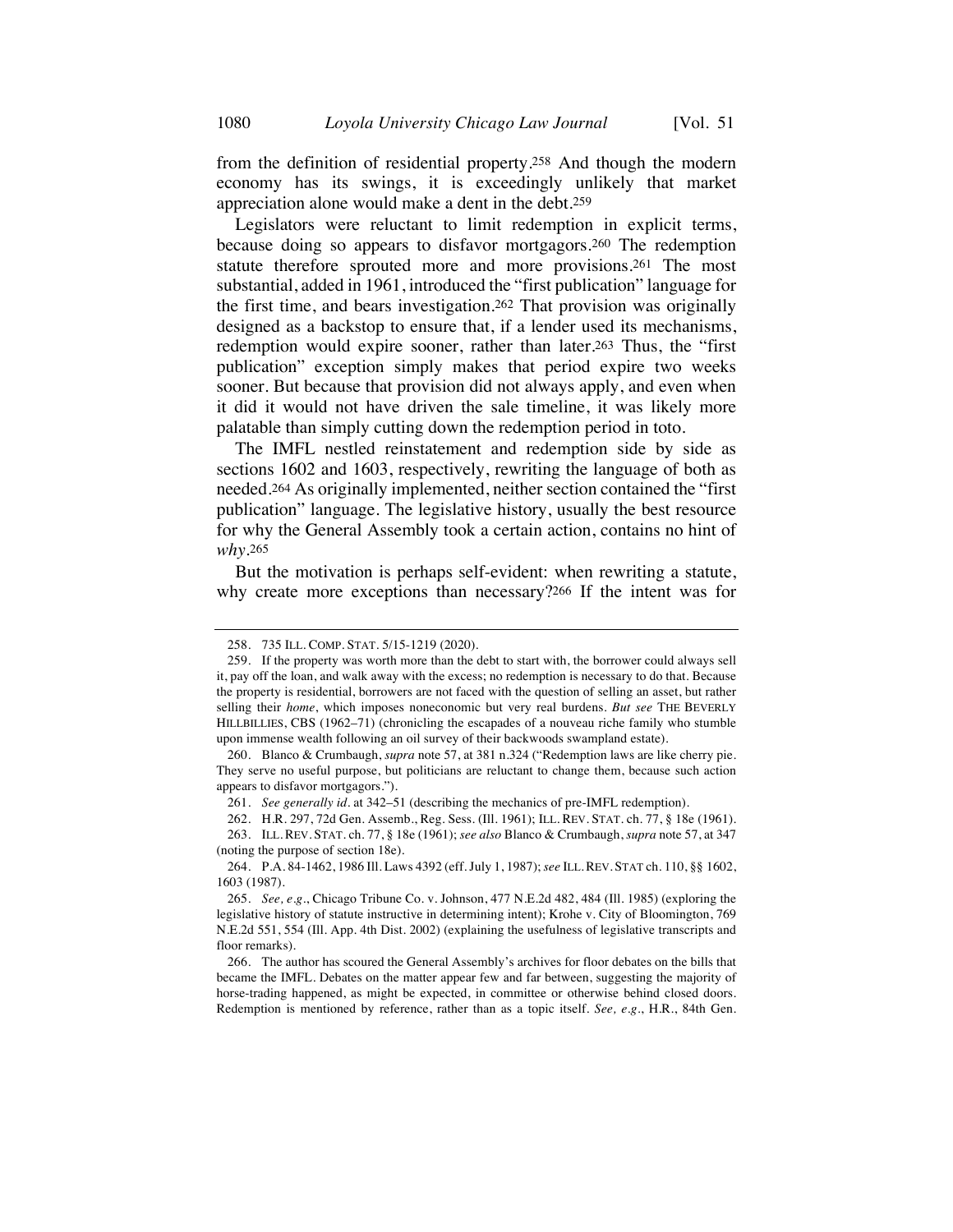redemption to run shorter for publication, the statute could have just said so—or even set a six-month period for publication, just like it sets a sixmonth period for nonresidential foreclosures.267

The most interesting question here, though, is why the "first publication" exception was later added back in, but *only* for reinstatement.268 The 1989 bill that added the exception in was one of two clean-up bills that passed in the wake of the IMFL. And on that bill's third reading on the House floor, the House debate, *in its entirety*, consisted of the following statement from its sponsor, Peg Breslin:

Thank you, Mr. Speaker. Ladies and Gentlemen this Bill now cleans up the former Mortgage Foreclosure Act that we passed a couple of years ago. Makes it more workable makes only one change in the issue of publication and that is that you don't have to republish if you have adjourned your sale. And the adjourned sale happens within 60 days of the original notice. If you adjourn more than 60 days you still have to republish. So that the only thing that it changes within the notice requirements. There is no change whatsoever with regard the redemption period. Which was the one of the controversial parts of the Bill, that has been strip from the Bill completely. I ask that it be passed. Thank you.269

The sixty-day discussion refers to requirements for the publication of sale, which is unrelated to service by publication.270 The interesting part is the second half, an almost throwaway remark that there is no change to the *reinstatement* period, and that such a proposed change was controversial and stripped completely. This tantalizing hint stands alone; no other House discussion touches it, and the bill had no substantive Senate discussion at all.271

But from that one side comment, it is possible to make an educated guess as to what happened. In the course of negotiating the clean-up bill, lenders likely tried to re-inject the "first publication" exception. This would have been reasonable, as the exception used to be present under the prior redemption statute, though it served a different purpose. It would likewise have been reasonable to introduce it as to both redemption and reinstatement, since both used the same language of calculation. Faced

Assemb., at 290 (Ill. 1986) (statement of Rep. Greiman) (pointing out that proposed thirty-five-day delay in filing a suit is peanuts in comparison to the lengthy redemption period).

<sup>267.</sup> *See* 735 ILL. COMP. STAT. 5/15-1603(b)(2) (2020).

<sup>268.</sup> P.A. 86-974, 1989 Ill. Laws 6595 (eff. July 1, 1990).

<sup>269.</sup> H.R., 86th Gen. Assemb., at 19–20 (Ill. 1989) (statement of Rep. Breslin) (errors as in original transcript). The bill then passed virtually unanimously, with a vote tally of 102-0-1. *Id.*

<sup>270.</sup> The amendment of P.A. 86-974 remains in effect today, unchanged. 735 ILL. COMP. STAT. 5/15-1507(c)(4) (2020).

<sup>271.</sup> Note that other concurrent bills addressed shortening redemption *from tax sales*, a procedure not governed by the IMFL. *See, e.g.*, S., 86th Gen. Assemb., at. 7–8 (Ill. 1990) (statement of Senator Netsch) (discussing redemption periods for tax sales).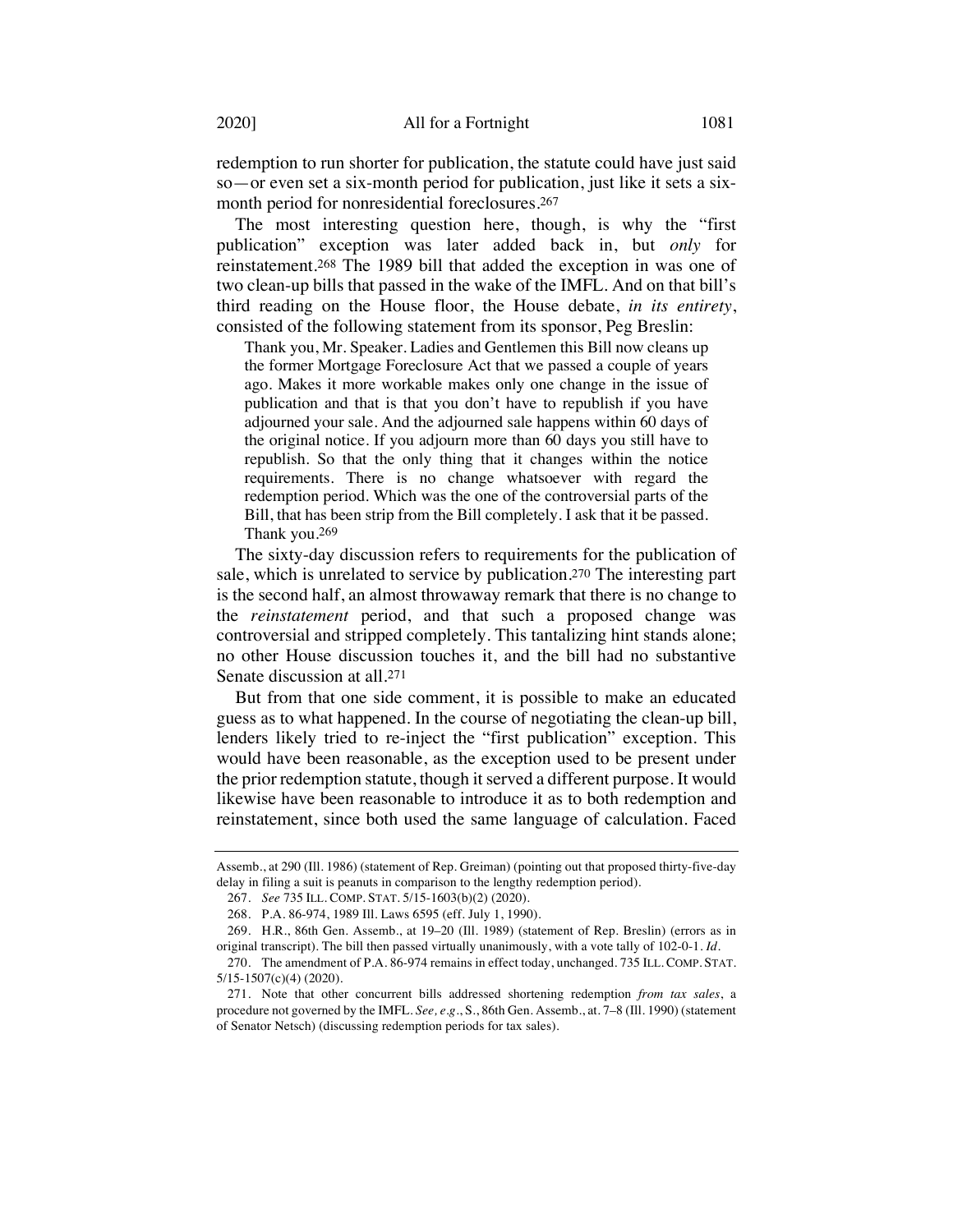with the prospect of almost immediately "losing" two weeks off the redemption period, homeowner interest groups would have objected to the change—hence Representative Breslin calling it "controversial." In the end, the lenders backed down: the objectionable portions were stripped, and the bill went on to become law.

Except, of course, that the exception remained as to reinstatement. There are two principal explanations for what actually happened.

First, it is possible that the language was deliberately retained. Reinstatement does not drive the foreclosure timeline, so losing two weeks of reinstatement would be less of a loss than redemption. Homeowner interest groups may have viewed the loss to reinstatement as an acceptable payment to receive other favorable amendments. If this were the case, and omission of the "first publication" language from redemption were intentional, reading it back in would be plainly inappropriate—but we may never know.

Second, it is possible that the reinstatement exception was an error. If the focus was on reverting changes to the redemption statute, the new language of the reinstatement statute may have slipped through the cracks.272

Though we may never know what actually happened at the drafting table, the second explanation—simple mistake—appears more likely. If the exception was indeed "controversial," why would the sponsor characterize it as being stripped entirely when that was not the case? And if retaining the exception for reinstatement was a horse trade, it was a poor one indeed, for the rest of the bill's changes to the IMFL are uniformly beneficial to lenders, not borrowers.273

Ultimately, the lack of a clear statutory history means that the "first publication" exception, and indeed the redemption statute itself, can only be evaluated in its statutory context. And that context makes clear that, because redemption lacks an exception, the redemption date must run from the third publication.

#### III. MOVING FORWARD

Miscalculated redemption is a relatively rare problem, but it is a persistent one. Foreclosure is a volume business, and institutional pressures that strongly favor standardized and procedural litigation may explain why this issue persists. Furthermore, because this issue only

<sup>272.</sup> Indeed, from a purely editorial point of view, section 1602 is presented as a large block of text, while section 1603 is neatly subdivided. It would be easier to overlook one sentence among dozens, particularly if one was not reading particularly closely, or late into the evening towards the end of a busy legislative term.

<sup>273.</sup> *See generally* P.A. 86-974, 1989 Ill. Laws 6595–98 (eff. July 1, 1990).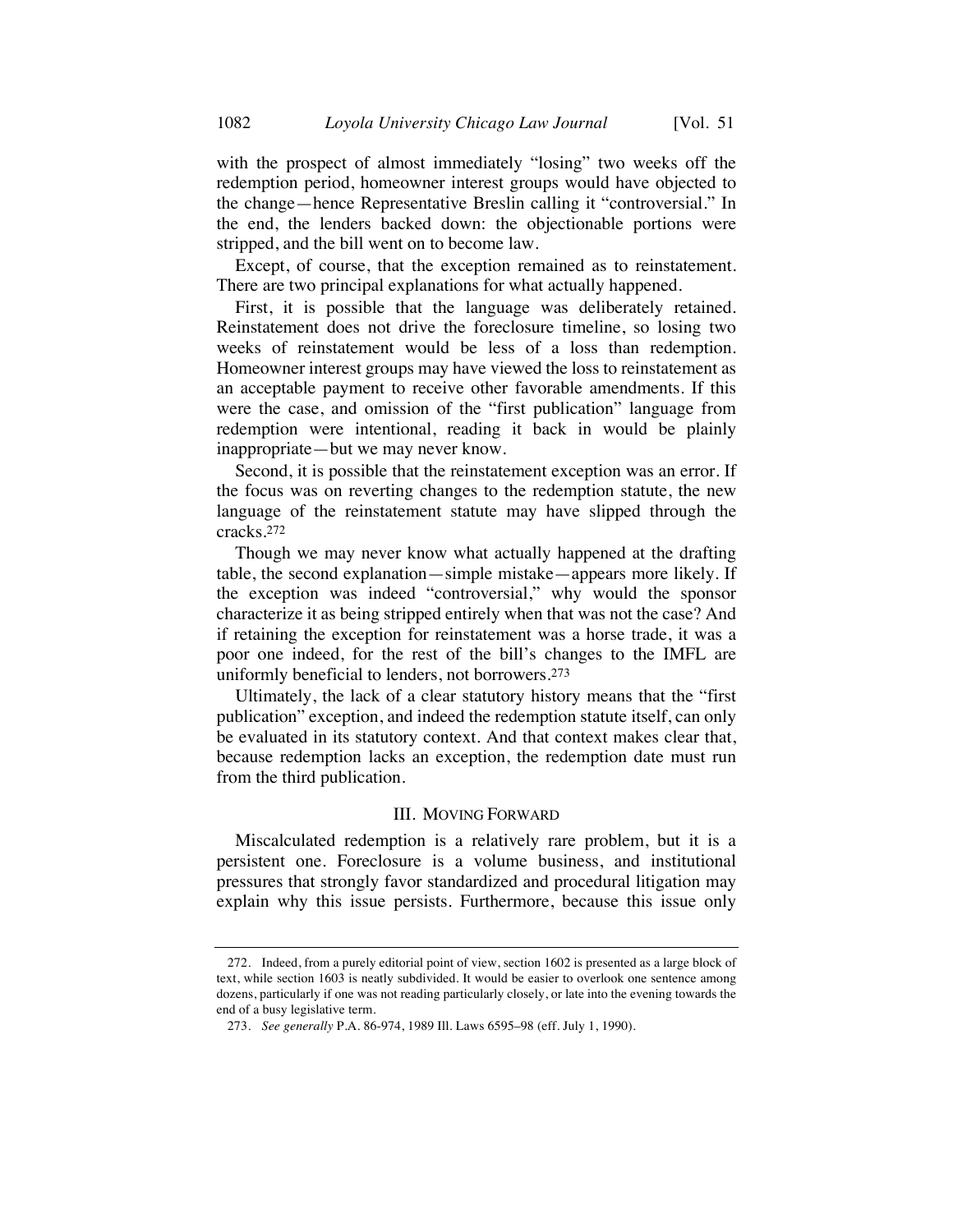arises in cases where borrowers do not participate in the judicial process, the issue fundamentally evades any judicial review.

Fortunately, the problem is primarily one of awareness. Once aware of the issue, plaintiff's firms can choose to voluntarily comply. Individual judges can address redemption on a case-by-case basis. Systemic judicial resolution by way of a general order may be a more effective solution. Ultimately, however, shortening redemption is fundamentally a policy decision, and should be done intentionally or not at all—and not by accident.

#### *A. Pervasiveness of Issue in Plaintiff's Bar*

Redemption is calculated by plaintiff's firms as part of their proposed judgment orders. To the extent any redemption period is miscalculated, it is because plaintiff's firms calculated it a certain way. This is not to say that plaintiffs do so maliciously. Rather, the history of the redemption statute suggests compelling reasons for why it was once done a certain way, and these processes have simply not been updated. Furthermore, the same institutional forces that cause plaintiff's firms to miscalculate redemption suggest that internal change is unlikely.

Setting aside for a moment the origin, history, and nature of the problem with the redemption calculation, it bears asking the simple question of why it persists. Reading through the redemption statute as it currently stands, without reference to the reinstatement calculation and its "first publication" exception, there is no reason to calculate redemption from the first publication. Indeed, if the plain language is unambiguous as this Article suggests it to be, one might rightly wonder why it was ever misinterpreted to start with.

The reason is simple: institutional inertia. The plaintiff's side of the foreclosure bar is dominated by a relatively small number of extremely high-volume firms.274 Many of these firms have existed, in one form or another, for decades. And they have extensive internal procedures for managing foreclosure cases, from projected case timetables to robust forms for nearly any filing that might be necessary. These are all perfectly reasonable, particularly in such a technically complex area of law; a firm that juggles thousands of foreclosure filings per year could hardly survive without extensive and comprehensive procedures. But the end result is a system where, once codified, any given procedure becomes ossified, persisting for years—even decades.

<sup>274.</sup> In Cook County, three firms are responsible for more than half (circa 53 percent) of all residential foreclosure filings. *See supra* note 4 (statistical analysis). Just ten firms are responsible for well over ninety percent of all filings. *Id.*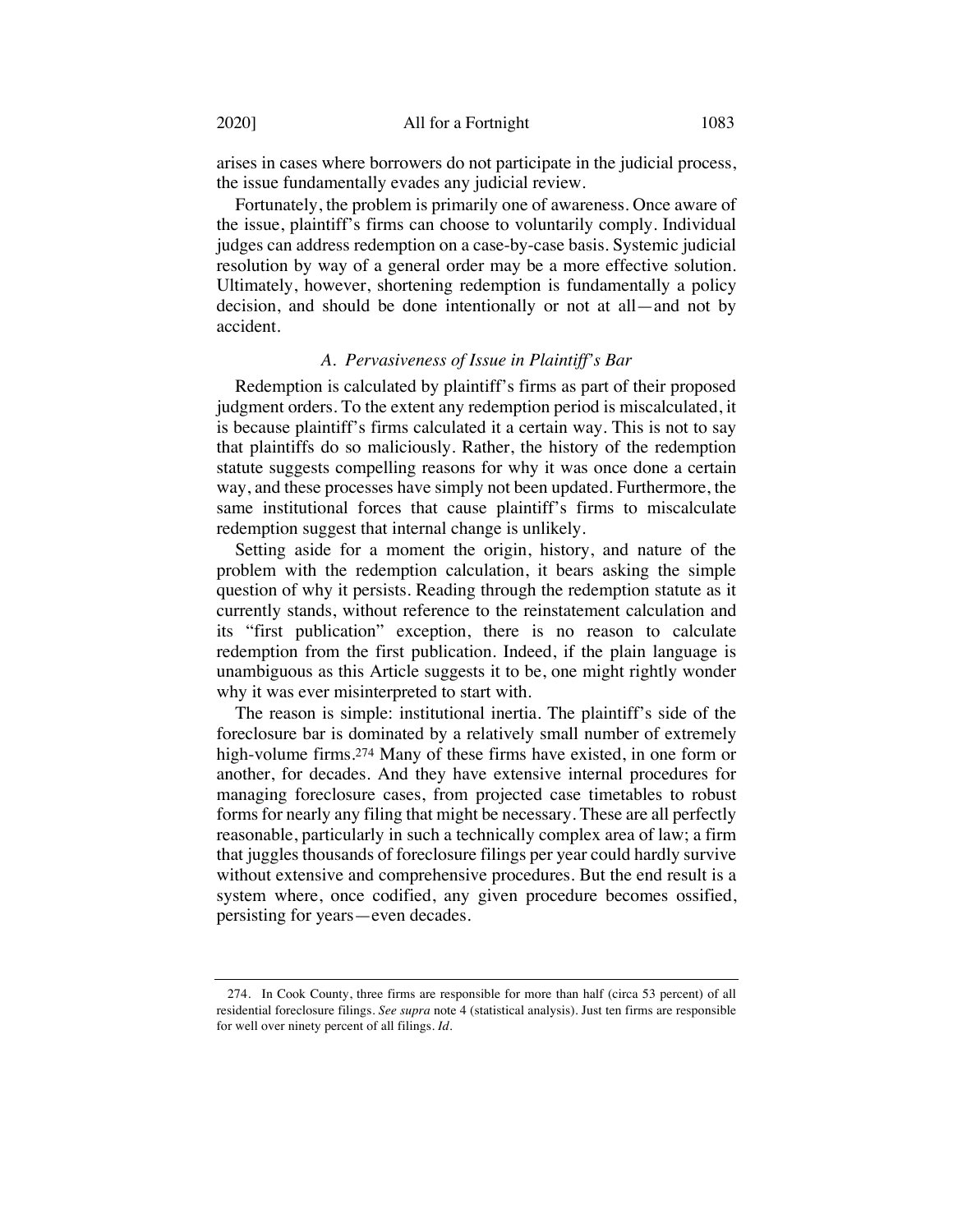Prior to the IMFL, the redemption date was calculated on a "first publication" basis.275 It is likely that, when the IMFL went into effect, firms simply retained as many of their prior procedures as possible, changing only what was necessary. The new statute provided for seven months instead of six, but aside from that, the redemption calculation in almost every *other* case—i.e. aside from publication—would remain the same. "Almost every" might have elided to "every," and firms simply calculated redemption the same way as before—even though the statute had changed. Indeed, this may have been the basis for the debate that led to the 1990 amendment and cryptic floor comments.276

Whatever the origin, it is highly likely that, at some point in the years following the IMFL, at least one plaintiff's firm started (or perhaps continued) calculating redemption from the first publication. Such a procedure would remain unchanged today—for without anyone to push back on it, why would change be necessary?277

Finally, other practitioners have surely noticed this error; a first-year law student tasked with calculating redemption could read the statute and identify what it does not contain.278 But plaintiff's attorneys have a simple and powerful incentive to adhere to existing methods of calculation: the resulting sale comes two weeks earlier.279 Because lenders benefit from a faster sale, zealous advocacy would support the client's interest, and thus a "first publication" calculation. This advocacy has likely been helped in no small part by the fact that this issue is utterly unaddressed, either through caselaw or otherwise. It is the author's hope that this Article sheds light on the issue, and is cause for correction of the 430 cases per year that exhibit this problem.

<sup>275.</sup> ILL. REV. STAT. ch. 77, § 18e (1961). This version was the basis for all subsequent redemption statutes until the IMFL in 1987. The "first publication" language was stripped a few years before that, in 1983, with the creation of the Code of Civil Procedure. *See* P.A. 82-937, 1982 Ill. Laws 3249 (eff. Aug. 18, 1982).

<sup>276.</sup> *See supra* Section II.D (featuring comments by Representative Breslin that suggest there was some debate over amending the redemption calculation).

<sup>277.</sup> *See infra* Section III.B (noting how the redemption calculation evades judicial review). This conclusion is buttressed by the author's examination of foreclosure cases; miscalculated redemption periods appear to be evenly distributed among foreclosure firms. *See supra* note 4 (statistical analysis). This is consistent with the theory that plaintiff's firms largely duplicate each other's procedures, either intentionally or through parallel evolution, thus permitting this issue to persist.

<sup>278.</sup> Indeed, a first-year law student serving as a judicial extern under the author's supervision *did* spot this discrepancy. The productive conversation about statutory interpretation that followed is responsible in part for this Article.

<sup>279.</sup> When the author asked point-blank why their firm calculated redemption from the first publication, one attorney responded, only half in jest, with a blunt "[because] it's shorter."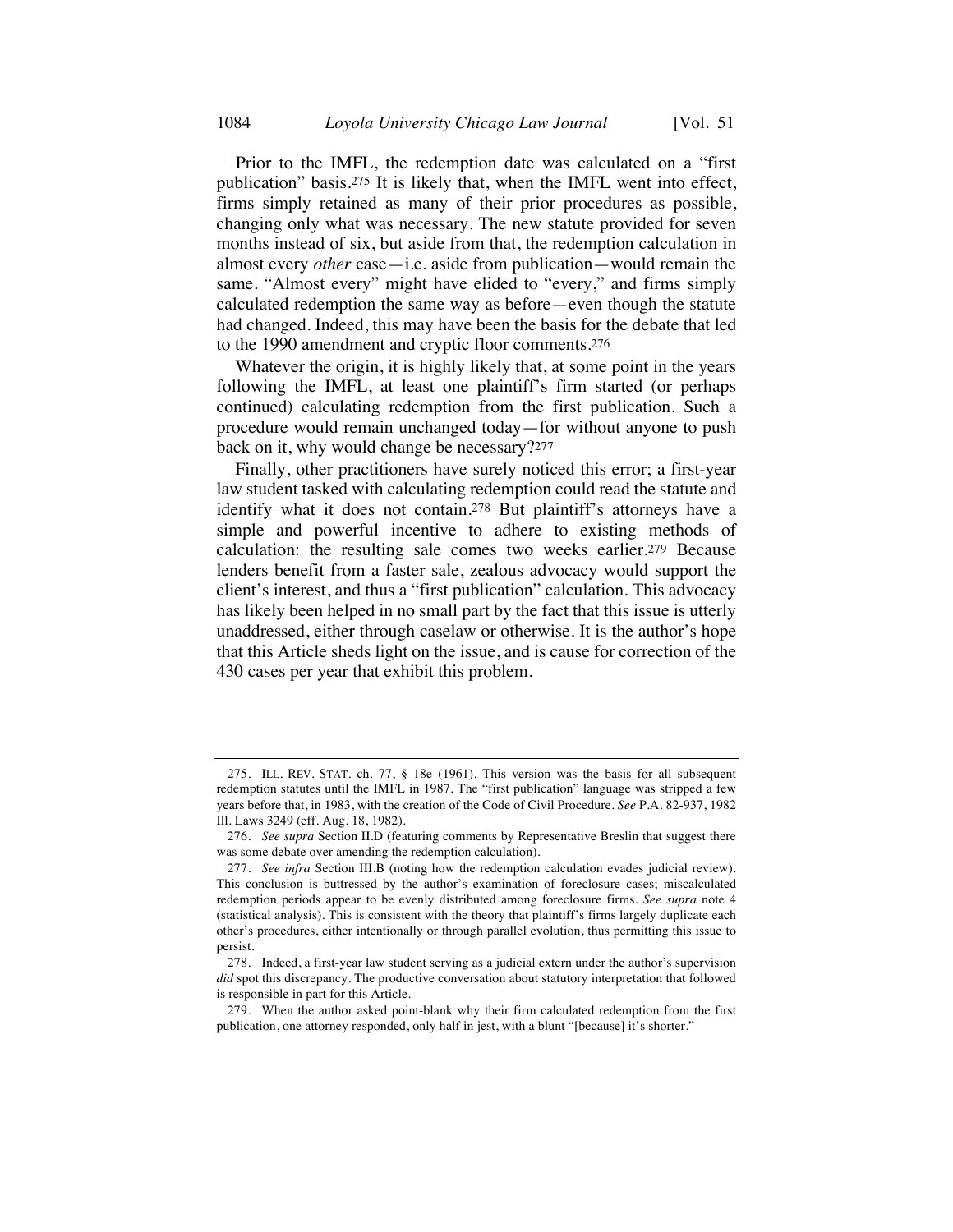#### 2020] All for a Fortnight 1085

#### *B. Redemption Evades Judicial Review*

Almost as problematic as its prevalence is the fact that any issue concerning the proper calculation of redemption is largely beyond the scope of judicial review. The issue here is twofold. First, as a practical matter, in the time it would take to challenge redemption, the period would expire, and any challenge would be moot. Second, and structurally, even if the issue were somehow addressed, the IMFL itself largely bars courts from granting effectual relief.

#### 1. Raising a Challenge Delays Redemption

The basis of the mootness issue is simple: redemption is calculated as the *longer* of seven months from service, however calculated, or three months from judgment.280 Usually, those timelines will be fairly similar, diverging only by a month or two. While the seven-month period starts running at the time of service, the three-month period can only run once a judgment is entered, which in turn requires waiting out the thirty (or sixty) day default period, filing judgment motions, and getting a judgment entered. On top of this, because foreclosure dockets tend to be congested, even routine continuances tend to run long, in the sixty- to ninety-day range. Thus, even a simple delay—failure to timely tender courtesy copies, for instance281—can add months before a judgment is entered. If entry of the judgment is delayed, even a bit, redemption will likely be calculated based on the judgment, and *not* the date of service.

On top of this there is the simple fact that, in order to challenge anything, there must be a challenger. As soon as a borrower wishes to challenge the redemption calculation, they will be granted additional time—either to file a responsive pleading, to participate in a court-

<sup>280.</sup> 735 ILL. COMP. STAT. 5/15-1603(b)(1) (2020).

<sup>281.</sup> The importance of tendering courtesy copies in a timely fashion cannot be understated, and in the author's experience, is not fully appreciated by many practitioners. Unless a party tenders copies of its motions in advance, the judge generally does not know about it, and certainly has not reviewed it. It is irrational to expect a judge to review motions on the bench, particularly when judgment motions can run to hundreds of pages of exhibits each. It is, however, a great way to lose judicial favor and irritate chambers staff.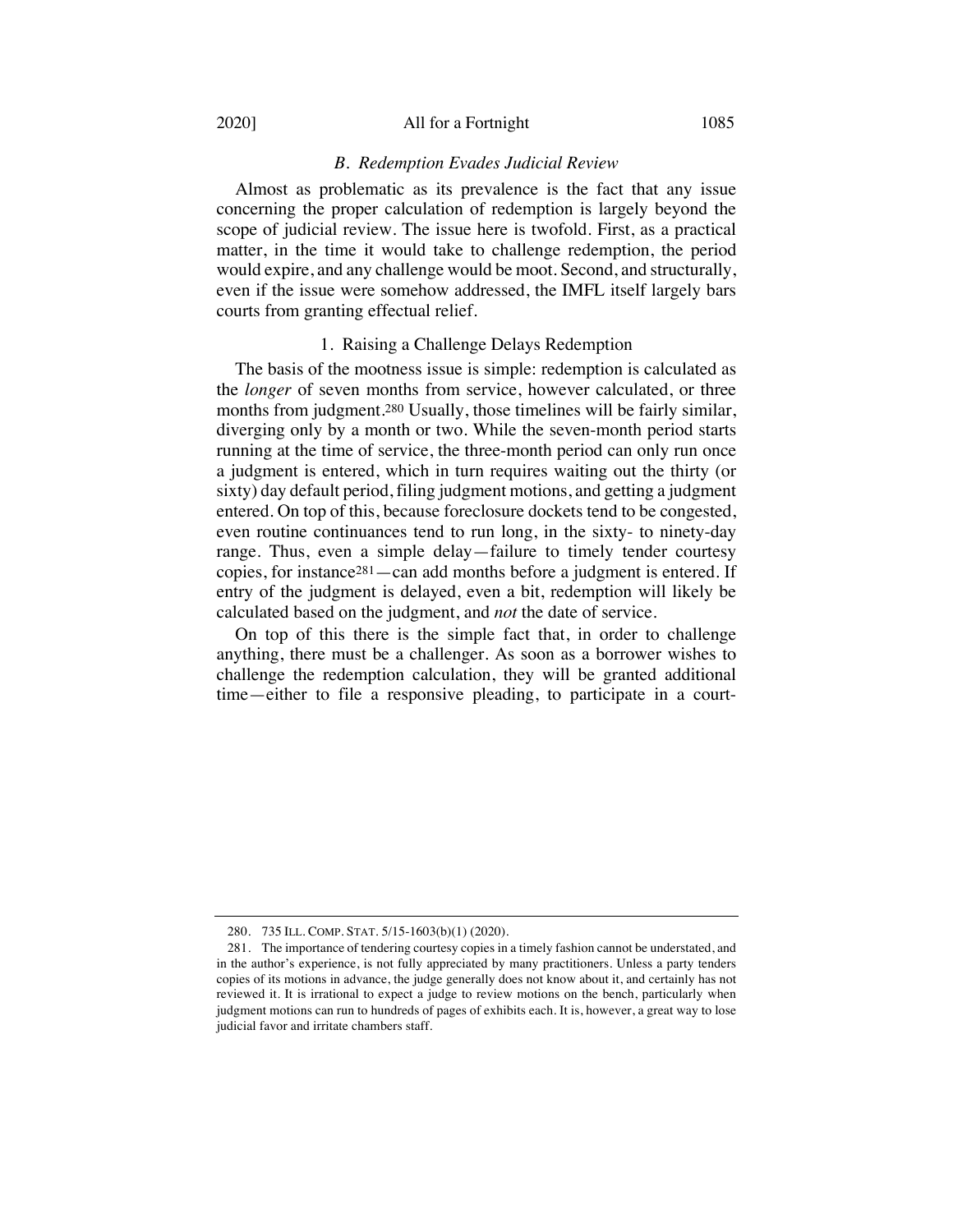sponsored mediation program,282 or simply because they asked for it.283 Indeed, even if a default judgment had been entered, such judgments are routinely vacated upon a party's appearance.284

The effect of this additional time is simple: as a practical matter, the very fact of a borrower's appearance will cause the case to be continued such that the redemption period will be calculated from the date of judgment, rather than service. Any challenge to the calculation of redemption from publication will therefore be moot, simply by the fact that the challenge itself was raised.285

#### 2. The IMFL Offers Alternate Relief

It is exceedingly difficult to construct a situation where a "first publication" calculation affects the borrower in a way other than simply shortening the case, but it can be done.286 Consider: if a judgment is entered, and redemption is calculated based on publication, there is a twoweek period between the ends of redemption, based on whether it is calculated from the first or third publication. If the borrower attempts to redeem during that period, the lender might reject it on the basis that the redemption period, that it had calculated based on the first publication, expired.287

<sup>282.</sup> The commentary to Supreme Court Rule 114 recognizes the value of mediation and strongly encourages circuit courts to adopt such programs. *See* ILL. SUP. CT. R. 114. Unfortunately, the biggest of these, the Cook County mortgage foreclosure mediation program, was terminated at the end of 2017 due to budget cuts, a victim of the infamous Cook County sweetened beverage tax debacle. *See* General Administrative Order 2018-01 (Cir. Ct. Cook Co. Jan. 16, 2018) (effectuating shutdown); Hal Dardick & Steve Schmaedeke, *Preckwinkle Agrees to Fewer Cook County Job Cuts; Hundreds of Layoffs Still in Works*, CHI. TRIB. (Nov. 21, 2017), https://www.chicagotribune.com/politics/ct-met-cook-county-budget-changes-20171120 story.html [https://perma.cc/ABJ2-5UWJ] (detailing the aftereffects of budget showdown). The

mediation program's loss was keenly felt, and borrowers and lenders both have suffered for it. 283. In its most extreme form, if a borrower simply shows up to court and has *no idea* what's

going on, the most probable judicial reaction would be to *sua sponte* continue the matter to allow them to seek legal counsel.

<sup>284.</sup> *See* 735 ILL. COMP. STAT. 5/2-1301(e) (2020) (vacation of default judgments); *see also supra* note 217 (detailing the low threshold for vacation). For more on the procedures surrounding vacation, see Horan, *supra* note 142 (engaging in a comprehensive discussion of vacation provisions available in foreclosure cases).

<sup>285.</sup> This entails a paradox by analogy to Heisenberg's uncertainty principle: a borrower can *either* preserve the challenge to the publication calculation, *or* participate in the case, but not both. Foreclosure is complicated, but it's not quantum physics, and borrowers can have their cake and eat it too. By participating in the case, the challenge is irrelevant. The borrower has gained additional time—which is far more important than preserving a deeply weird procedural argument.

<sup>286.</sup> It goes without saying that this fact pattern, or anything even remotely resembling it, is unknown in the appellate reporting, and unknown to the author (or anyone else with whom he has consulted) at the trial level.

<sup>287.</sup> Why a lender would choose to reject a full payoff is both beyond the scope of this hypothetical and a good indication of just how improbable this whole situation is. *See supra* Section I.B.2 (noting that lenders tend to accept settlements, even if outside of IMFL's strict requirements).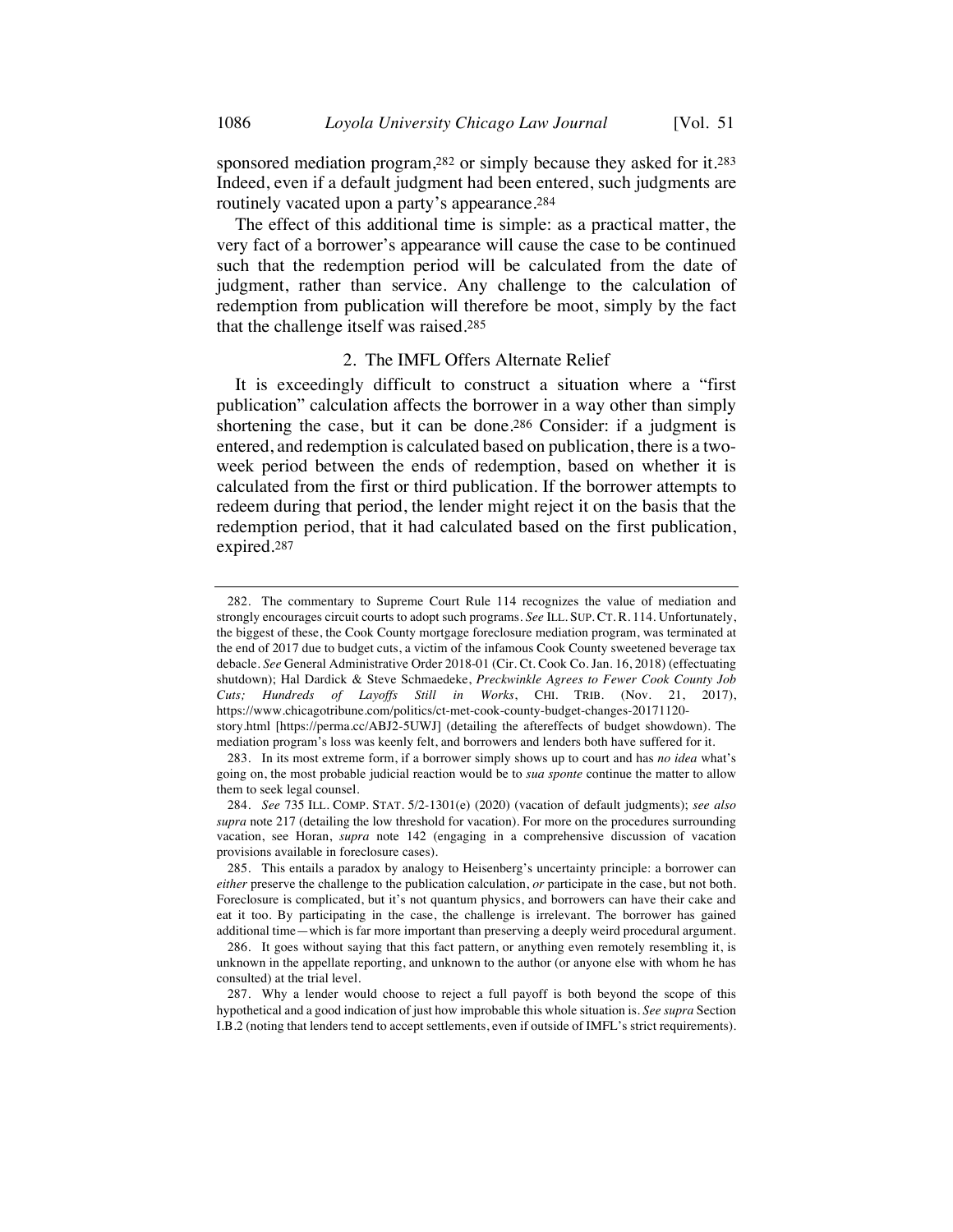#### 2020] **All for a Fortnight** 1087

In such a situation, the borrower might argue the lender should be forced to accept reinstatement. But, even if redemption had been improperly calculated based on the first, rather than third, publication, the court would be powerless to revive or extend the redemption period. This is because the IMFL's language is clear: once expired, redemption "shall not be revived."288 Trial courts cannot extend it, and not even appellate courts can restore it on remand.289

What a court could do, however, is sidestep the redemption issue entirely, and order the lender to accept the money as an *equitable*  redemption instead.290 This might involve additional steps—vacating a sale under the justice provision, for instance—but at its core, the remedy to an improperly calculated statutory redemption period is not through statutory redemption at all, but equitable redemption.291

Crucially, in such a situation, it would be unnecessary to address whether the redemption calculation was correct or not. Because redemption cannot be revived, the question of whether it was wrongly terminated is irrelevant—and because the remedy comes through equitable redemption, an examination of the mechanics of statutory redemption is simply not necessary.292

The issue of whether redemption is to be calculated from the first or third publication is one that will likely never see judicial review. By raising the issue, borrowers moot it; even if it somehow survived, the remedy necessarily comes elsewhere. A solution to this lingering issue cannot come through the normal litigation process.

### *C. Potential Legislative Action*

The core problem identified in this Article—that redemption is being improperly calculated from the first, rather than third, date of publication—is not a legislative problem. As argued in Part II above, the statute is unambiguous; as demonstrated in Section III.A above, it is not being followed. A legislative amendment to the redemption statute, making explicit what is currently implicit, would certainly accomplish

<sup>288.</sup> 735 ILL. COMP. STAT. 5/15-1603(c)(1) (2020).

<sup>289.</sup> *See supra* note 122 (collecting cases for, and discussing, both propositions). The only way to revive reinstatement is to vacate the judgment itself—at which point the redemption period would run from any renewed judgment, rather than service, making any challenge to calculation from the first publication moot.

<sup>290.</sup> *See* 735 ILL. COMP. STAT. 5/15-1604 (2020) (discussing equitable redemption).

<sup>291.</sup> *See generally supra* Section I.C.4 (discussing uses of equitable redemption).

<sup>292.</sup> A court could certainly opine as to whether the "first publication" calculation was correct or not, but it would not be necessary to do so to address and resolve the issue.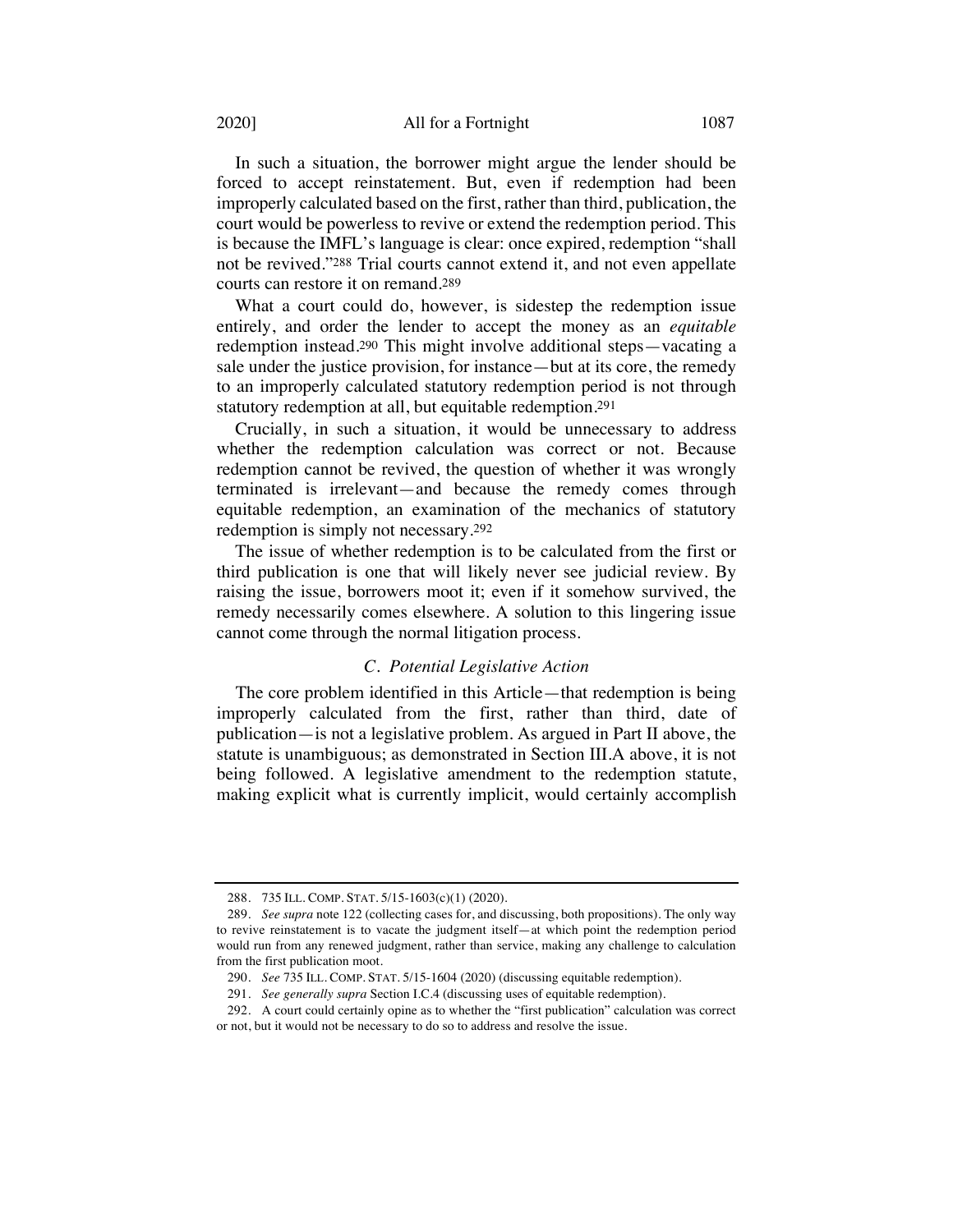the task.293 But it is not necessary, and other solutions, such as judicial action, would be far more efficient.

Dissecting the nature of the redemption calculation has, however, shed light on a related and genuinely legislative problem. It appears that the "first publication" language of the *reinstatement* statute, introduced as part of a clean-up bill that addressed fifteen different code sections,294 was included in error.<sup>295</sup> The statutory structure of the IMFL suggests that reinstatement and redemption were always meant to operate on the same timetable. The arguably inadvertent "first publication" language in reinstatement splits the two provisions, running counter to the original design of the statute, introducing an unnecessary layer of complexity, and operating to homeowners' detriment to boot. It would be appropriate for the General Assembly to correct this longstanding error and strike "first publication" language from the reinstatement statute, thereby bringing both reinstatement and redemption into their intended lockstep.296

Though fixing the reinstatement statute would be preferable in theory, the fact of the matter is that the error is thirty years old. Whatever the original reason for including "first publication" in reinstatement, it is by now a *fait accompli*. The legislative record is unclear on many things, but the one point on which there is no doubt is that amending the reinstatement or redemption timetables has historically been a contested matter.297 The statutory scheme of the IMFL would benefit from such a fix, becoming simpler, consistent, and true to the original intent. But though such an amendment would originate as a simple legislative fix, it would surely be taken—and evaluated—as an attempt to lengthen the reinstatement period. This thrusts the merits of such an amendment to reinstatement firmly into the realm of public policy, as discussed further in Section III.E below, and beyond the scope of this Article.

<sup>293.</sup> Borrowing from the language of the reinstatement statute, such an amendment could be as simple as adding "When service is made by publication, the *last* date of publication shall be used for the calculation" to section 1603(b)(1). 735 ILL. COMP. STAT 5/15-1603(b)(1) (2020). Legislative amendments that are declarative of existing law are rare, but not unknown; of late, the foreclosure caselaw has seen turmoil concerning the Residential Mortgage Licensing Act. *See* First Mortg. Co. v. Dina, 2017 IL App (2d) 170043, ¶ 2 (featuring *Dina II*'s discussion of the original *Dina I* decision and the General Assembly's statutory rejection).

<sup>294.</sup> P.A. 86-974, 1989 Ill. Laws 6578 (eff. July 1, 1990).

<sup>295.</sup> *See supra* Section II.D.

<sup>296.</sup> Such an amendment would be straightforward indeed, and could be accomplished by removing the "[w]hen service is made by publication, the first date of publication shall be used for the calculation" sentence from section 1602. *See* 735 ILL. COMP. STAT 5/15-1602 (2020). Though a few well-placed comments on the House floor couldn't hurt, either.

<sup>297.</sup> *See* H.R., 86th Gen. Assemb., at 19–20 (Ill. 1989) (statement of Rep. Breslin) (discussing the controversy in changes to timelines); Blanco & Crumbaugh, *supra* note 57, at 381 n.324 (noting, in 1975, foreclosure experts recognized that legislators are reluctant to change redemption laws, "because such action appears to disfavor mortgagors").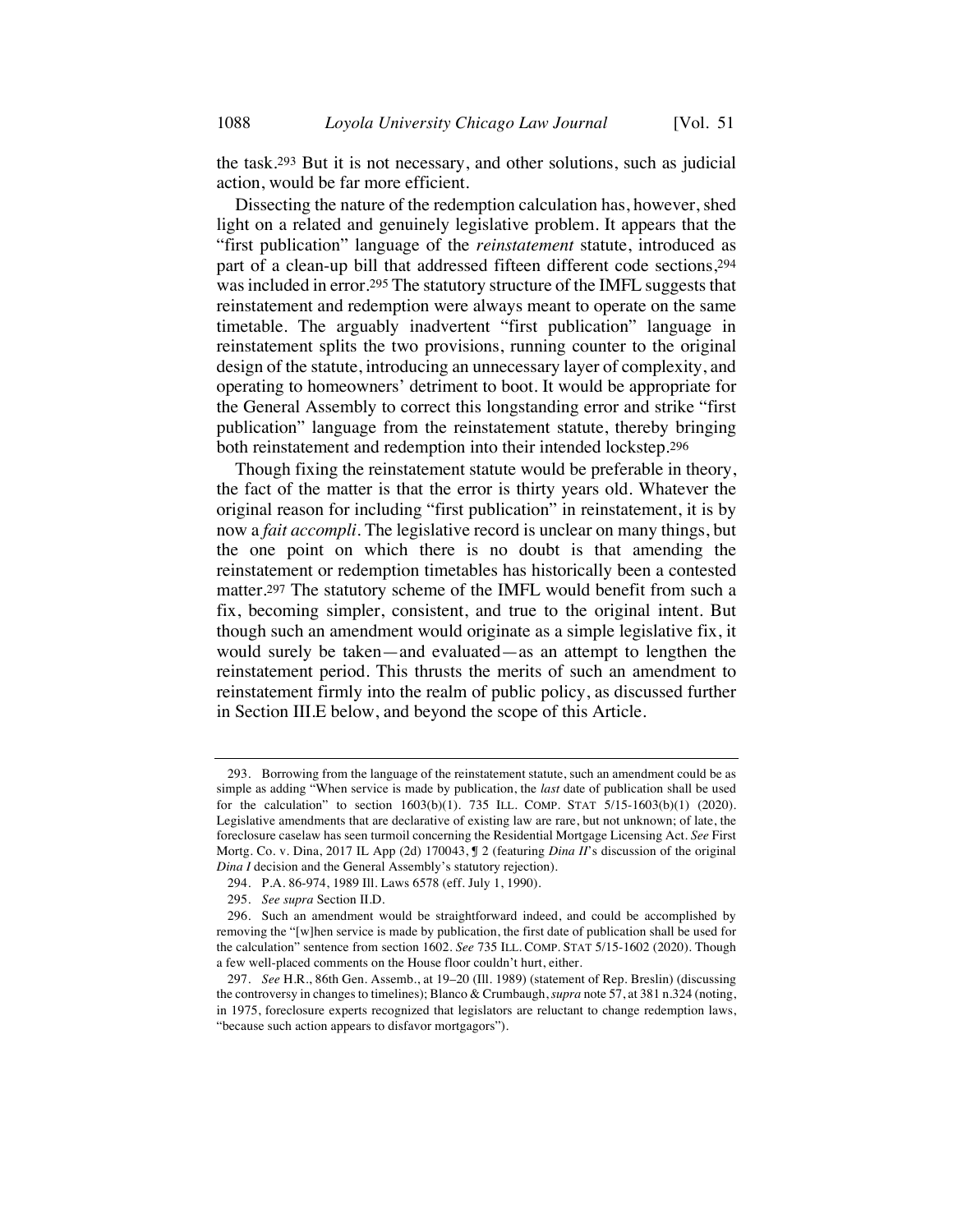To address the issue concerning redemption, however, non-legislative solutions are both simpler and more effective.

#### *D. Judicial Action*

Because the calculation of redemption from dates of publication always occurs when no defendants have appeared to contest the calculation, the best way of ensuring that it is calculated correctly is for the judges who review and enter judgment orders to make it so.298 Judges can and do review each case individually, and can correct errors on a case-by-case basis. But on a broader level, this issue lends itself to the issuance of a general order.

#### 1. Case-by-Case Correction is Possible

If a judge were to agree with the above discussion regarding the proper calculation of redemption, it would be within their discretion to direct the redemption date in the judgment of foreclosure be amended to reflect the proper calculation. Such a change could be done at the time of the judgment's entry by correcting the date on the proposed order; it would take but a moment. And incorporating the redemption calculation in the pre-hearing review of the file would ensure that the judge was aware of the issue where and when it arose.299

Judgment orders are required to contain the last date of redemption.300 They also contain a great many other things, including technical language such as full legal descriptions of the subject property, and end up running in the five- to ten-page range.301 Due to their length and complexity, judgment orders are usually drafted by plaintiff's counsel and tendered as proposed orders in the courtesy copy package.

Generally, the judge or chambers staff will review judgment motions and proposed orders before their entry. Because the borrower has not appeared to contest the case, this chambers review is often the only time

<sup>298.</sup> This is not necessarily so, but as a practical matter, it might as well be. *See supra* Section III.B.1 (explaining if a borrower appears, the delay caused will inevitably push redemption beyond any publication calculation).

<sup>299.</sup> The additional burden imposed by checking the redemption date against the publications would be proportionate to the degree of review normally undertaken by chambers staff. *See infra* note 303 (differing judicial philosophies).

<sup>300.</sup> 735 ILL. COMP. STAT. 5/15-1506(e) (2020). This date is descriptive, rather than proscriptive. Because redemption is calculated as a matter of law, the judgment order does not "adjudicate" redemption in any sense; it simply identifies what that date is. *See id.* § 15-1603(b)(1) (redemption calculation leaves no room for discretion).

<sup>301.</sup> A quick search on your legal database of choice will reveal hundreds. *See, e.g.*, Bank of N.Y. Mellon v. Shirley, 2019 Ill. Cir. LEXIS 1643 (Ill. Cir. Ct. Sept. 6, 2019) (containing a representative set of judgment orders). *See supra* note 82 (addressing the unsolved mystery of why such orders are picked up for publication).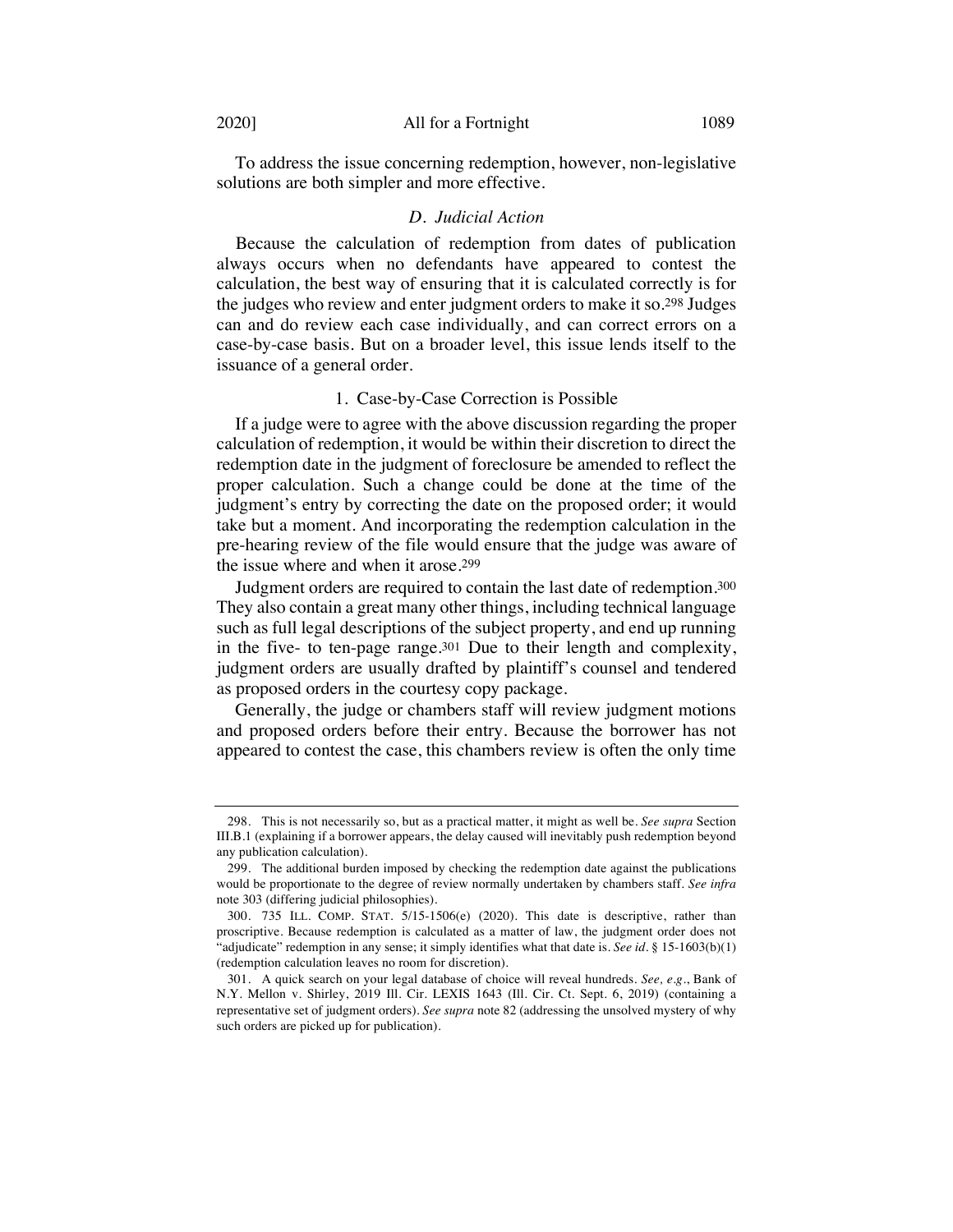the case is reviewed by a third-party neutral.302 Different judges will review for different things, depending on the judge's preferences, their judicial philosophy, and—bluntly—chambers workload.303 Reviewing for redemption in this situation would require implementing a workflow change, but it would not be a substantial one.304

The underlying question here is one of awareness. If judges are aware of the potential for miscalculated redemption under these circumstances, they check for it, and they change it where appropriate, the issue is resolved.305 But while resolving the issue on a case-by-case basis is good, an institutional resolution is better.

### 2. A General Order Is Warranted

Ultimately, redemption is calculated the way it is because plaintiff's firms choose to do so a certain way. If they chose to do so another way in accordance with what this Article proposes the law requires—the redemption issue resolves. The purpose of this Article is to identify and discuss the issue; ideally, once the concern became known, plaintiff's firms would voluntarily change practices to comply with what is proposed to be the correct interpretation of the law.306 Absent such a change, however, there is one judicial tool that could be used to compel compliance: a general order.

<sup>302.</sup> Plaintiff's counsel will of course review the file, often many times. In the author's experience, on those occasions where a chambers review finds a problem, it is almost inevitably a simple scrivener's error or other inadvertent mistake of the sort to be expected in a volume business.

<sup>303.</sup> These first two are perhaps best described by example. One judge might believe that their obligation is to ensure that the law is strictly complied with, and might review the file in depth checking to see that the required notices are in the record, reviewing the signature pages on the mortgage documents, running the numbers on the plaintiff's affidavit of amounts due and owing, and so forth. Another judge might observe that such detailed review is akin to advocacy, and review only for proof of service and proper notice, reasoning that the burden to ensure strict compliance in all other respects should remain on the defendant. As the tone of this Article suggests, the author tends towards the first of these two camps. This is not a question of right or wrong; it is simply of differing judicial philosophies, and both are equally valid.

<sup>304.</sup> The author has reviewed many thousands of files for a number of judges under a number of standards. Many of those judges already checked service affidavits and publications, where present in a case. For those who did not, doing so would require only a few seconds more.

<sup>305.</sup> The author does *not* mean to suggest that judges who have reviewed and entered judgments with miscalculated redemption dates have knowingly erred in any way. Judicial training materials, like those at plaintiff's firms, have a long and plodding pedigree, and simply don't address the issue. *See supra* Section III.A (discussing plaintiff's-side institutional inertia). And under some views of the issue, such review is simply not the judge's job. *See infra* note 303 (discussing differing judicial philosophies).

<sup>306.</sup> Or, if someone believes that calculating redemption from the first publication is in fact correct, they naturally would be welcome to present a well-reasoned argument to keep doing so. IMFL scholarship is a tiny field, and the author would welcome spirited debate on the issue!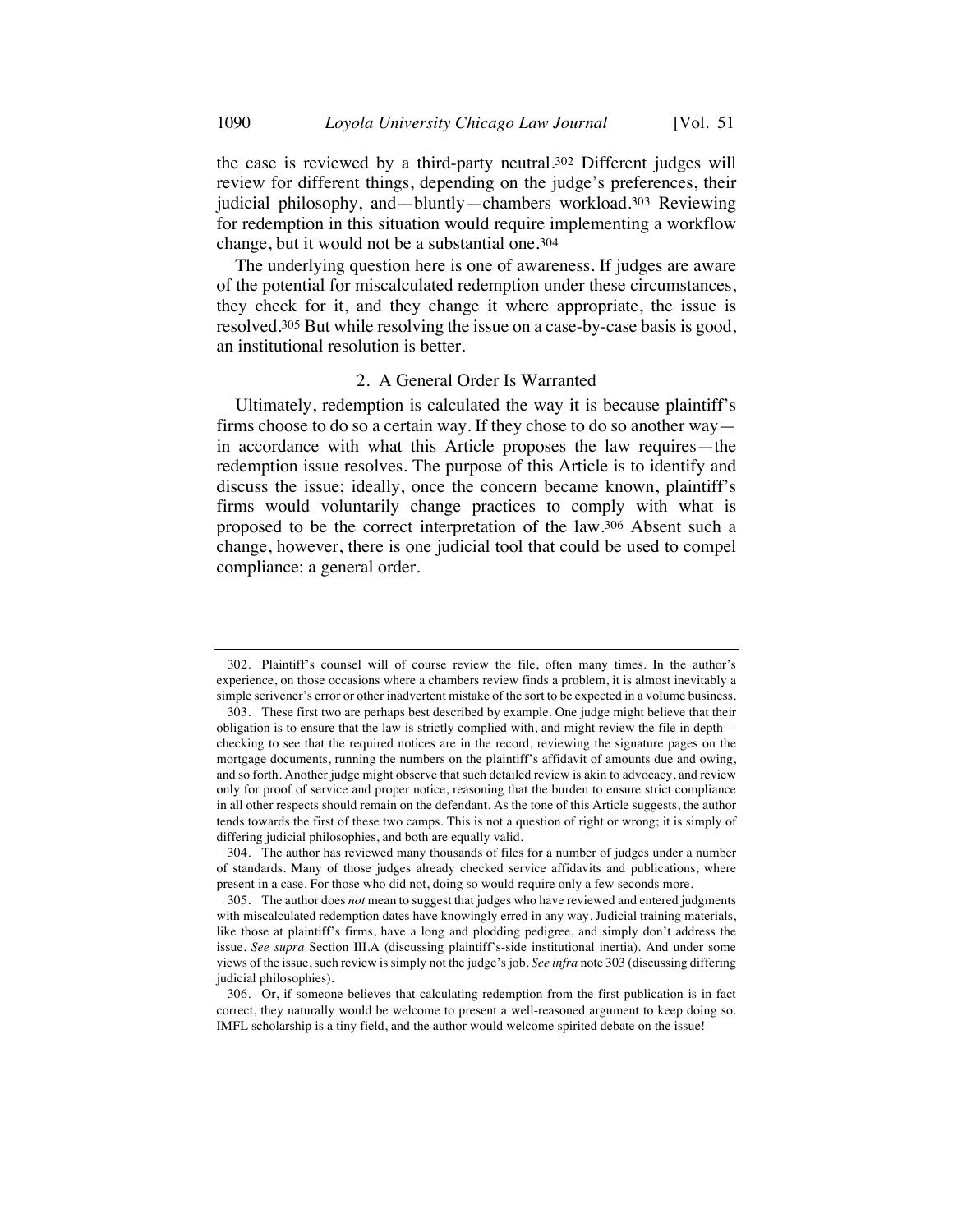The chief judge of each circuit court has the authority to enter general orders affecting all cases of a certain character in that circuit.307 In Cook County,308 general orders affecting foreclosure cases are relatively common, and have affected various procedures,309 set forth form language for use in certain orders, 310 and otherwise resolved statutory ambiguity.311 Entry of a general order addressing the proper calculation of redemption from service by publication would be consistent with other types of matters addressed in prior general orders. And because this issue only arises in uncontested cases, and voluntary compliance by the plaintiff's bar is institutionally unlikely, systemic judicial action provides the simplest and most effective resolution.312

#### *E. A Measured Policy Decision*

This Article characterizes the proposed miscalculation of redemption as an error, and one prevalent in contemporary foreclosure practice. But

308. Cook is not the only county to issue general orders addressing foreclosures. *See, e.g.*, General Order No. 13-23 (Cir. Ct. Kane Co. May 6, 2013) (supplementing Rule 113 with mandatory language in notice of default). But because Cook is by far the most populous county, with the most foreclosures, it is unsurprising that its general order regime governing such cases is the most comprehensive. The frequency of general orders is a function of how sprawling a given jurisdiction is. Smaller counties simply would not need as many general orders, because it is more efficient for judges to simply address the cases before them, without need of general pronouncements.

309. *See, e.g.*, General Administrative Order 2016-03 (Cir. Ct. Cook Co. April 7, 2016) (setting forth legal standard for reformation of mortgage); General Administrative Order 2012-10 (Cir. Ct. Cook Co. Nov. 27, 2012) (formalizing sixty-day rule).

310. *See, e.g.*, General Administrative Order 2018-03 (Cir. Ct. Cook Co. Aug. 8, 2018) (judgment language for third-party marketing platforms); General Administrative Order 2018-02 (Cir. Ct. Cook Co. April 9, 2018) (real estate transfer tax language in orders approving sale).

311. *See, e.g.*, General Administrative Order 2017-02 (Cir. Ct. Cook Co. Mar. 16, 2017) (bonding requirements for selling officers); General Administrative Order 2012-06 (Cir. Ct. Cook Co. April 26, 2012) (form language in judgments of foreclosure to comply with publication of sale requirements).

<sup>307.</sup> ILL. SUP. CT. R. 21(c). In Cook County, this authority is devolved from the chief judge to presiding judges of the various divisions. For a good overview of this authority, *see* U.S. Bank v. Dzis, 2011 IL App (1st) 102812,  $\sqrt{ }$  20. Because foreclosures are classified as chancery cases, general orders affecting foreclosures are entered in the Chancery Division. Note that, in Cook, orders entered by presiding judges, such as these, are known as General *Administrative* Orders (GAO), to distinguish from General Orders entered by the chief judge on a countywide basis. Nomenclature aside, the effect is the same, and this Article uniformly adopts the language of general orders, on the understanding that, in Cook, it would be a GAO instead.

<sup>312.</sup> Entry of a general order in one county would only affect cases in that county. The author's experience is in Cook, which necessarily injects some bias to this discussion. That having been said: because Cook is home to 40 percent of the state's population, it is also home to the plurality of foreclosure cases. If Cook imposes a requirement, and plaintiff's firms change their procedures to account for it, such change is usually found in other counties, because it is easier to maintain one system than two. It can be reasonably speculated that, if systemic change in Cook affected the calculation of redemption for Cook County foreclosures, the solution would propagate itself to the rest of the state. And, at the very least, a change in Cook alone would resolve hundreds of potentially improperly calculated foreclosures per year, an action with intrinsic value.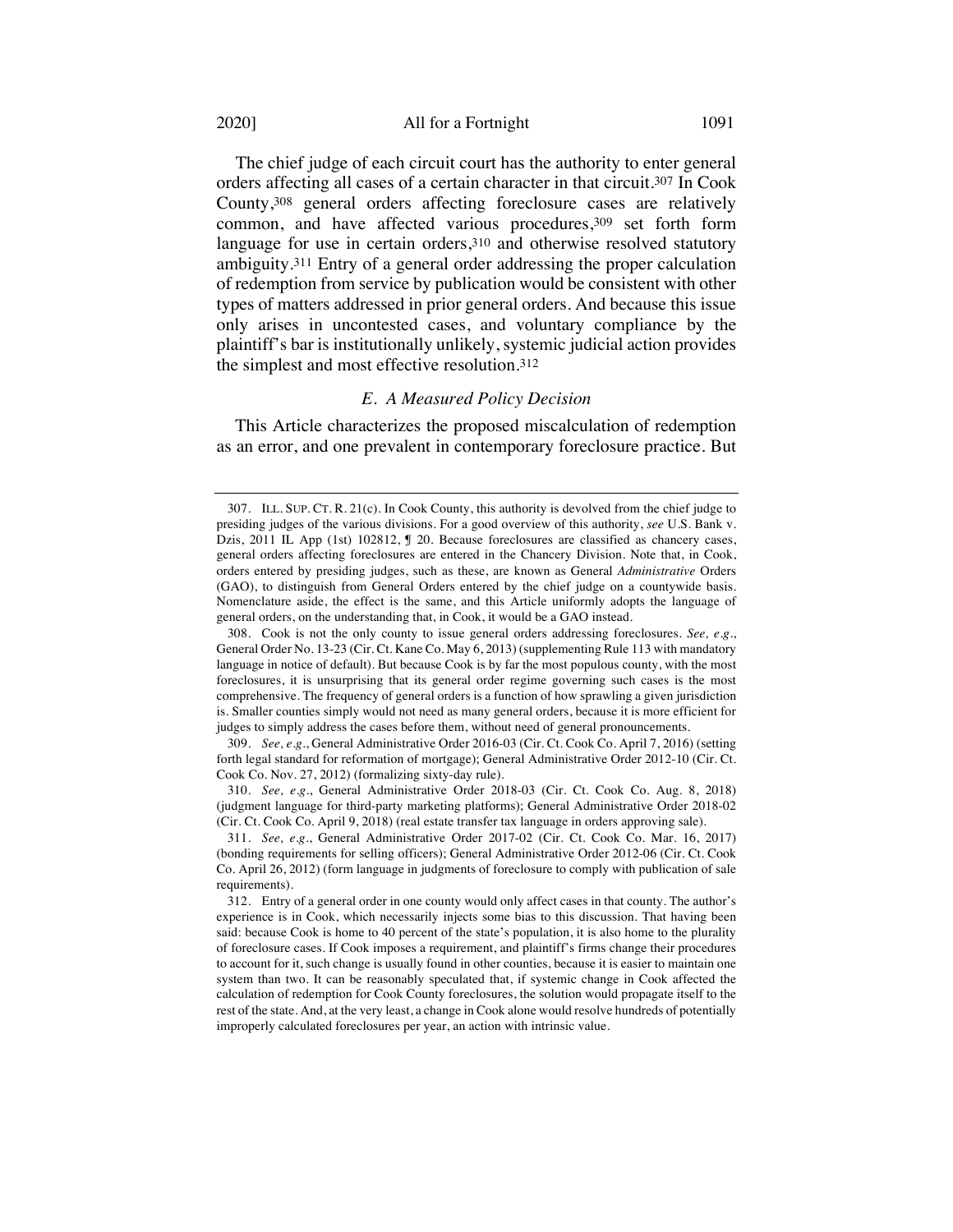it is possible to treat the "first publication" calculation not as an error, but as a natural consequence of failing to participate in court proceedings. Failure to participate leads to other penalties—default judgment, for instance—so why should a fringe reduction in redemption be treated differently?

There are numerous potential arguments in favor of such a position, but perhaps the most compelling is that, in order for miscalculated redemption to affect them, the borrower must not have participated in any meaningful way. As noted in Section III.B above, if the borrower interacts with the case before entry of judgment, virtually any amount of activity in a case would moot the issue. If they participated after entry of judgment, because judgments are easily vacated, prejudice is easily cured.313

And there are plenty of other procedural mechanisms that offer some degree of protection against this situation arising in the first place. Chief among them is the fact that service by publication can only occur after a lender undertakes a diligent search to execute service through normal means.314 This will almost always involve repeated service attempts at the subject property, at any other property with which the borrower is affiliated, and a small blizzard of legal mailings.315

In other words, if a borrower is wholly unresponsive throughout this entire months-long process, how much prejudice can truly occur by losing two weeks of redemption? In any sort of equitable analysis, it could be strongly argued that their utter inaction justifies trimming access to redemption.

This is the policy rationale underlying the "first publication" exception in the reinstatement statute.316 More broadly, this rationale grounds *any* limitation on the redemptive mechanisms of the IMFL: the borrower's redemptive rights have to be cut short sooner or later, and it makes sense to truncate them based on this type of metric. Nonresidential properties get six months, severely underwater properties get sixty days, and

<sup>313.</sup> For more on the many ways in which vacations can occur, *see* Horan, *supra* note 142, at 43 (table of procedural postures and standards). As observed earlier, around seventy percent of foreclosure cases end in a voluntary dismissal. *See supra* note 4 (statistical analysis). Settlements routinely occur following entry of judgment, which is routinely vacated as part of the dismissal itself.

<sup>314.</sup> 735 ILL. COMP. STAT. 5/2-206(a-5) (2020).

<sup>315.</sup> Unsurprisingly, the borrower participation rate for cases where service occurred by publication (approximately six percent) is substantially less than the participation rate for foreclosure cases generally (around thirty percent). *See supra* note 4 (statistical analysis). Because service by publication necessarily entails the exhaustion of normal service methods, this suggests that the process is working as intended: service by publication captures those borrowers who are genuinely not amenable to regular service—evading service, have moved out of state, are deceased, and so forth.

<sup>316.</sup> *See* 735 ILL. COMP. STAT. 5/15-1602 (2020) (detailing "first publication").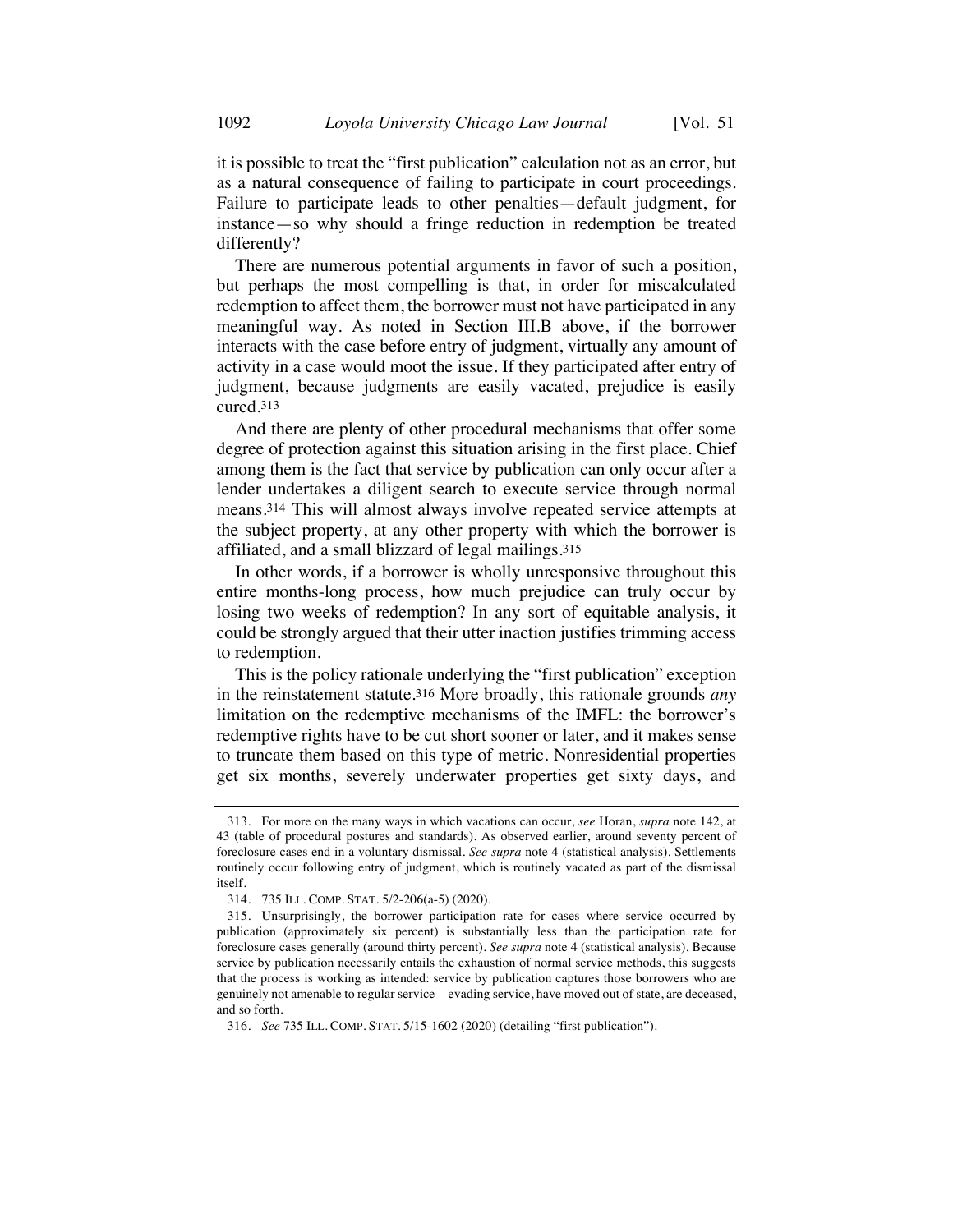abandoned properties get thirty days.317 The entire statutory scheme countenances meting out redemption on a case-by-case basis.

But that is exactly why the redemption period *cannot* be cut short. If the past two hundred years of foreclosure law demonstrate nothing else, it is that the exact measure of redemption is, and always has been, a contested subject.318 The IMFL is ultimately a grand bargain between the rights of lenders and the time periods available to borrowers. As part of that bargain, borrowers are entitled to their redemption period under the letter of the law.319

The question then becomes what that law should be: the length of the redemption period is first and foremost a policy decision. In 1825, that policy called for a twelve-month post-sale right; in 1987, policy crafted the current seven-month window. But the fact remains that seven-month redemption is a policy decision that the General Assembly has already made.

Redemption can certainly be shortened or extended, under whatever terms and for whatever classes of borrowers as may be appropriate. But doing so is inherently a policy decision, one that has historically been hotly contested and solely legislative—demonstrated by, if nothing else, the multiple carve-outs of section 1603 and its predecessors.320

If redemption is to be cut short where a borrower is served by publication, doing so is quite easy: add "first publication" language to section 1603, just as it is in section 1602.321 But that *must* be a legislative act. Major policy decisions—and, in the foreclosure context, any alteration to the length of redemption is one such decision—cannot and should not be made by accident or implication. "The history of liberty has largely been the history of observance of procedural safeguards,"322 and

<sup>317.</sup> *Id.* § 15-1603(b)(2), (3), and (4), respectively. These periods have been tested over many years, and each is accepted as constitutionally valid. *See, e.g.*, First Fed. Sav. & Loan Ass'n of Chi. v. Walker, 437 N.E.2d 644, 647 (Ill. 1982) (holding that the ninety-day reinstatement period meets rational basis test).

<sup>318.</sup> *See, e.g.*, *supra* Section I.C (discussing historical developments of redemptive mechanisms).

<sup>319.</sup> So it has been for hundreds of years. *See, e.g.*, Stone v. Gardner, 20 Ill. 304, 309 (1858) (strictly construing redemption statute against judgment creditor who did not comply with its terms).

<sup>320.</sup> *See generally* 735 ILL. COMP. STAT. 5/15-1603(b) (2020). The most complex version of the prior statute, immediately prior to its incorporation in the Code of Civil Procedure, had nine different subsections dedicated solely to different flavors of residential redemption. ILL. REV. STAT. ch. 77, § 18 (1979). *See supra* note 297 (collecting sources for contested nature of changes).

<sup>321.</sup> This Article does not take a position on whether such change would be desirable. As with many policy decisions, the ramifications of changing the redemption period, even in a small way, implicate practical concerns well beyond the scope of this Article.

<sup>322.</sup> McNabb v. United States, 318 U.S. 332, 347 (1943) (Frankfurter, J., majority opinion). *McNabb* itself was, ironically, later superseded by statute. 18 U.S.C. § 3501(c) (eff. Dec. 1, 1990) (2020).